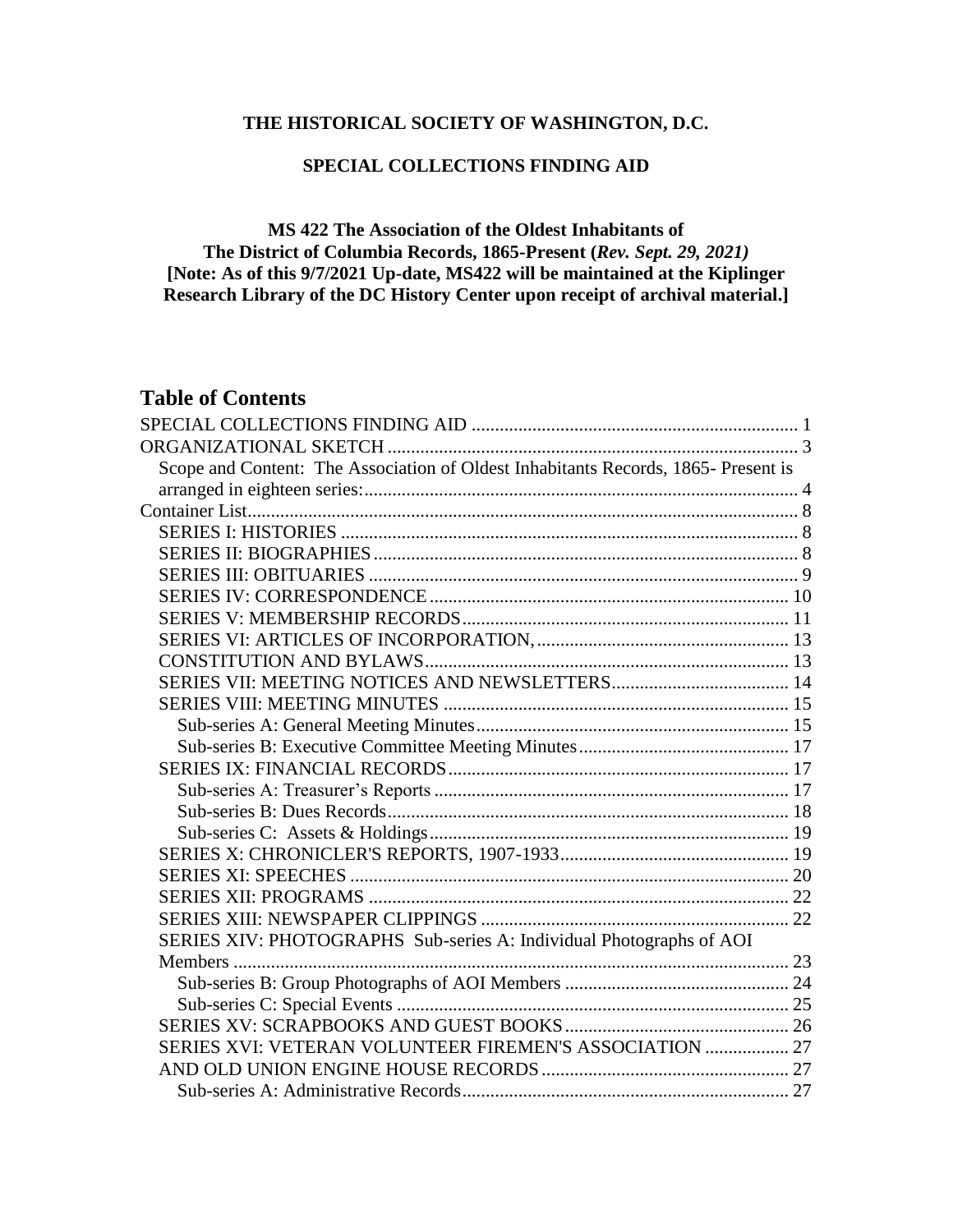| SERIES XVII: RECORDS OF THE AOI, 2001-PRESENT (Beginning with this              |  |
|---------------------------------------------------------------------------------|--|
| Series, all AOI records are arranged by year and document type.) 2006 [see also |  |
|                                                                                 |  |
| SERIES XVIII: AUDIOVISUAL MATERIALS, 2000-PRESENT  34                           |  |
|                                                                                 |  |
|                                                                                 |  |
|                                                                                 |  |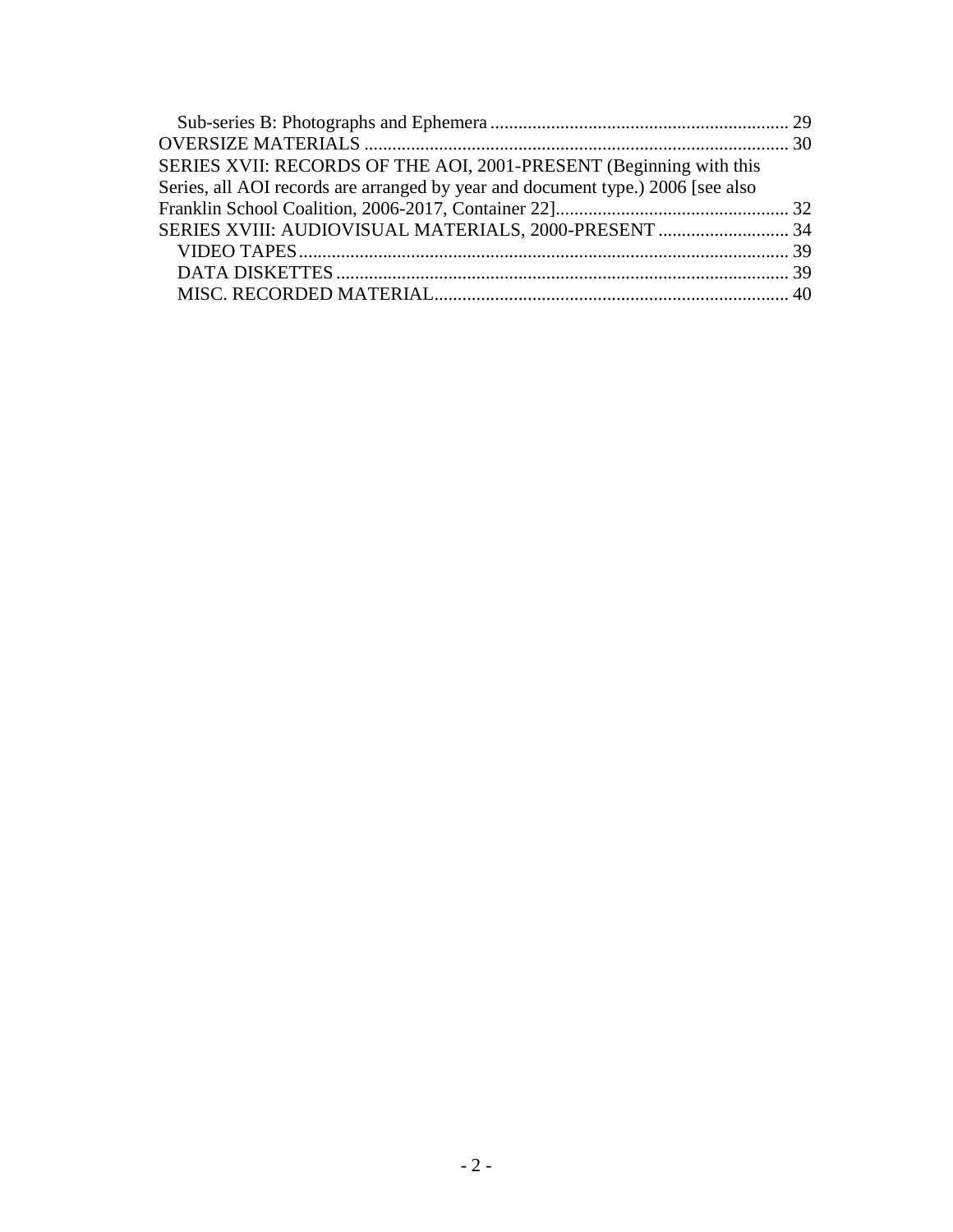#### **ORGANIZATIONAL SKETCH**

<span id="page-2-0"></span>**Title:** MS 422 The Association of the Oldest Inhabitants of the District of Columbia Records, 1865- Present

**Processors:** Elinor Martin**,** William N. Brown

**Date:** June 2000 (Updated, 2001 – Present)

**The Association of the Oldest Inhabitants of the District of Columbia** was founded in 1865 to foster pride in the Nation's Capital, a city whose post-Civil War population was surging with government workers, returning soldiers and masses of refugees, and which continued to be plagued by divided loyalties between North and South. Realizing that something must be done to restore the dignity of the National Capital, a group of thirty-one prominent Washington citizens and businessmen met on December 7, 1865 and formed what became known as The Association of the Oldest Inhabitants of the District of Columbia. The Constitution and By-Laws that were adopted stated: "The objects of this Association are to cement and strengthen the interests and associations arising out of a common residence for a long period in the same locality, to keep alive the reminiscences of the past and the social and paternal communion of the present and the future. . . it will be for the Association to lend its aid in every way to its prosperity and improvement in good order, right government and social intercourse, hospitality, and in courtesy and respect to public functionaries and authorities without regard to sectional or political distinctions." The Constitution emphasized respect for local governmental authority and national patriotism above sectional differences. To the latter end, thirteen Vice Presidents were named – one for each of the original states. The Constitution further provided that a member must have lived in the District forty years, be at least fifty years old, and be of good moral character.

The Association of the Oldest Inhabitants of the District of Columbia was the first civic organization in the District and because of its fine leadership was responsible for many accomplishments and improvements. Of particular importance has been the interest of its members in preserving historic sites. To support civic improvement, the Association embraced the efforts of the Chamber of Commerce (later to merge with the Board of Trade to form the Metropolitan Board of Trade) and became an early member of the Federation of Citizens Associations which was founded in 1910.

In 1909, the District Commissioners, in recognition of the Association's support for the city, passed a resolution allowing the Association to maintain its permanent meeting place in the old Union Engine Company building on 19<sup>th</sup> Street, N.W. This resolution allowed the Association to share use of the building with the **Veteran Volunteer Firemen's Association**, which had been granted use of the building in 1891 and had established a museum to house firefighting equipment and memorabilia. The Association of Oldest Inhabitants had its first meeting at this location on July 11, 1911, and continued to meet there until 1956 when the firehouse was demolished to make way for the construction of an office building. At that time, part of the valuable fire equipment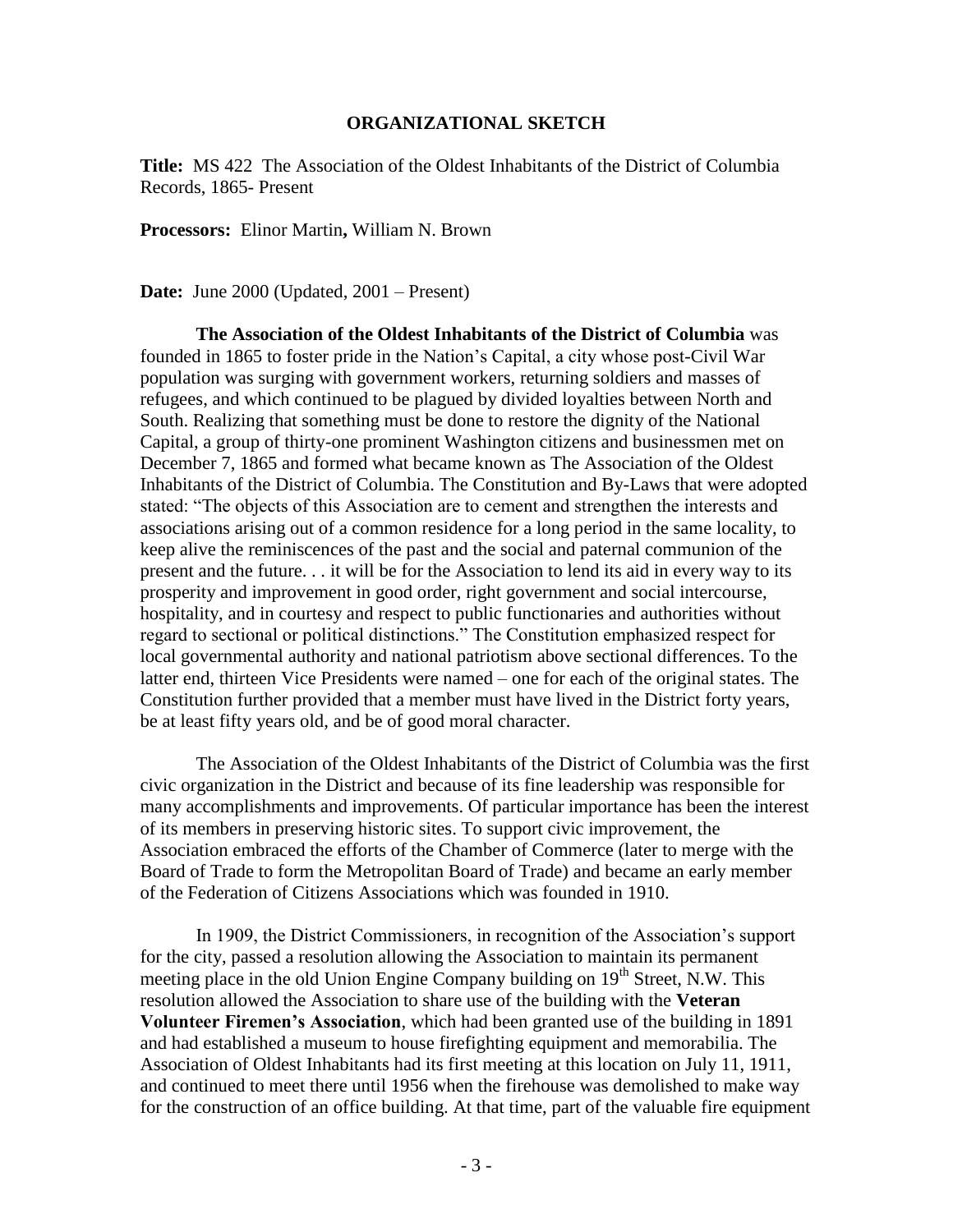collection was donated to the Smithsonian Institution and part to the Columbia Historical Society (now The Historical Society of Washington, D.C.)

Over the years, the organization has had many fine leaders, perhaps the most prominent being Theodore Noyes, owner and publisher of the *Washington Evening Star*. Theodore Noyes was president for thirty-five years and on December 7, 1909, at the  $44<sup>th</sup>$ anniversary dinner of the Association he summed up the purpose of The Association of the Oldest Inhabitants of the District of Columbia: "This Association is concerned with the men of Washington and primarily with the past. Its main function is reminiscent and preservative. It fosters the loyalty of the Washingtonian to Washington, the self-respect of the Washingtonian, and the affection and pride which he feels in his own and the Nation's Capital."

This commitment is most evident in the association's efforts over the years to return the statue of Governor Alexander Robey Shepherd to downtown. Shepherd, the District's second and last Territorial Governor, was an AOI member. A statue was commissioned and dedicated in 1909 and placed in front of the District Building where it stood for more than 70 years. During the redevelopment of Pennsylvania Avenue during the late 1970s, the statue was removed and abandoned at the city's facility at Blue Plains. Department of Public Works employees later righted the statue and moved it to their location on Shepherd Parkway, SW. From the early 1980s until 2005, the AOI led the effort to have the statue returned to a "place of prominence" in the downtown area. Finally, this dream was realized on January 29, 2005 when the statue was placed on the southwest corner of Pennsylvania Avenue and Fourteenth Street, NW on the grounds of the John A. Wilson (District) Building. See Container 1, Folders 116-118 and Container 19, Folder 374 for more information on Governor Shepherd and the efforts to return his statue.

The Association of Oldest Inhabitants continues to thrive, having made minor changes in its membership requirements over the years. Currently, members of the organization must be at least forty years of age and must have lived, worked or operated a business in the District of Columbia for at least 20 years. Descendants or spouses of eligible members may also become members. Associate Memberships (non-voting) are available for those not meeting the above criteria.

<span id="page-3-0"></span>**Scope and Content**: The Association of Oldest Inhabitants Records, 1865- Present is arranged in eighteen series:

SERIES I: HISTORIES is arranged chronologically.

SERIES II: BIOGRAPHIES is arranged alphabetically by last name of subject.

SERIES III: OBITUARIES is generally arranged alphabetically. This series also includes memorial service programs. (See also Series XV: Scrapbooks and Guest books, Container 12, Scrapbook of obituaries.)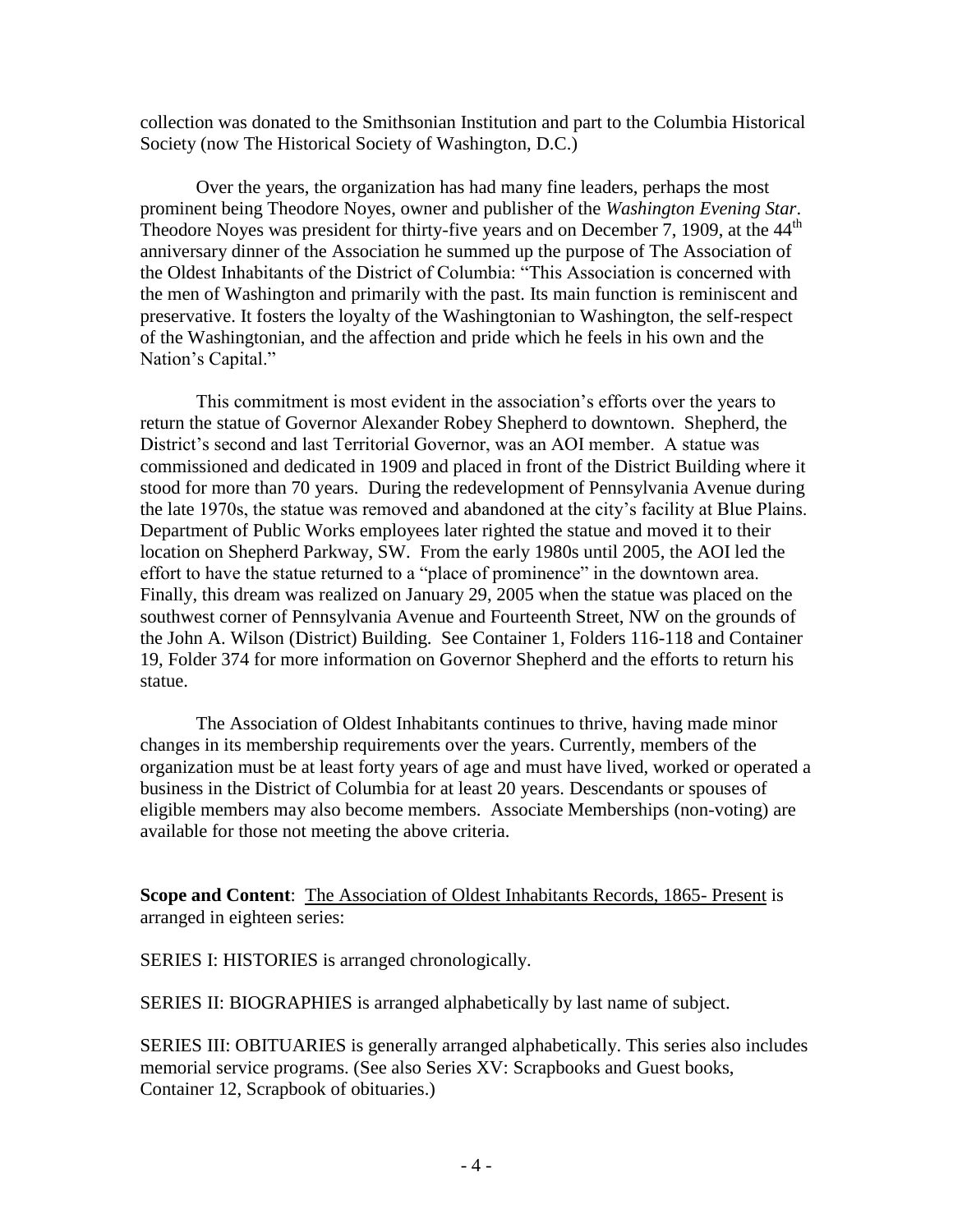SERIES IV: CORRESPONDENCE consists of the general correspondence of the Association, arranged chronologically.

SERIES V: MEMBERSHIP RECORDS consists of membership applications, arranged alphabetically; membership rolls; membership lists; directories; and various other membership records, including certificates and change of address records. (See also Series IX: Financial Records, Sub-series B: Dues Records.)

SERIES VI: ARTICLES OF INCORPORATION, CONSTITUTION AND BYLAWS includes amendments and related correspondence, arranged chronologically.

SERIES VII: MEETING NOTICES AND NEWSLETTERS is arranged chronologically.

SERIES VIII: MEETING MINUTES is arranged in two sub-series:

Sub-series A: General Meeting Minutes is arranged chronologically. These minutes may include Executive Committee Meeting minutes for some years.

Sub-series B: Executive Committee Meeting Minutes is arranged chronologically.

SERIES IX: FINANCIAL RECORDS is arranged in three sub-series:

Sub-series A: Treasurer's Reports is arranged chronologically.

Sub-series B: Dues Records is arranged chronologically and may include related correspondence.

Sub-series C: Other Financial Records consists of a safe deposit box inventory and inventories of Association property.

SERIES X: CHRONICLER'S REPORTS is arranged chronologically.

SERIES XI: SPEECHES include texts of speeches given to the Association or to other organizations by Association members, arranged chronologically. (See also Speeches on tapes in Container 18)

SERIES XII: PROGRAMS consists of programs for Association events, including New Year's Day, Washington's Birthday, the Fourth of July, and Association anniversaries, arranged chronologically.

SERIES XIII: NEWSPAPER CLIPPINGS is arranged chronologically.

SERIES XIV: PHOTOGRAPHS is arranged in three sub-series: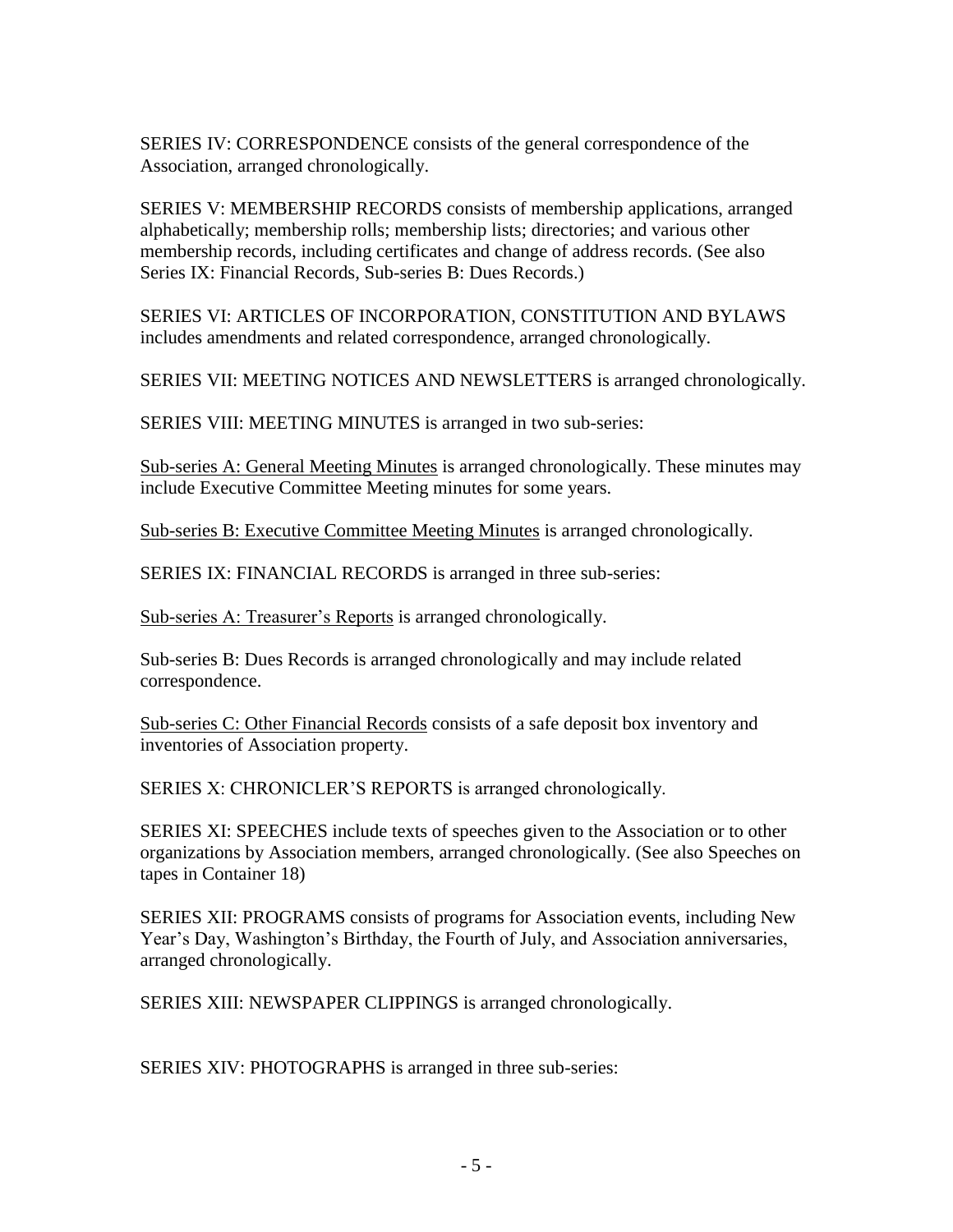Sub-series A: Individual Photographs of Members is arranged alphabetically.

Sub-series B: Group Photographs of Members is arranged chronologically.

Sub-series C: Special Events consists of photographs of celebrations for Washington's birthday, the Fourth of July, Labor Day, and annual banquets and anniversary dinners, arranged by subject.

(See also oversize materials in Container 17, and "Related Materials" below.)

SERIES XV: SCRAPBOOKS AND GUEST BOOKS arranged in chronological order by document type. (See also oversize materials)

SERIES XVI: VETERAN VOLUNTEER FIREMEN'S ASSOCIATION RECORDS is arranged in two sub-series:

Sub-series A: Administrative Records is arranged by document type and then chronologically. It consists of various documents of this Association's operation, including membership and dues records, correspondence, committee minutes, newspaper clippings, and reports. Firemen's Association records prior to 1865 predate, but were collected by, the Association of the Oldest Inhabitants.

Sub-series B: Photographs and Ephemera is arranged chronologically by document type.

SERIES XVII: RECORDS OF THE AOI, 2001-PRESENT is arranged by year and then document type: Meeting Announcements/Minutes (including Board of Directors' minutes); Financial Records (including Treasurer's Reports, audits and receipts required to be held for 7 years); Correspondence; and, Clippings, Press Coverage and Photographs. All Incorporation, By-laws and Tax issues since 2000 are filed together at the beginning of the series as are Correspondence, Clippings and Press Coverage related to the return of the Governor Shepherd statue. The minutes of the monthly business luncheons are published in the next monthly newsletter. When no newsletter is published (usually February and September) then the minutes of the previous meeting is provided as a separate document in the Meeting Announcements/Minutes folder.

SERIES XVIII: AUDIO-VISUAL MATERIALS 2000-PRESENT contains audio cassette recordings of monthly business meetings of the Association and guest speakers who made presentations at those meeting and video tapes documenting special events. Data diskettes included in the series contain photographs and documents produced by the Association.

Oversized materials are stored in Containers 12-17.

**Donor:** The Association of Oldest Inhabitants, 1989.085 and later accessions

**Size:** 17.6 cubic feet (22 containers)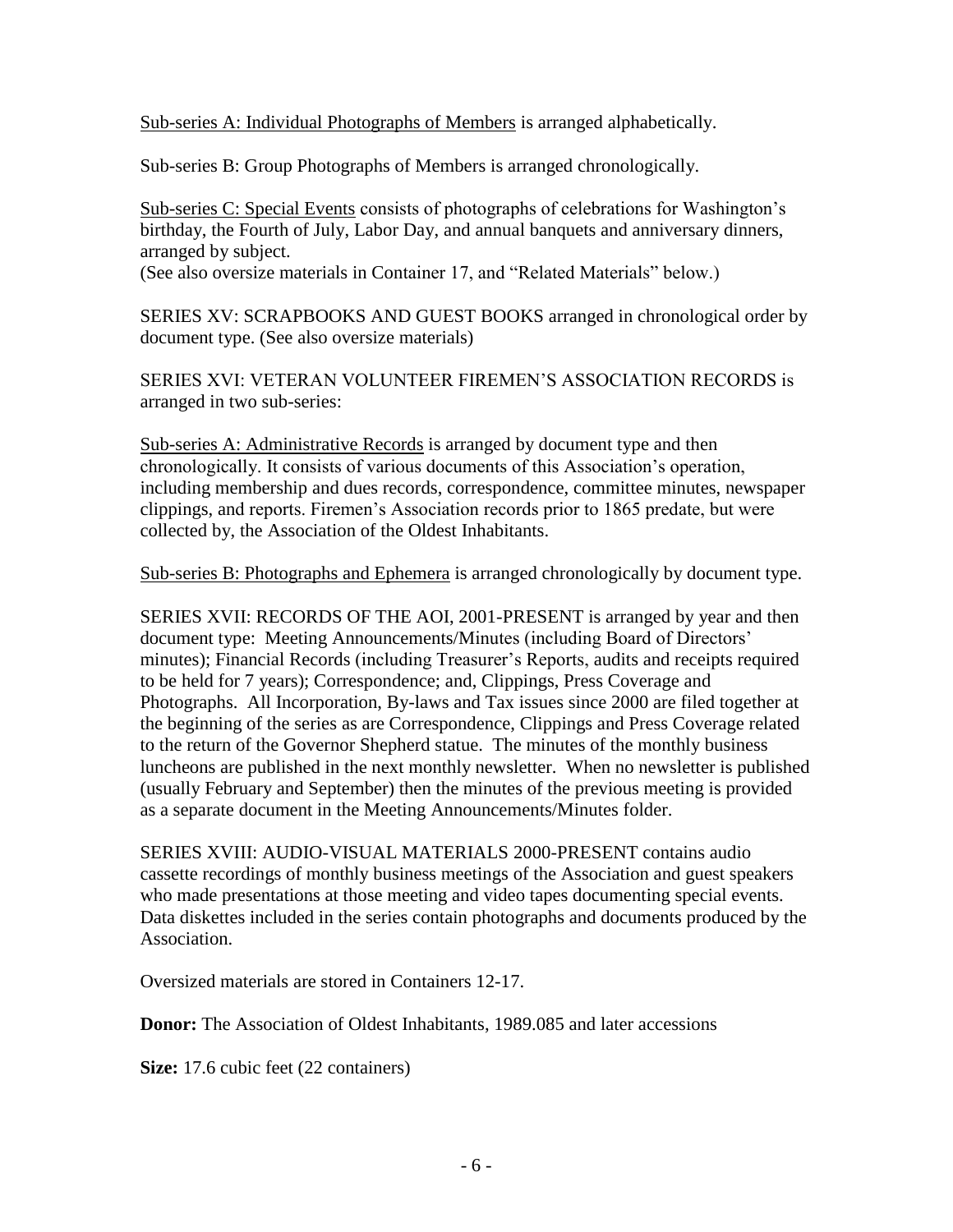### **Restrictions:** None

**Preferred Citation:** [Identified item], *The Association of Oldest Inhabitants Records,*  [container #, folder #], The Historical Society of Washington, D.C.

**Related Materials:** Photographs of fire equipment and Union Engine Firehouse (CHS 3057, 5487, 7187), Historical Society of Washington, D.C.

Many members of the Association of Oldest Inhabitants have donated papers, books, artifacts, and photographs to the Historical Society's collections over the years, including Charles Glover, Christian Heurich, Bernard Nordlinger, Theodore Noyes, John C. Proctor, George Suter, Jesse Suter, William Waters, and Harry Wender. See HSW's catalog for additional related materials.

In 2009, the AOI established the AOI Sesquicentennial Project – an effort to create a searchable index of AOI members by name to assist in locating records in AOI's archives. The index is appended to this finding aid and is searchable using the 'Find' features of Adobe Acrobat Reader. It is also available, on line, on AOI's web site at www.aoidc.org.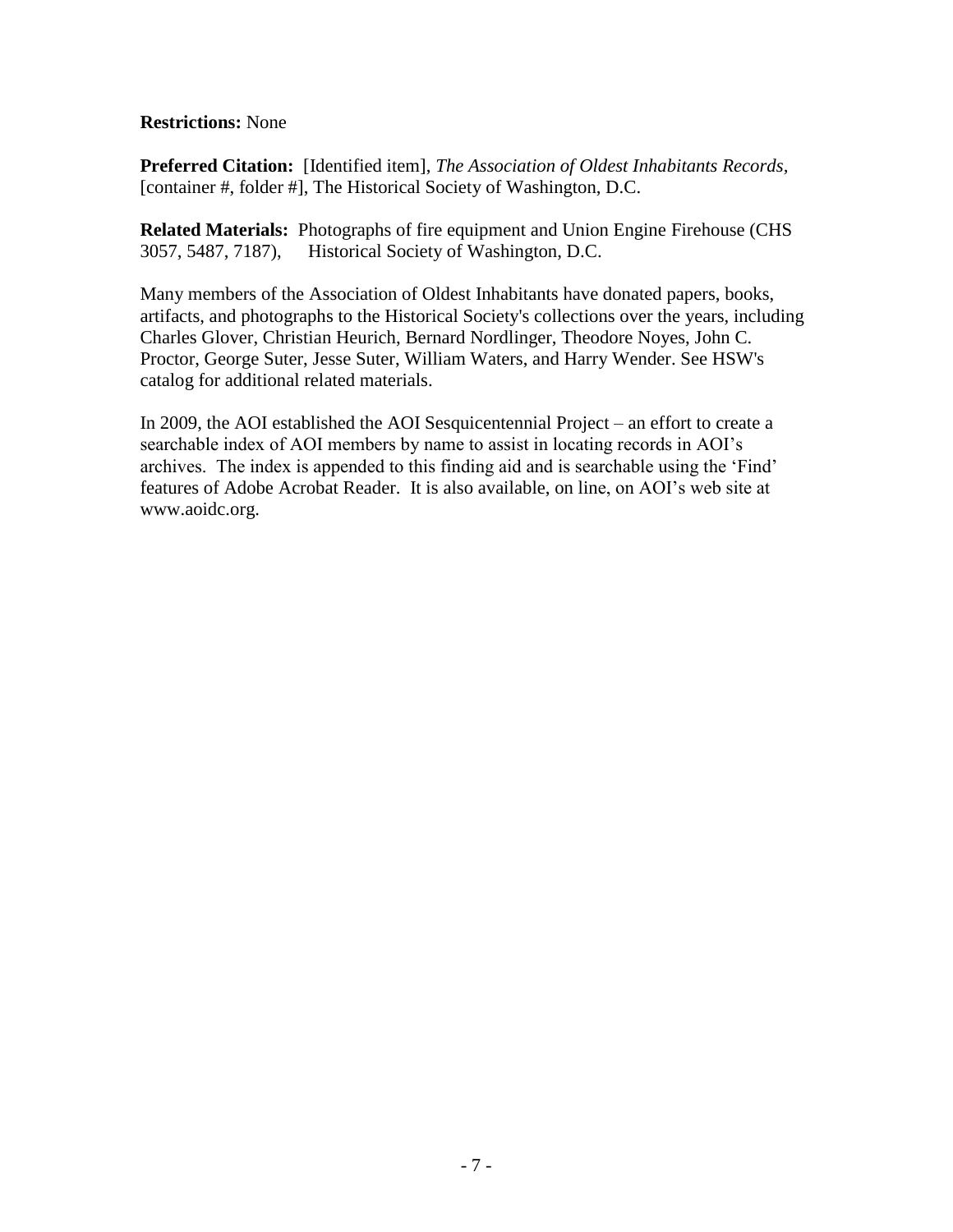## **Container List**

## <span id="page-7-1"></span><span id="page-7-0"></span>**SERIES I: HISTORIES**

### **Container 1**

**Folder 1:** "The Association of the Oldest Inhabitants of the District of Columbia," July 4, 1913 informational pamphlet. Included is a June 4, 1913 address by Mrs. Wilhelmine M. Easby-Smith on, "The Personal Recollections of Early Washington and a Sketch of the Life of Captain William Easby." There is also a reprint to avoid handling the fragile original.

**Folder 2:** The Association of the Oldest Inhabitants of the District of Columbia: A Thumbnail Sketch," December 7, 1965.

**Folder 3:** "Description of the Association of the Oldest Inhabitants of the District of Columbia," December 23, 1994.

**Folder 4:** Collection of partial histories, undated. Includes undated sketch showing design of AOI ribbon.

**Folder 5:** "The Association of the Oldest Inhabitants of the District of Columbia," 1997 (Reprint of 1965 issue)

### <span id="page-7-2"></span>**SERIES II: BIOGRAPHIES**

**Folder 6:** Zachariah Blackstone.

**Folder 6A:** John D. Clark, 1792-1885

**Folder 7:** Mortimer Clarke

**Folder 8:** Faye A. Frazier.

**Folder 9:** Col. Joseph M. Heller.

**Folder 9A:** (Chester) Harold Gray, AOI President 1992-1994

**Folder 10:** Christian Heurich, including history of the Christian Heurich Memorial Mansion.

**Folder 11:** Burton M. Langhenry.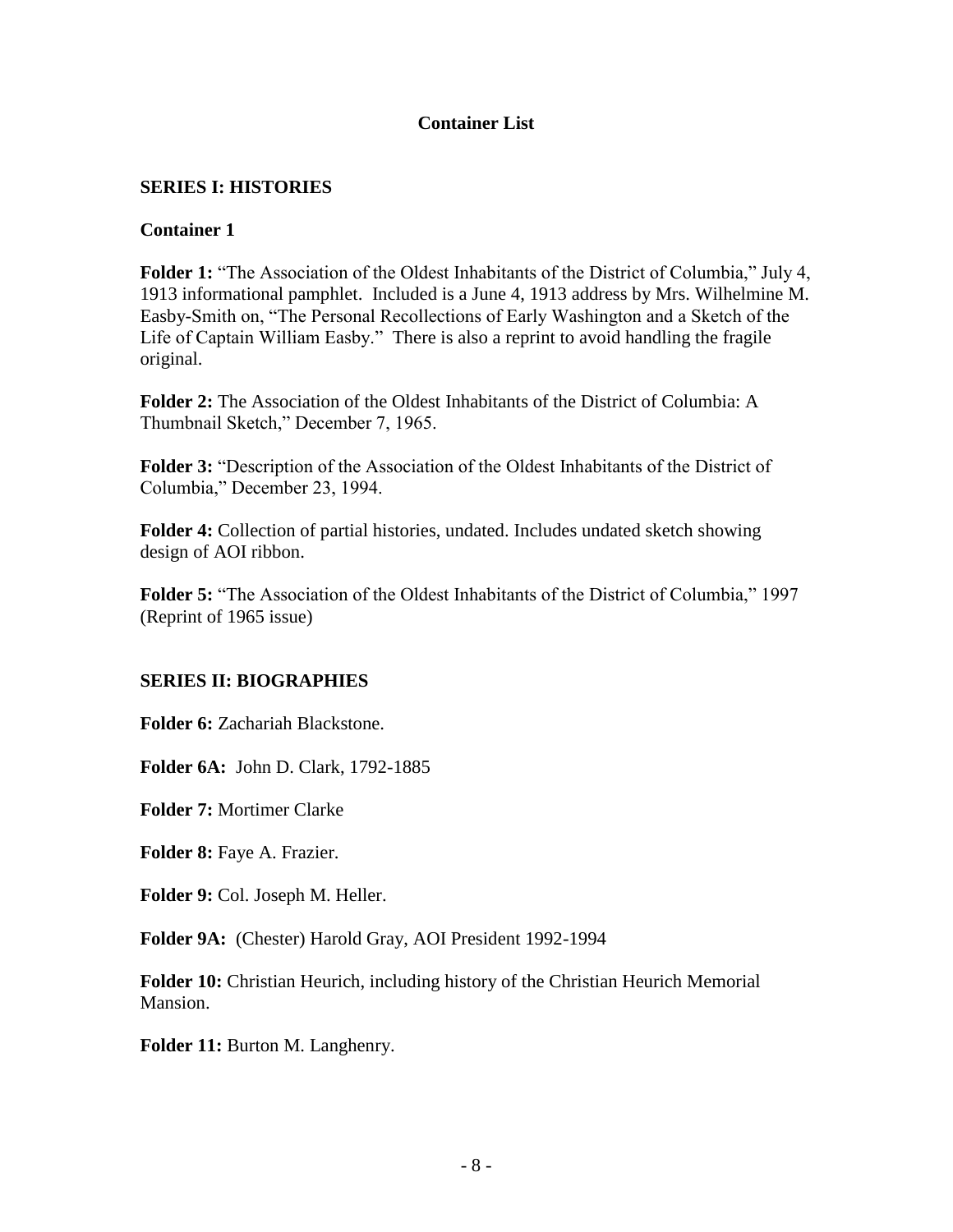**Folder 11A:** Alison Naylor, Jr. A biographical sketch provided by AOI member Margaret (Gretchen) H. Gunning (of Atlanta, GA) of past AOI President Alison Naylor, Jr. (also Nailor).

**Folder 12:** William K. Norwood.

**Folder 13:** Theodore William Noyes.

**Folder 14:** Louis Watkins Prentiss.

**Folder 15:** John Clagett Proctor.

**Folder 16:** Governor Alexander Robey Shepherd. Biography, fact sheets and SOS! (Save Outdoor Sculpture) survey, 1985-1992. Also, John P. Richardson's Shepherd talk from the 2007 Historic Studies Conference, "Alexander R. Shepherd: His Times and Ours", November 2, 2007.

**Folder 17:** Governor Alexander Robey Shepherd. Correspondence regarding Shepherd statue, 1921-1996

**Folder 18:** Governor Alexander Robey Shepherd. Clippings and photographs of Shepherd, 1982-1996 (see also Container #19, Folder 374)

**Folder 18A:** AOI member George J. Suter's story is fold by Daniel J. Demers (2016) in "The Doormaker" which recounts Suter, who at the age of 88, held the "rare and highly honorable distinction of being the oldest carpenter in the United States (possibly in the entire world) who is still on the job every day." George Suter (b. 1831, d. 1921)

**Folder 19:** Dean Bradley Thomas.

**Folder 20:** A. L. Wheeler., includes a narrative on efforts to obtain Home Rule for DC by the DC Democratic Committee, 1948-1960 (written 11/24/2008). Also see Container 19A for a DVD of Asher L. Wheeler's recollections as lawyer and business owner/developer in Georgetown and his reminiscences about efforts to obtain Home Rule and voting representation for the District.

## <span id="page-8-0"></span>**SERIES III: OBITUARIES**

**Folder 21:** Various lists of members' deaths, 1873-1976.

**Folder 22:** Obituaries, A-G.

**Folder 23:** Obituaries, H-L.

**Folder 24:** Obituaries, M-P.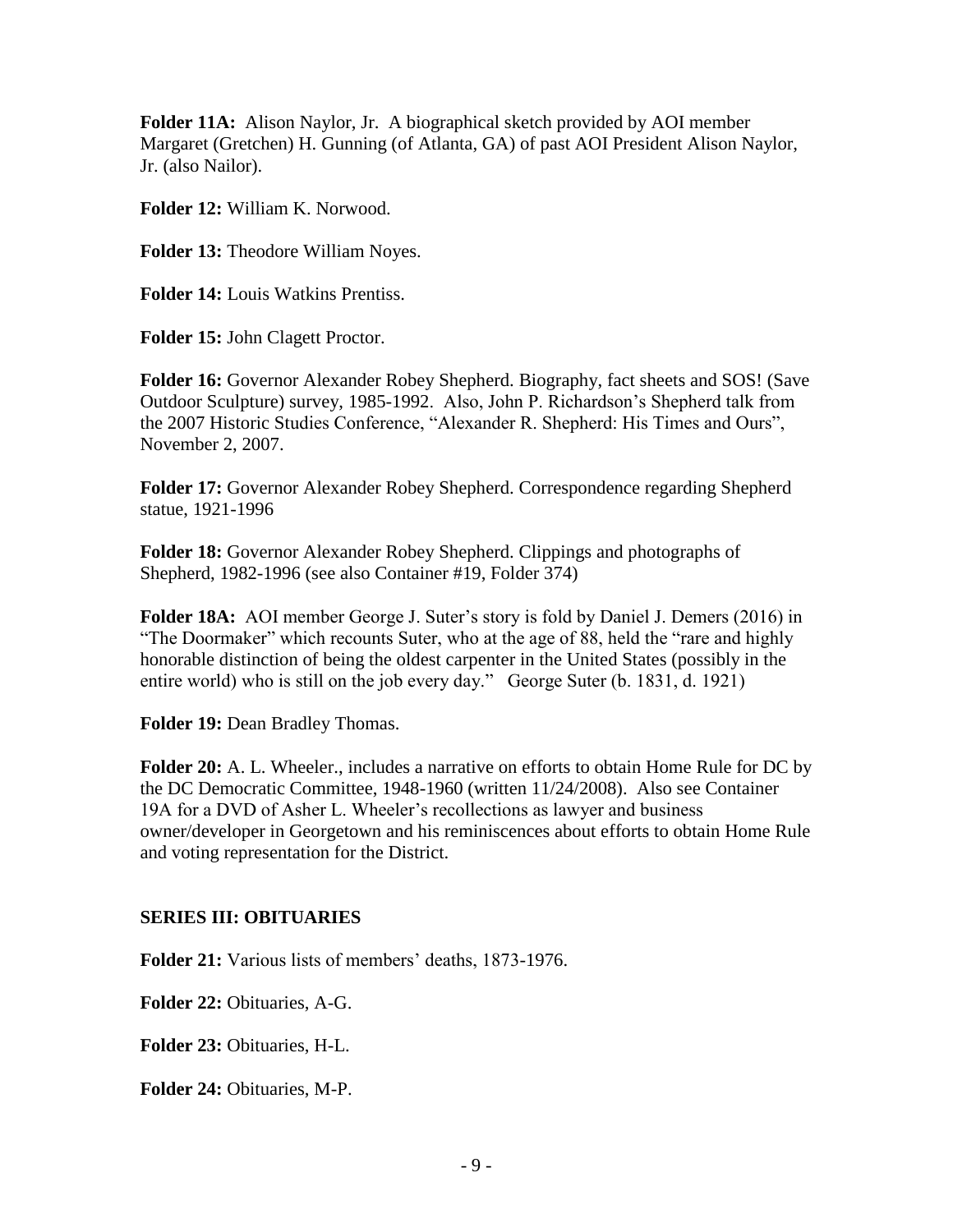**Folder 25:** Obituaries, R-S.

**Folder 26:** Obituaries, T-Z.

**Folder 27:** Obituary clippings, Philip R. Fendall, 1868.

**Folder 28:** Memorial service programs.

#### <span id="page-9-0"></span>**SERIES IV: CORRESPONDENCE**

**Folder 29:** Correspondence, 1865-1919.

**Folder 30:** Correspondence, 1920-1929.

**Folder 31:** Correspondence, 1930-1933.

**Folder 32:** Correspondence, 1934.

**Folder 33:** Correspondence, 1935.

**Folder 34:** Correspondence, 1936.

**Folder 35:** Correspondence, 1937.

**Folder 36:** Correspondence, 1938.

**Folder 37:** Correspondence, 1939-1940.

Container 2

**Folder 38:** Correspondence, 1941-1949.

**Folder 39:** Correspondence, 1952-1959.

**Folder 40:** Correspondence, 1960-1966.

**Folder 41:** Correspondence, 1967-1968.

**Folder 42:** Correspondence, 1969-1970.

**Folder 43:** Correspondence, 1971-1972.

**Folder 44:** Correspondence, 1973.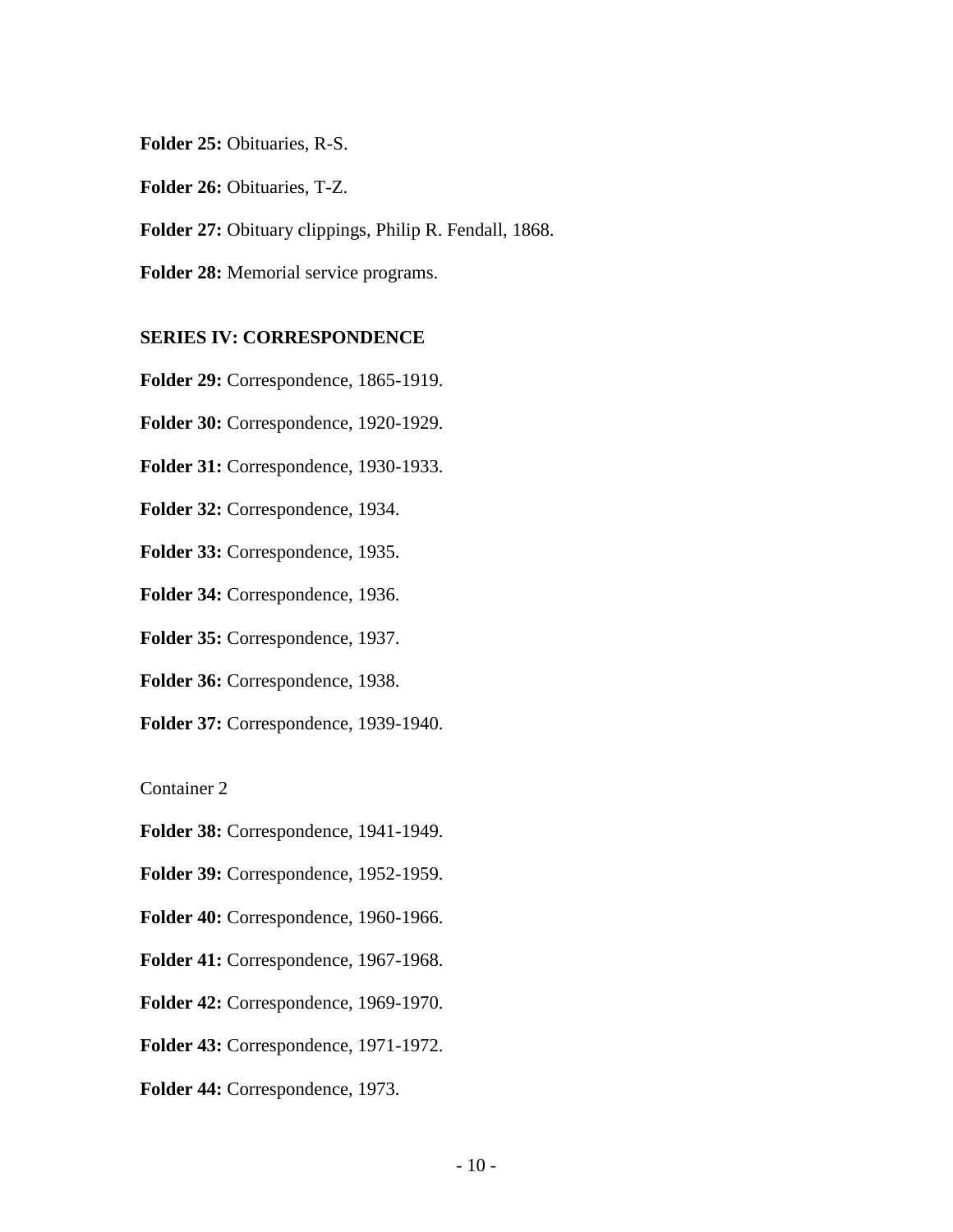**Folder 45:** Correspondence, 1974-1979, 1981-1989.

**Folder 46:** Correspondence, 1990-1992.

**Folder 47:** Correspondence, 1993-1997, and correspondence related to the closure of Pennsylvania Avenue, 2000.

**Folder 48:** Correspondence, undated, and stationery samples. Includes "first issue" stamped envelopes.

**Folder 49:** Correspondence with IMF, 1956-1979.

**Folder 50:** Correspondence with the Smithsonian, 1974-1975.

**Folder 51:** Correspondence with the IRS and DC Treasurer concerning Tax Exemption, 1970-2000. (see also Container #19, Folder 373)

#### <span id="page-10-0"></span>**SERIES V: MEMBERSHIP RECORDS**

**Folder 52:** Original membership applications, A-L.

**Folder 53:** Original membership applications, M-W.

**Folder 54:** Membership applications, A.

**Folder 55:** Membership applications, B.

**Folder 56:** Membership applications, B (continued).

**Folder 57:** Membership applications, C.

**Container 3**

**Folder 58:** Membership applications, D.

**Folder 59:** Membership applications, E-F.

**Folder 60:** Membership applications, G.

**Folder 61:** Membership applications, H.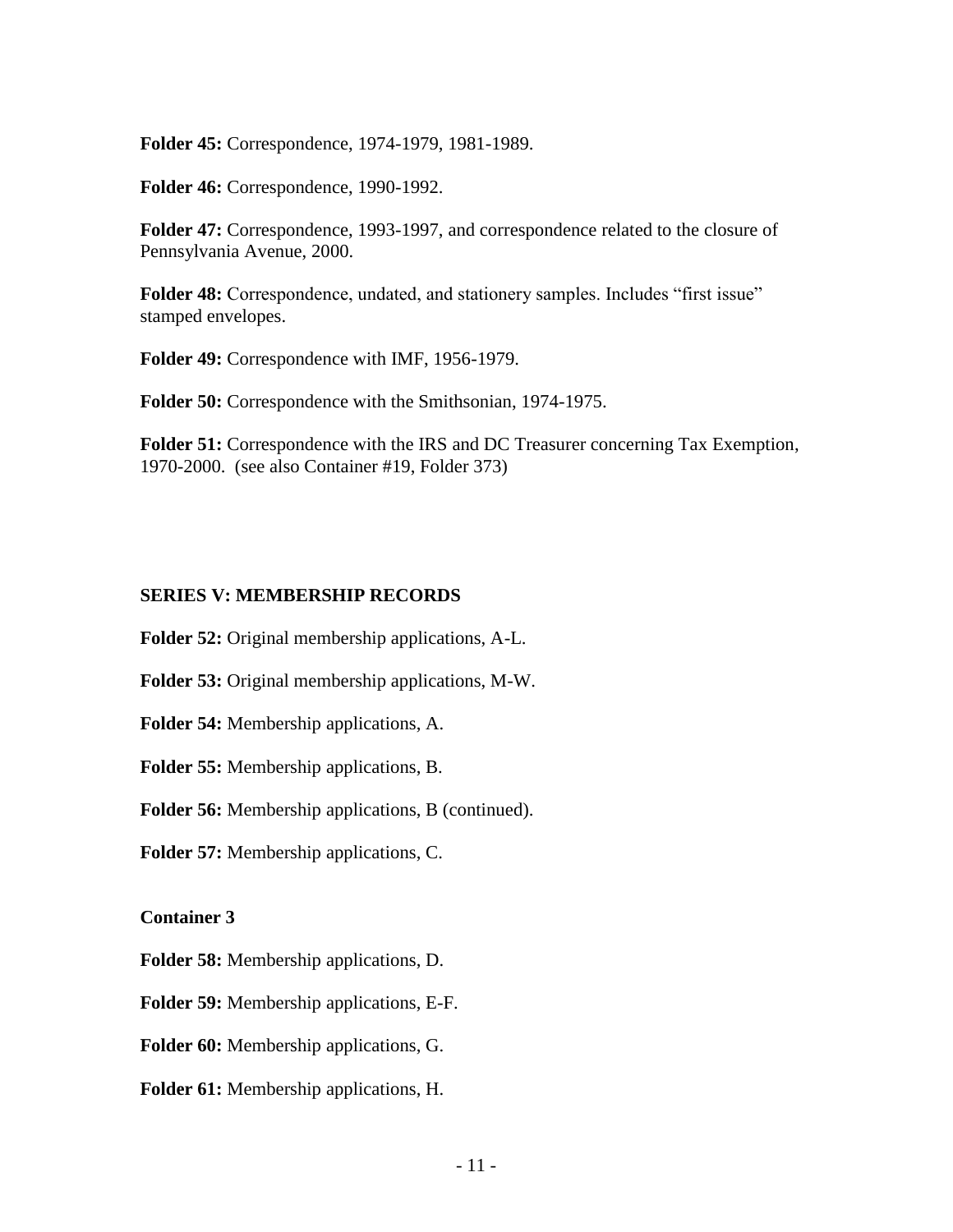**Folder 62:** Membership applications, H (continued).

- **Folder 63:** Membership applications, I-J.
- **Folder 64:** Membership applications, K.
- **Folder 65:** Membership applications, L.
- **Folder 66:** Membership applications, M.
- **Folder 67:** Membership applications, N-O.
- **Folder 68:** Membership applications, P-Q.
- **Folder 69:** Membership applications, R.
- **Folder 70:** Membership applications, S.
- **Folder 71:** Membership applications, S (continued).
- **Folder 72:** Membership applications, T-V.
- **Folder 73:** Membership applications, W.
- **Folder 74:** Membership applications, X-Z.
- **Folder 75:** Membership applications, 1944-1945.

#### **Container 4**

- **Folder 76:** Membership rolls, 1897-1904.
- **Folder 77:** Membership rolls, 1908.
- **Folder 78:** Membership rolls, 1918.
- **Folder 79:** Membership rolls, 1922-1941. See oversize container 16 for 1932-1944.
- **Folder 80:** Membership rolls, pre-1992; April 28, 1992-April 18, 1996; 2000.
- **Folder 81:** Signers of AOI Constitution; signatures of all members through 1974.
- **Folder 82:** Membership certificate, Seraphim Masi, July 14, 1882.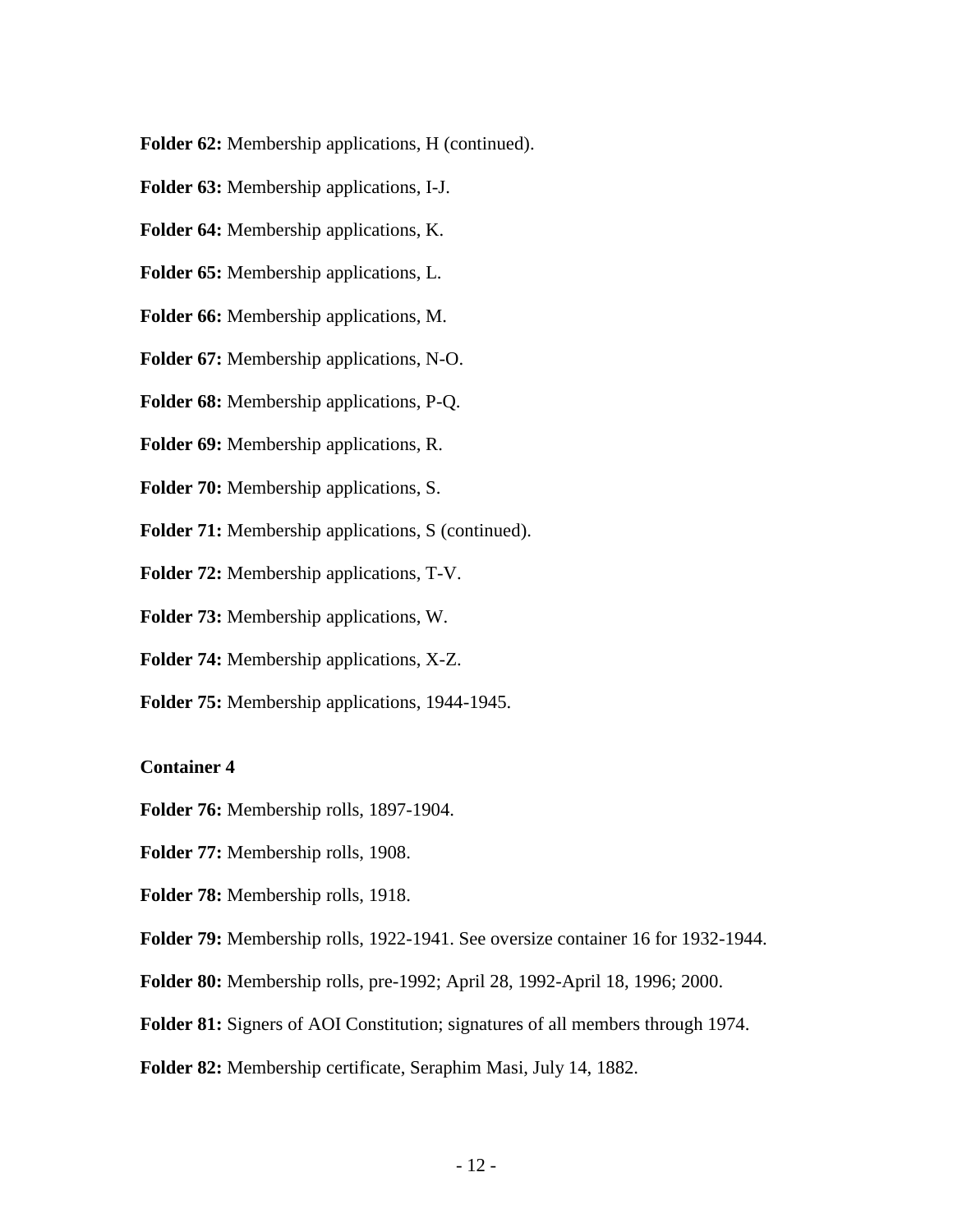**Folder 83:** Notice of adoption of card system of membership, 1906.

**Folder 84:** Membership certificate, George W. Evans, 1908. Original stored in Container 17.

**Folder 85:** List of members contributing to the Building Fund for remodeling the Engine House; completed July 4, 1911.

**Folder 86:** Subscriptions for certificate of membership, 1916-1921.

**Folder 87:** Lists of members over 80 and 90 years of age, 1941.

**Folder 88:** Invitation to join AOI, 1995.

**Folder 89:** Membership certificate (blank copy), undated.

**Folder 90:** List of 20-year members, undated.

**Folder 91:** List of members, and list of members who joined or died since last such list, undated.

**Folder 92:** Membership card, undated.

**Folder 93:** Directories, 1903-1904, April 1973 (not complete). Includes directories to businesses and institutions operating prior to 1900, compiled ca. 1973.

**Folder 94:** Change of address records, 1967-1974, and undated.

## <span id="page-12-1"></span><span id="page-12-0"></span>**SERIES VI: ARTICLES OF INCORPORATION, CONSTITUTION AND BYLAWS**

**Folder 95:** Articles of Incorporation, 1903.

**Folder 96:** Articles of Incorporation, amended, October 28, 1993. (See also Container 19, Folder 373)

Folder 97: Constitution and Bylaws, 1892-1966.

**Folder 98:** Constitution and Bylaws, amendment, undated. Includes undated resolution to form a women's auxiliary.

**Folder 99:** Bylaws, amended, 1992-1993.

**Folder 100:** Correspondence regarding Constitution and Bylaws and Certification of Elections, 1992-2000. (See also Container 19, Folder 373)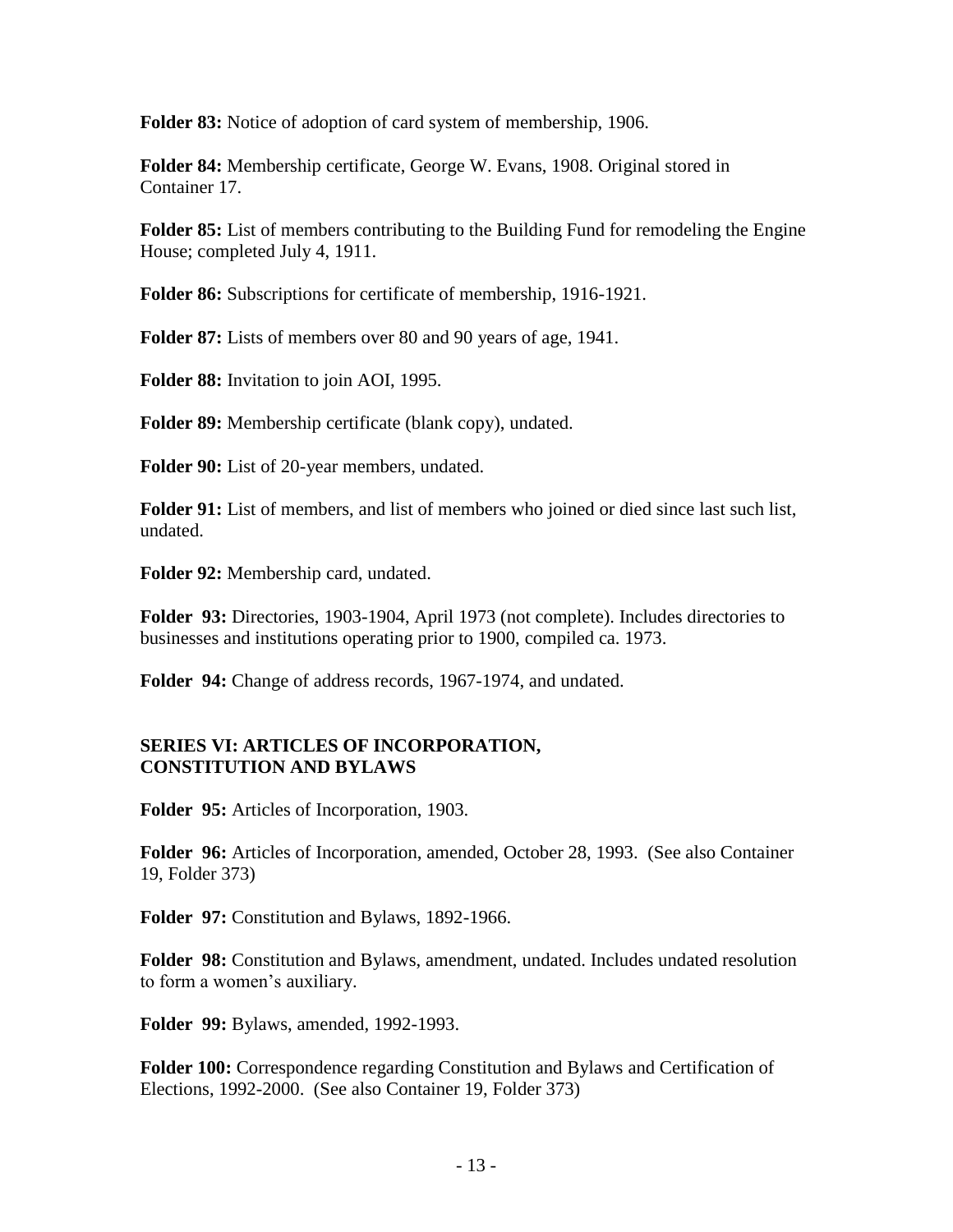#### <span id="page-13-0"></span>**SERIES VII: MEETING NOTICES AND NEWSLETTERS**

**Folder 101:** Meeting notices, 1901-1960 (incomplete). Includes July 4, 1911 invitation to "House Warming" donated by Virginia Baxter, January 14, 2021. Probably AOI's first official meeting at the Old Fire House.

**Folder 102:** Monthly bulletins, 1961-1965.

**Folder 103:** Meeting notices, 1965 (August only).

**Folder 104:** Meeting notices, 1966 (January and February missing).

**Folder 105:** Meeting notices, 1967 (July, September, and October missing).

**Folder 106:** Meeting notices, 1968 (May, June, September, and November missing).

**Folder 107:** Meeting notices, 1969 (January and August missing).

**Folder 108:** Meeting notices, 1970 (April and July missing).

**Folder 109:** Meeting notices, 1971.

**Folder 110:** Meeting notices, 1972.

**Folder 111:** Meeting notices, 1973.

**Folder 112:** Meeting notices, 1974.

**Folder 113:** Meeting notices, 1975 (June and November missing).

**Folder 114:** Meeting notices, 1976 (January and September only).

**Folder 115:** Meeting notices, 1982 (March only).

Folder 116: Meeting notices, 1984 (April only).

**Folder 117:** Meeting notices, 1989 (May, September, October only).

#### **Container 5**

**Folder 118:** Meeting notices, 1990 (June, October, December only).

**Folder 119:** Meeting notices, 1992 (April and November only).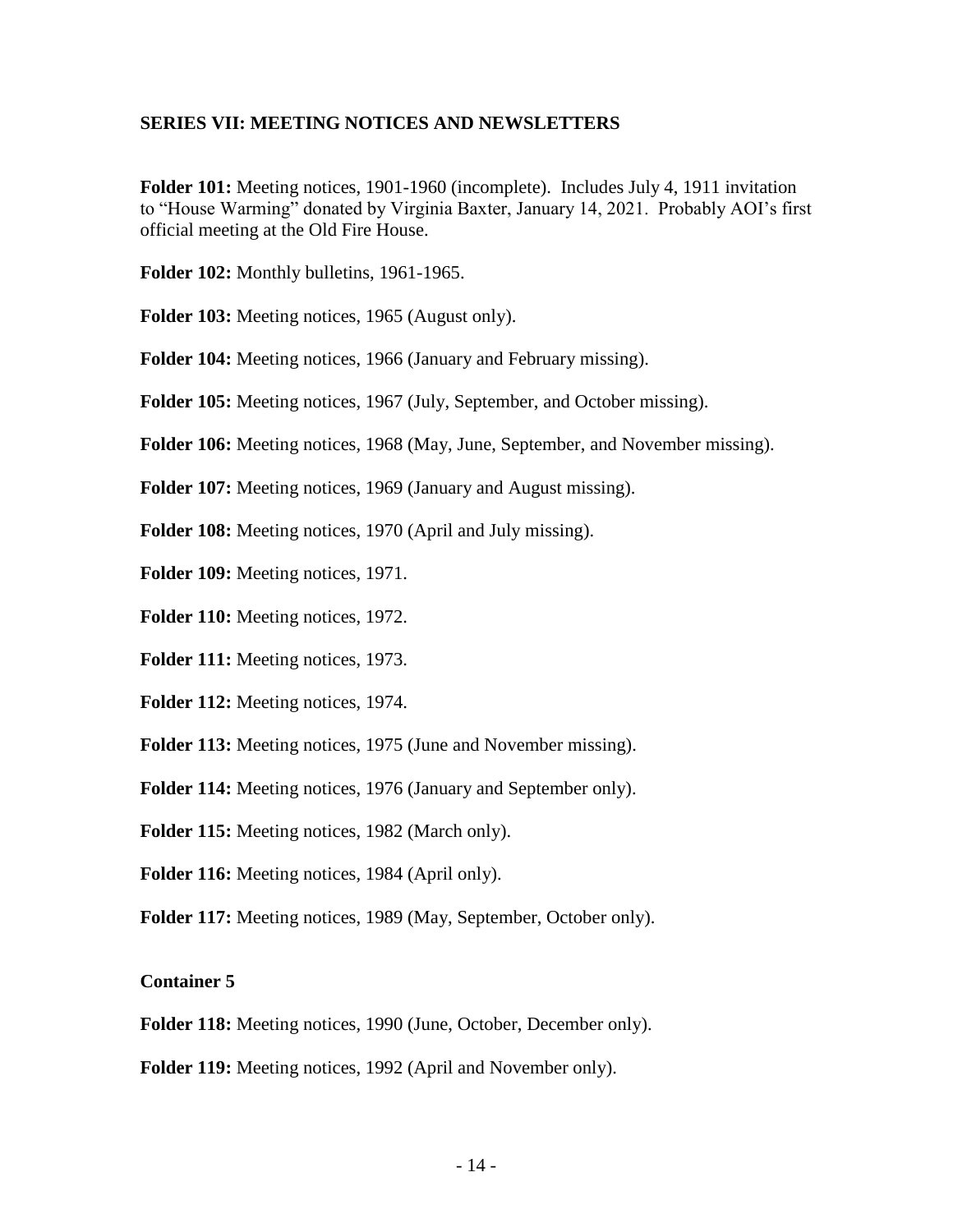**Folder 120:** Newsletters and meeting notices, June 11, 1992-November 18, 1994. (Nos. 1-14).

**Folder 121:** Newsletters and meeting notices, December 1994-2000. (Nos. 1-35)

### <span id="page-14-0"></span>**SERIES VIII: MEETING MINUTES**

### <span id="page-14-1"></span>**Sub-series A: General Meeting Minutes**

**Folder 122:** Minutes, November 30, 1865-July 4, 1870.

**Folder 123:** Minutes, August 3, 1870-April 7, 1875.

**Folder 124:** Minutes, May 5, 1875-May 2, 1877.

**Folder 125:** Minutes, June 6, 1877-April 7, 1880 (date on cover of book incorrect).

**Folder 126:** Minutes, April 1, 1885-June 1891.

**Folder 127:** Minutes, July 4, 1891-September 13, 1893.

**Folder 128:** Minutes, September 18, 1893-June 2, 1897 (date on cover of book incorrect).

**Folder 129:** Minutes, July 5, 1897-November 2, 1898 (date on cover of book incorrect).

**Folder 130:** Minutes, January 1, 1900-December 4, 1901. Includes a printed letter written to the Citizens' Committee accepting an invitation to participate in the First Centenary of the Establishment of the Seat of Government celebration in 1900.

**Folder 131:** Minutes, January 1, 1902-December 3, 1902.

**Folder 132:** Minutes, January 1, 1903-December 7, 1904.

**Folder 133:** Minutes, January 2, 1905-December 5, 1906.

**Folder 134:** Minutes, January 1, 1907-July 4, 1910.

**Folder 135:** Minutes, October 5, 1910-November 3, 1915 (date on cover of book incorrect).

**Folder 136:** Minutes, January 1, 1916-June 4, 1919 (date on cover of book incorrect).

**Folder 137:** Minutes, July 4, 1919-August 4, 1920 (date on cover of book incorrect).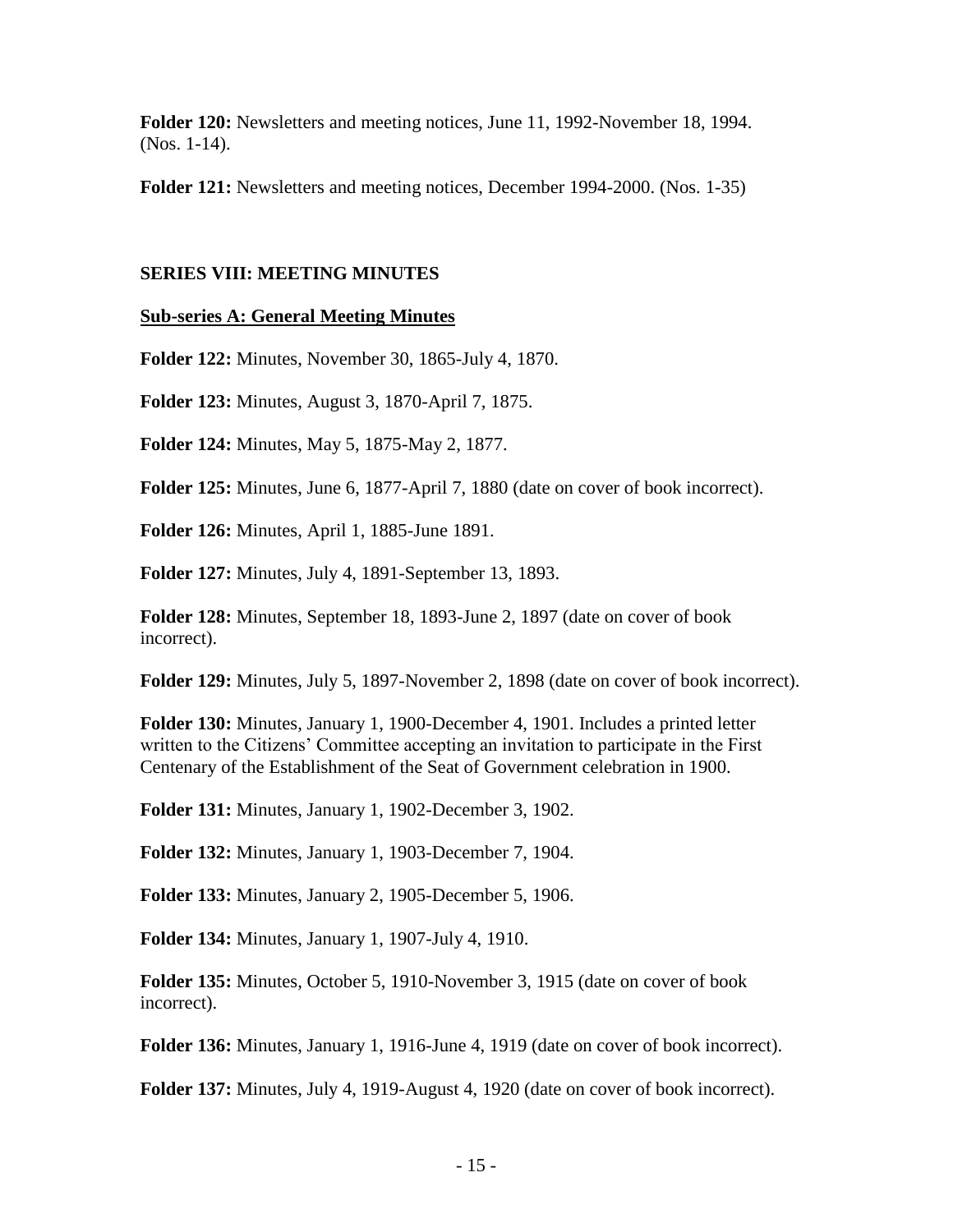**Folder 138:** Minutes, September 6, 1920-May 4, 1921.

#### **Container 6**

**Folder 139:** Minutes, July 1, 1921-December 8, 1930 (bound volumes).

**Folder 140:** Loose copies of minutes. Removed from bound volume, 1921-1930.

**Folder 141:** Minutes, January 1, 1931-December 31, 1934 (bound volumes).

**Folder 142:** Minutes, February 22, 1935-November 6, 1935 (January, August, and December missing).

**Folder 143:** Minutes, January 1, 1936-November 4, 1936.

**Folder 144:** Minutes, 1937-1938. (March, June, November, and December only in 1937; July missing in 1938.)

**Folder 145:** Minutes, 1939-1940. (August only in 1940.)

**Folder 146:** Minutes, January 1, 1942-December 2, 1942.

**Folder 147:** Minutes, January 1, 1943-December 1, 1943.

**Folder 148:** Minutes, 1944-1945.

**Folder 149:** Minutes, 1958-1959. (December only in 1958.)

**Folder 150:** Minutes, January 6, 1960-December 7, 1960.

**Folder 151:** Minutes, January 4, 1961-December 13, 1961.

**Folder 152:** Minutes, January 3, 1962-December 12, 1962.

**Folder 153:** Minutes, 1963-1964.

**Folder 154:** Minutes, January 6, 1965-December 15, 1965 (September missing).

**Folder 155:** Minutes, January 5, 1966-November 3, 1966.

**Folder 156:** Minutes, January 5, 1967-November 7, 1968.

**Folder 157:** Minutes, January 2, 1969-November 5, 1970.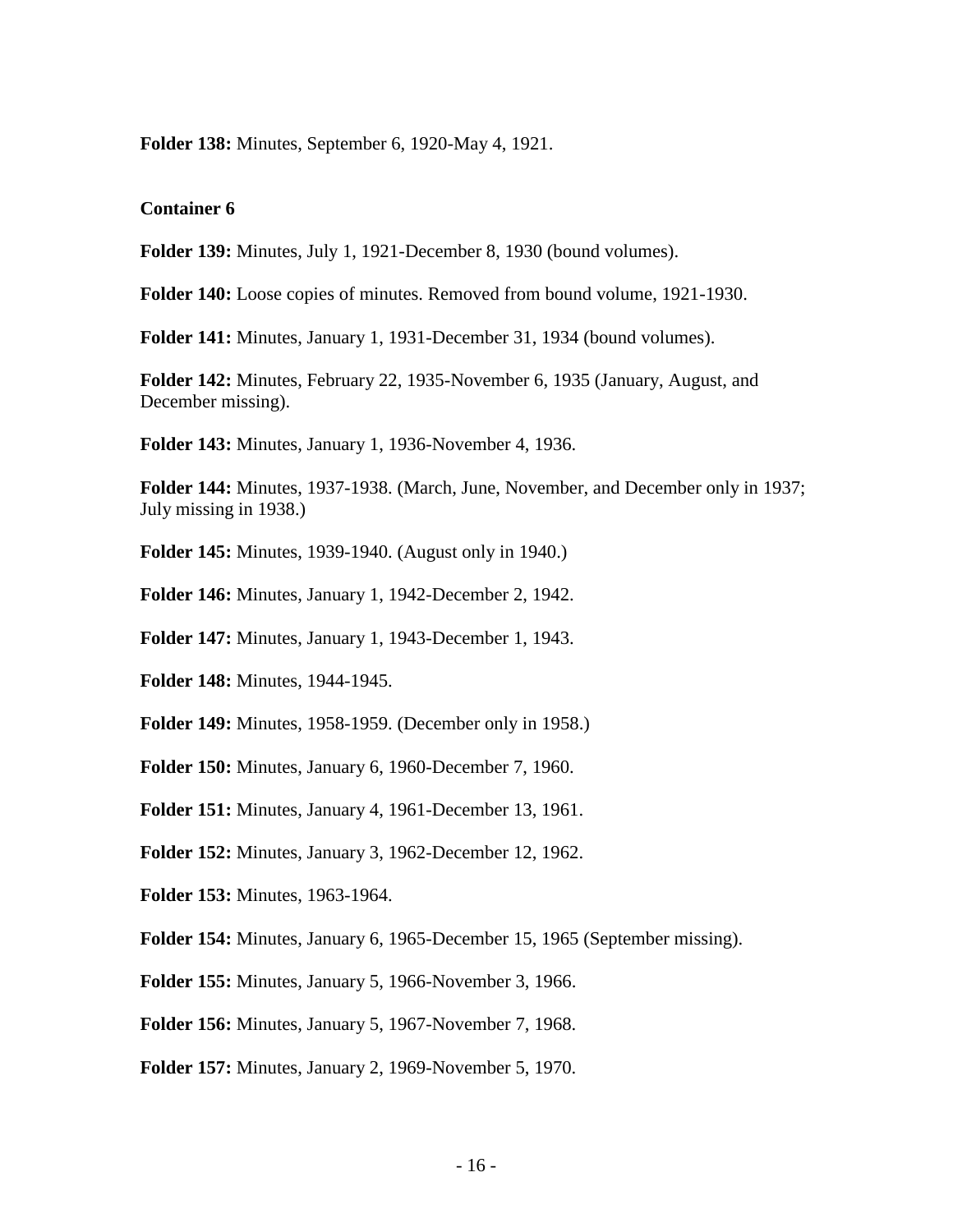- **Folder 158:** Minutes, January 7, 1971-December 7, 1972.
- **Folder 159:** Minutes, January 4, 1973-December 18, 1973.
- **Folder 160:** Minutes, January 10, 1974-December 5, 1974.
- **Folder 161:** Minutes, 1975, 1977.
- **Folder 162:** Minutes, April 24, 1992-November 16, 1992.
- **Folder 163:** Minutes, February 17, 1993-November 18, 1993.
- **Folder 164:** Minutes, February 25, 1994-November 18, 1994.
- **Folder 165:** Minutes, January 13, 1995-April 16, 1999.

#### **Sub-series B: Executive Committee Meeting Minutes**

- <span id="page-16-0"></span>**Folder 166:** Minutes, 1931, 1958-1969. Incomplete.
- **Folder 167:** Minutes, 1970-1976. Incomplete.
- **Folder 168:** Minutes, 1993-2000. Incomplete.
- **Folder 169:** Other committees, 1876, 1920-1990.

#### **SERIES IX: FINANCIAL RECORDS**

#### **Sub-series A: Treasurer's Reports**

- <span id="page-16-2"></span><span id="page-16-1"></span>**Folder 170:** Treasurer's ledger, 1907-1939.
- **Folder 171:** Loose papers from ledger, 1907-1939.
- **Folder 172:** Treasurer's reports, 1911, 1933.
- **Folder 173:** Treasurer's reports, 1941-1945, 1947.
- **Folder 174:** Treasurer's reports, 1952-1959. Incomplete.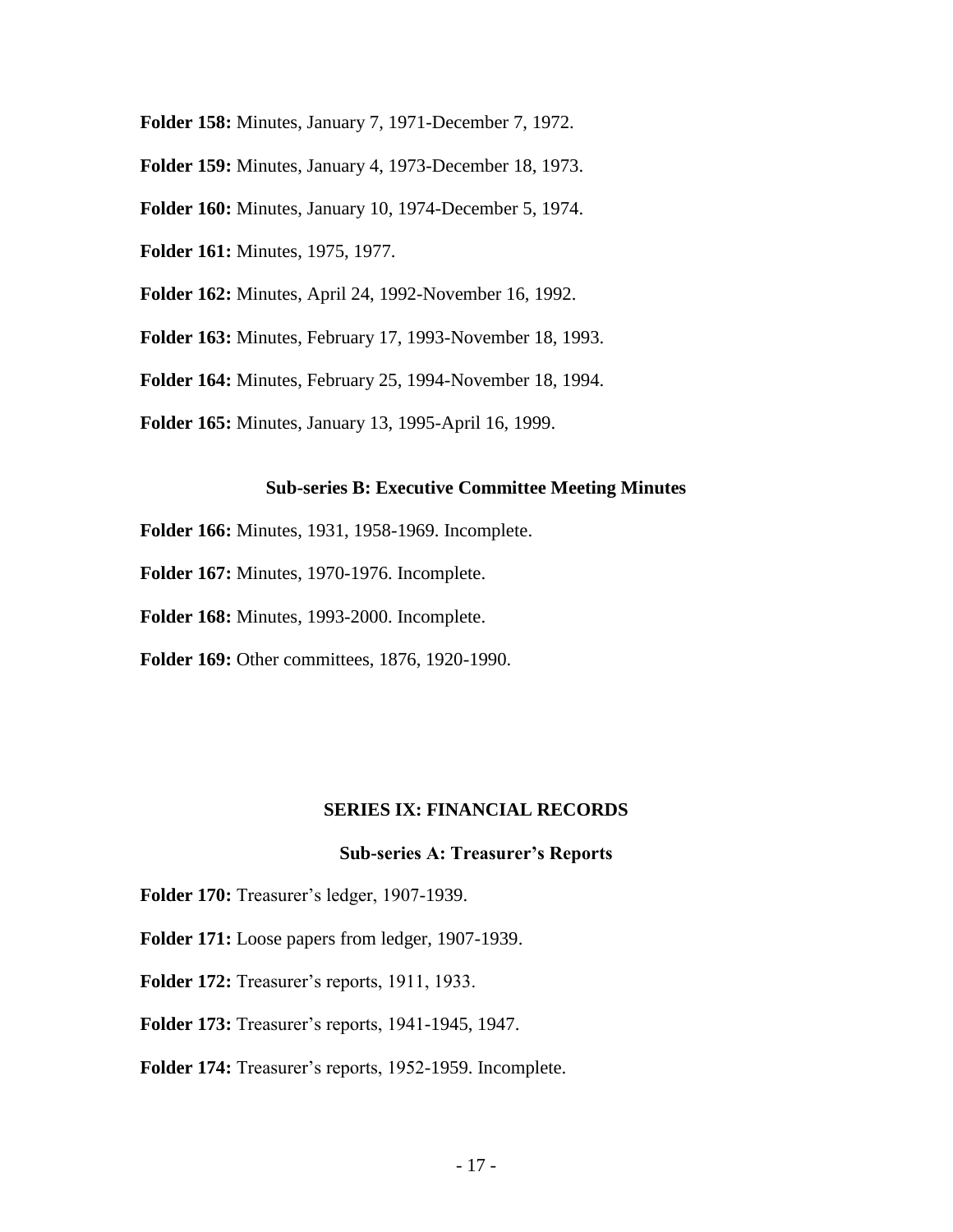**Folder 175:** Treasurer's reports, 1960-1969.

**Container 7**

**Folder 176:** Treasurer's reports, 1970.

**Folder 177:** Treasurer's reports, 1971-1973.

**Folder 178:** Treasurer's reports, 1974-1975.

**Folder 179:** Treasurer's reports, June 1992-August 1997. Incomplete. Also includes November 2000 report and 2000 invoices (purge after 2007).

#### **Sub-series B: Dues Records**

<span id="page-17-0"></span>**Folder 180:** Dues records, May 9, 1883-May 1, 1889.

**Folder 181:** Dues records, September 4, 1889-December 31, 1894.

**Folder 182:** Dues records, April 10, 1899-December 31, 1904.

**Folder 183:** Dues records, June 30, 1908-December 31, 1910.

**Folder 184:** Dues records, loose papers.

**Folder 185:** Dues records, 1901-1924.

**Folder 186:** Dues records, June 30, 1913-June 20, 1916.

**Folder 187:** Dues records, January 1, 1931-December 30, 1939.

**Folder 188:** Dues ledger, January 1, 1931-January 2, 1939.

**Folder 189:** Dues records, May 20, 1936-May 31, 1939.

**Folder 190:** Dues records, January 13, 1969-December 16, 1970.

**Folder 191:** Dues records and membership rolls, January 27, 1971-February 6, 1975.

**Folder 192:** Dues records and membership rolls, February 8, 1974-December 18, 1975.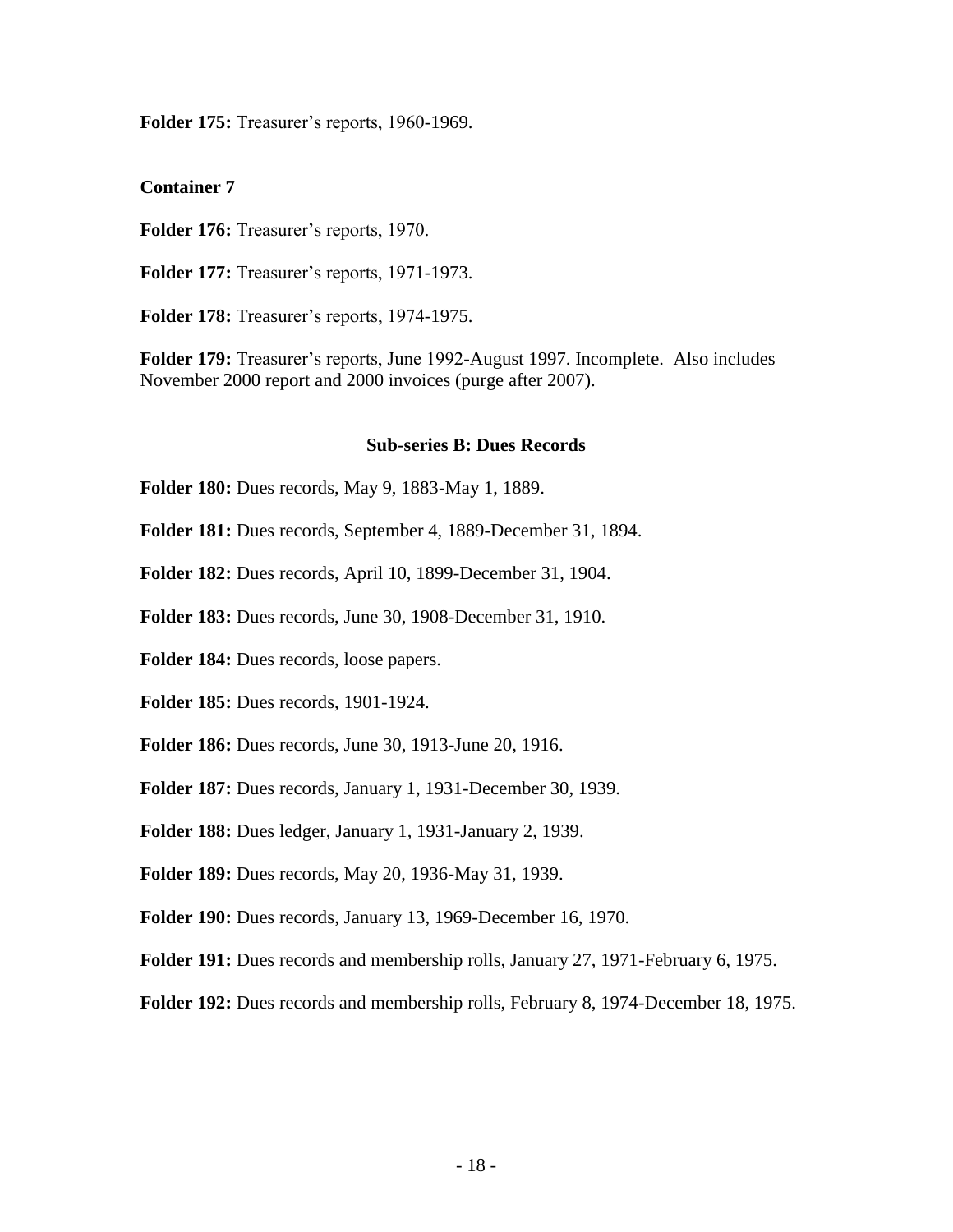#### **Sub-series C: Assets & Holdings**

<span id="page-18-0"></span>**Folder 193: Safe Deposit Box inventory,** receipts and estimates, 1911-1993.

**Folder 194: AOI property inventories, appraisals and storage warehouse contracts**, 1956 and 1973. (New asset added 11/2004 – framed art acquired and placed on loan to the Peabody Room, Georgetown Branch of the DC Public Library)

#### **SERIES X: CHRONICLER'S REPORTS, 1907-1933**

<span id="page-18-1"></span>**Folder 195:** Chronicler's report, 1907, 1912.

**Folder 196:** Chronicler's report, December 4, 1912-December 3, 1913.

**Folder 197:** Chronicler's report, December 4, 1913-December 1, 1914.

**Folder 198:** Chronicler's report, December 2, 1914-December 1, 1915.

**Folder 199:** Chronicler's report, December 1, 1915-December 1, 1916.

**Folder 200:** Chronicler's report, December 1, 1916-November 30, 1917.

**Folder 201:** Chronicler's report, December 5, 1917-December 31, 1918.

**Folder 202:** Chronicler's report, January 1, 1919-October 2, 1919.

**Folder 203:** Chronicler's report, January 1, 1920-December 31, 1920.

**Folder 204:** Chronicler's report, January 1, 1921-December 31, 1921.

**Folder 205:** Chronicler's report, December 29, 1921-December 31, 1922.

**Folder 206:** Chronicler's report, January 1, 1923-December 25, 1923.

**Folder 207:** Chronicler's report, January 1, 1924-December 26, 1924.

#### **Container 8**

**Folder 208**: Chronicler's report, January 1, 1925-December 31, 1925.

**Folder 209**: Chronicler's report, January 1, 1926-December 31, 1926.

**Folder 210**: Chronicler's report, January 2, 1927-December 31, 1927.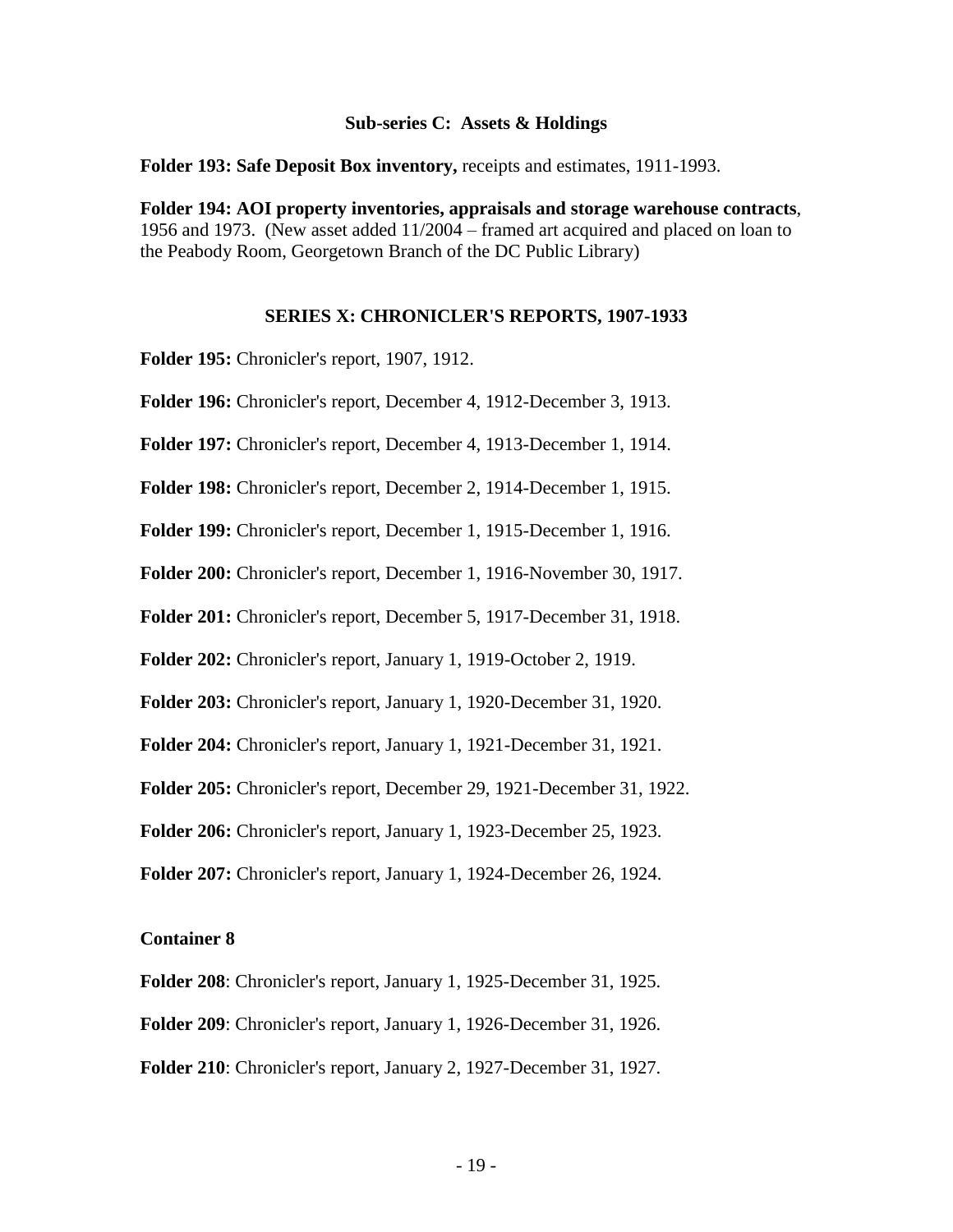**Folder 211**: Chronicler's report, January 1, 1928-December 31, 1928.

**Folder 212**: Chronicler's report, January 1, 1929-December 31, 1929.

**Folder 213**: Chronicler's report, January 1, 1930-December 31, 1930.

**Folder 214**: Chronicler's report, January 1, 1932-December 31, 1932.

**Folder 215:** Chronicler's report, January 1, 1933-May 16, 1933. Also, John Proctor's handwritten copies of 1935, 1938, 1939, and 1940.

## **SERIES XI: SPEECHES**

<span id="page-19-0"></span>**Folder 216**: "Oration delivered before The Association of the Oldest Inhabitants of the District of Columbia," by the Hon. Peter G. Washington, July 4, 1867.

**Folder 217**: Recollections by Benjamin C. Wirght [*sic*], September 6, 1893; "History of the Removal of the Seat of Government to Washington," by Wilhemina B. Bryan, December 26, 1894.

**Folder 218**: "Studies, biographical and critical, on the Indian Princess Pocohantas," by R. R. Howson, December 26, 1895.

**Folder 219**: Lecture delivered some time in 1895 (July 4?), by E. R. McKean.

**Folder 220**: "An Historic Foundation," by Florence Carpenter Dieudonne, April 1896.

**Folder 221**: "A brief Sketch of the Association of the Oldest Inhabitants from its foundation November 30, 1865 to the present time, January 1st, 1904," by J. A. Wineberger, January 1, 1904.

**Folder 222**: Speech by General John M. Wilson delivered at Alton Farms, July 5, 1906.

**Folder 223**: "Origin of the name 'Chevy Chase,'" by R. W. Lowrie, 1907 (?); poem by Dr. W. M. Starr on the occasion of his  $100<sup>th</sup>$  birthday celebration, 1907 (top section missing).

**Folder 224**: "Oldest Inhabitants Association and the Washingtonian," by Theodore W. Noyes, December 7, 1909.

**Folder 225**: "Address to the Board of Trade prepared by William H. Singleton and read by his son at the Twenty-fifth Anniversary meeting of the Board of Trade, February 10, 1915."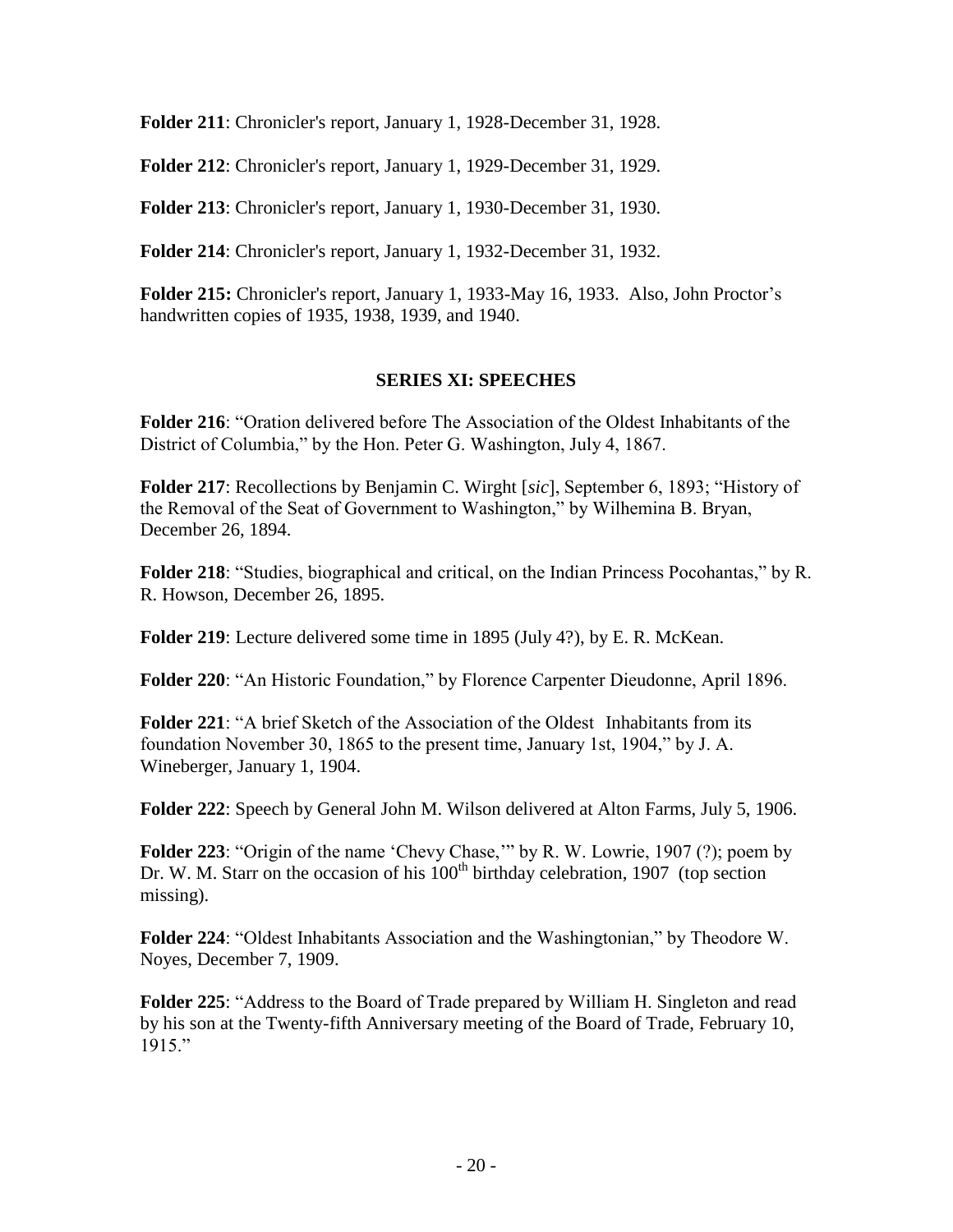**Folder 226:** Original poem "To the Oldest Inhabitants, Greetings" by Dr. Thomas Calves, February 22, 1920; "The Inauguration of Thomas Jefferson," by Washington Topham, March 3, 1921; "Old Timer" by John Clagett Proctor, December 7, 1922; "Speech by Major General Amos A. Fries at Independence Day Celebration," July 4, 1925. See Container 17 for original of Calves poem.

**Folder 227**: "The old 'Globe' offices and its publishers," by Washington Topham, August 1927.

**Folder 228**: "Discussing the Vote for the District of Columbia and Other Local Matters," by Hon. Arthur Capper and Theodore W. Noyes, December 7, 1929.

**Folder 229**: "Problems of the District of Columbia," by Theodore W. Noyes, December 9, 1941.

**Folder 230**: "Recollections of Early Washington Printers," by ---- Dickman, June 7, 1944.

**Folder 231**: "The Spirit of '76," by Lt. Col. Charles S. MacVeigh, July 4, 1961.

**Folder 232**: "What's Cooking in Washington?" by Donald Bettinger, June 1, 1968.

**Folder 233**: "When the Oldest were Younger," by Harry Wender, 1972.

**Folder 234**: "Stories of Washington in the 1890s," by Joseph F. Robinson, March 26, 1976.

**Folder 235:** "High Society in Washington during the Golden Age: 'Three Distinct Aristocracies,'" by Kathryn Allamong Jacob, 1986.

**Folder 236:** "Pepco celebrates 100 years of Matchless Service," by John M. Derrick, Jr., October 18, 1996.

**Folder 237:** "What made George Washington great," by Rev. Page Williams, D. D., date unknown.

**Folder 238:** "Rambles around City Hall Hill," by James F. Duhamel, date unknown.

**Folder 239:** "The Dream," by Miss Renee Franz, date unknown.

**Folder 240:** "The Declaration of Independence," speaker and date unknown.

**Folder 241:** "Fourth of July address," speaker and date unknown.

**Folder 242:** "The Meaning of Independence Day," speaker and date unknown.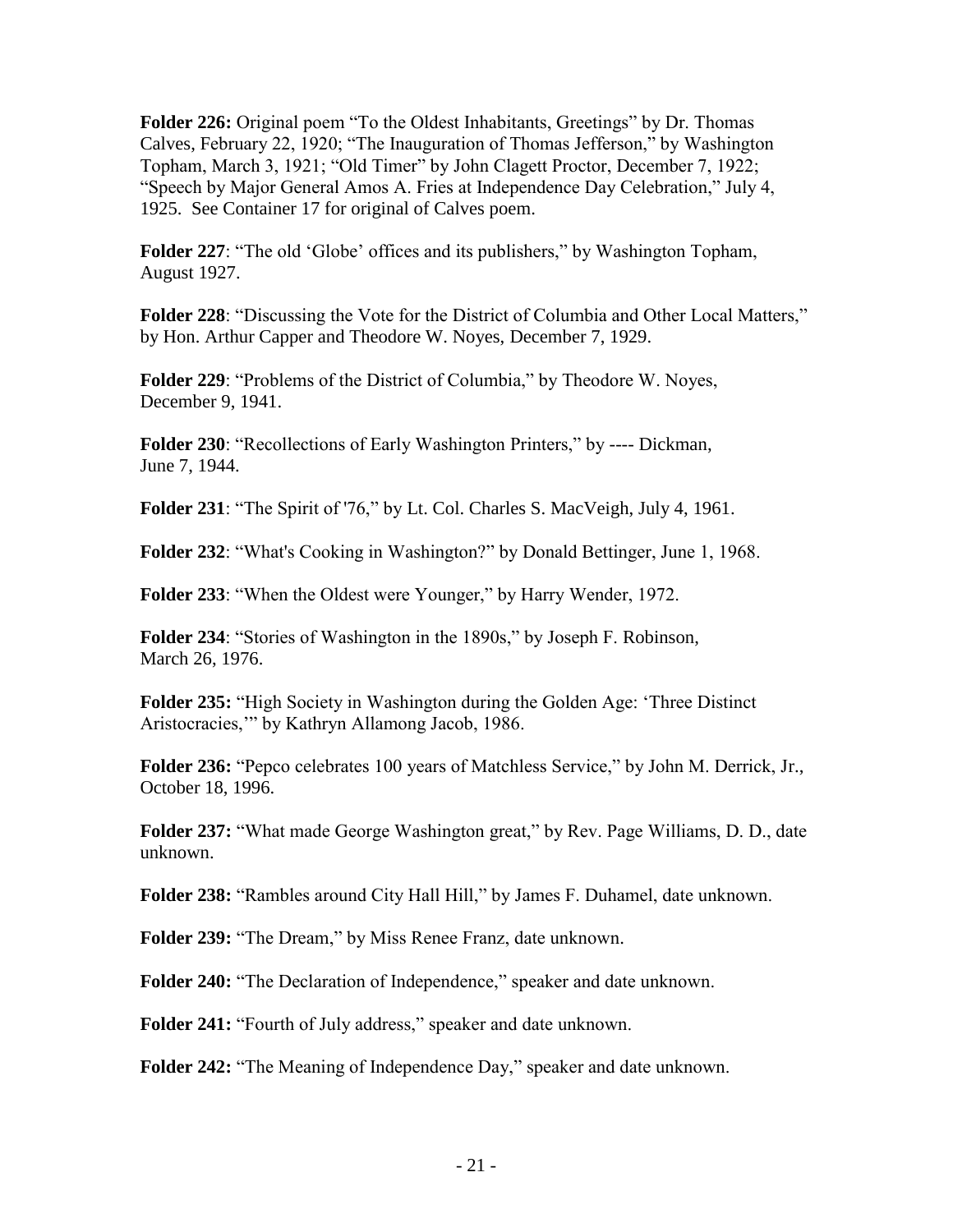**Folder 243:** Fragments of speech, speaker and date unknown.

### **SERIES XII: PROGRAMS**

<span id="page-21-0"></span>**Folder 244:** New Year's Day, 1953-1957.

**Folder 245**: Washington's Birthday, 1901, 1908, 1913, 1927-1964. Incomplete. Includes an undated transcription of a letter written by George Washington, November 21, 1796. The 1908 program includes an address by William R. Smith, Superintendent of the U.S. Botanic Garden in a tribute to Governor Shepherd. The document is partially transcribed and annotated by AOI Director John P. Richardson (April 6, 2011) and includes handwritten comments by Shepherd's widow, Mary Grice Shepherd.

**Folder 246**: Fourth of July, 1901-1969. Incomplete.

**Folder 247:** Anniversary Programs, 1907-1975, 1983. Incomplete. Includes "Mt. Vernon and Its Surroundings," December 7, 1908; banquet lists, 1912, 1938; and remarks, 1925, 1943.

**Folder 248:** Anniversary Banquets, 1965-1972; Business award programs, 1997 (Washington Gas), 1998 (Galt & Bro., Inc.), 1999 (Security Storage), 2000 (Sholl's Cafeteria); printed Irish Blessings, undated.

### **SERIES XIII: NEWSPAPER CLIPPINGS**

<span id="page-21-1"></span>**Folder 249:** Newspaper clippings, 1835-1920.

**Folder 250:** Newspaper clippings, 1900-1920.

**Folder 251:** Newspaper clippings, 1920-1940.

**Folder 252:** Newspaper clippings, 1940-1960.

**Folder 253:** Newspaper clippings, 1960-1970.

**Folder 254:** Newspaper clippings, 1980-2000.

**Folder 255:** Newspaper clippings, undated.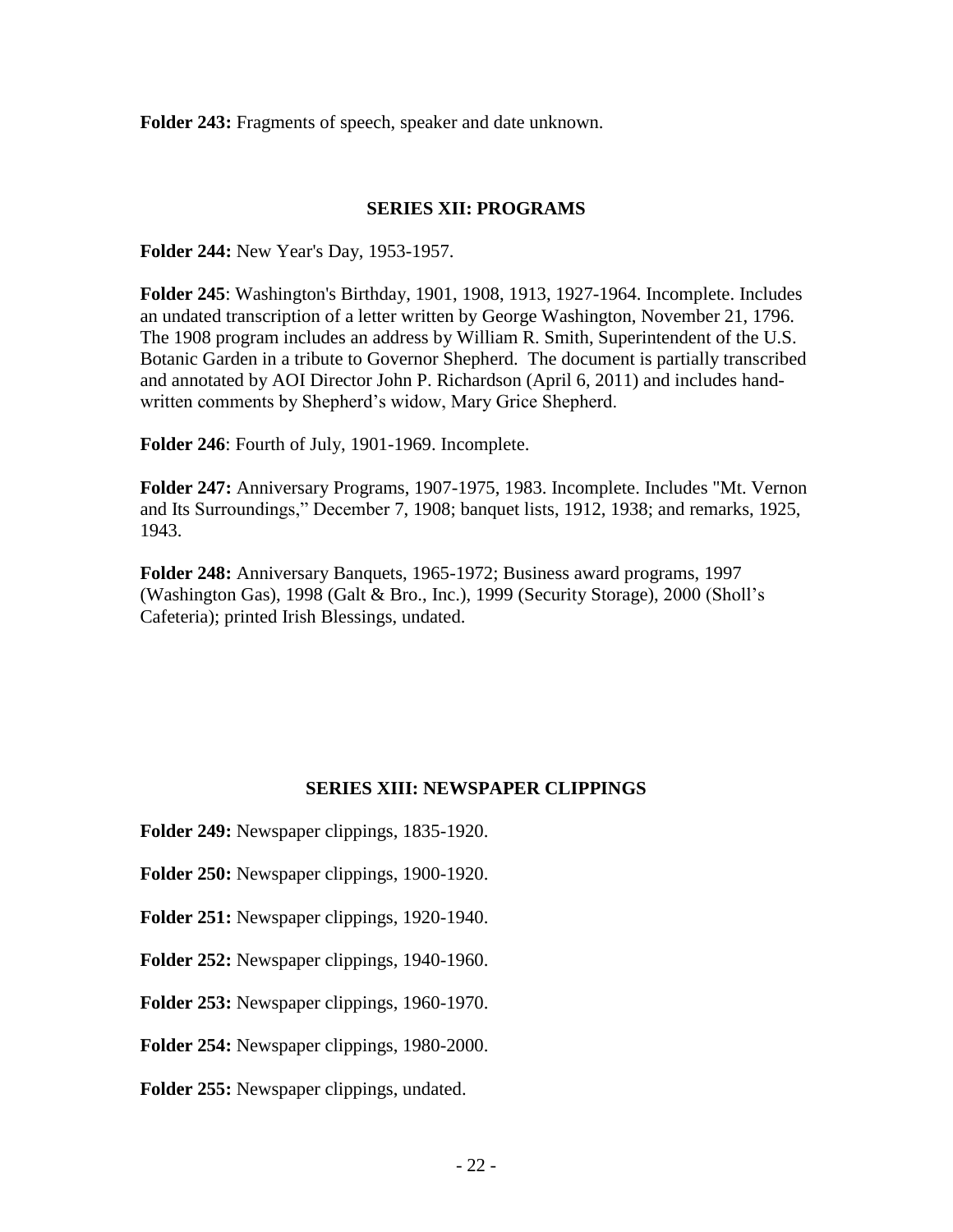#### **SERIES XIV: PHOTOGRAPHS**

#### **Sub-series A: Individual Photographs of AOI Members**

<span id="page-22-0"></span>**Folder 256:** Allen, Walter Ellwood-Avery, T.

**Folder 257:** Balloch, G. W.-Block, Charles.

**Folder 258:** Boltz, E. C.-Burger, J.C.S.

**Folder 259:** Callahan, Robert- "Squire Clark"

**Container 8B**

**Folder 260:** Channing, John-Crossfield, J.

**Folder 261:** Cummiskey, A.J.-Denham, Z. M.

**Folder 262:** Dickman, John B.-Durand, Col. Charles H.

#### **Container 9**

- **Folder 263:** Edgar, O.-Fufs, William H.
- **Folder 264:** Gaddes, Adam-Gross, Theodore
- **Folder 265:** Grupe, Albert-Hutchinson, F. S.
- **Folder 266:** Jarvis, Thomas-Kolipius, Louis
- **Folder 267:** Lackey, James-Lynch, J.
- **Folder 268:** Macarty, D. J.-Mitchell, Frederick W.
- **Folder 269:** Moore, Fred I,
- **Folder 270:** Noyes, Theodore W. (charcoal drawing; See Container 17.)
- **Folder 271:** O'Bryon, P. M.-Pilling, F. W.
- **Folder 272**: Ragan, Andrew-Rynex, S. T.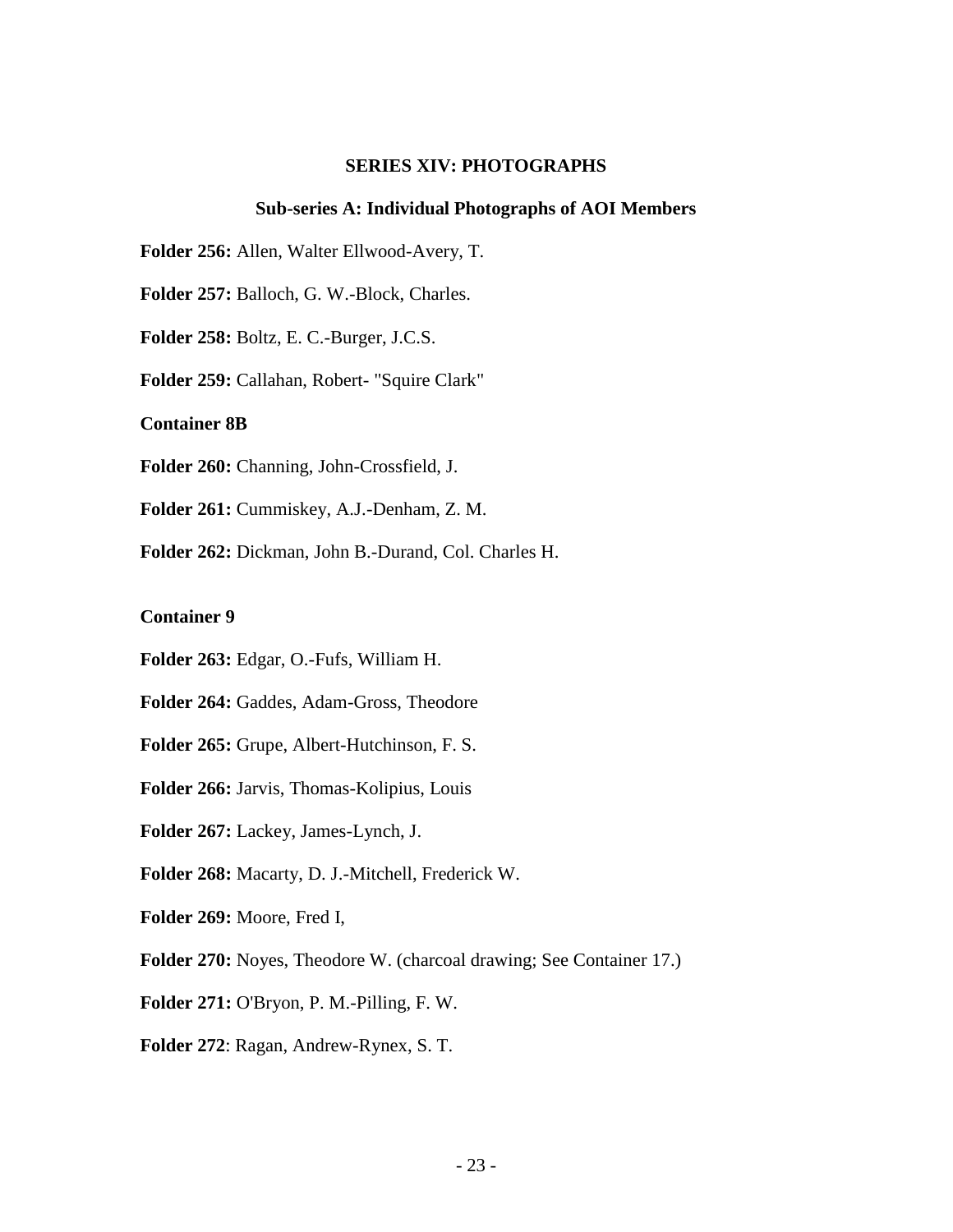**Folder 273:** Samuels, C. V.-Shaw, Edward

**Folder 274:** Shelton, J. H.-Starr, Dr. William and Col. George A. Armes

**Folder 275:** Stohlman, Fred-Turner, D.C.

**Folder 276:** Walker, J. C.-Willard, Harry K.

**Folder 277:** Willey, O.J.-Wunder, Dr. W.H.

|                   | <b>Folder 278:</b> Photographs. Twenty-one small, identified portraits: |
|-------------------|-------------------------------------------------------------------------|
| Berger, J. C.     | Layton, H.W.                                                            |
| Brown, M. J.      | Lerch, T. J.                                                            |
| Calvert, Fred G.  | Mahoney, W.W.                                                           |
| Campbell, Edwin   | Morse, J. P.                                                            |
| Croggin, James    | Powell, Capt. J. B.                                                     |
| Gray, G. W.       | Reiss, J. H.                                                            |
| Hall, Harry C.    | Ritter, J. P. V.                                                        |
| Halsten, A. H. F. | Thomas, J. B.                                                           |
| Houston, James H. | Walker, R. A.                                                           |
| Hubbard, Solomon  | Wallace, J. F.                                                          |
| Kahlert, H.       |                                                                         |

**Folder 279:** Individual photographs of entire membership during presidency of Theodore Noyes. (See Container 17 and oversize folder 372)

**Folder 280:** Unidentified photographs. (See also Container 17.)

#### **Sub-series B: Group Photographs of AOI Members**

<span id="page-23-0"></span>**Folder 281:** November 6, 1868. Members identified. (See Container 17 for original.)

**Folder 282:** Group portrait, 1875. (Photocopy, dated December 3, 1904, of group portrait taken in 1875.)

**Folder 283:** AOI officers, July 4, 1905. (See Container 17.)

**Folder 284:** Identified photograph at Treasury Department, ca. 1900-1910. (See Container 17.)

**Folder 285:** Columbia Engine Co. VVFA and AOI, ca. 1911. (See Container 17.)

**Folder 286:** AOI members at Union Engine House, 1912.

**Folder 287**: Labor Day parade, September 5, 1927; AOI officers, November 11, 1932.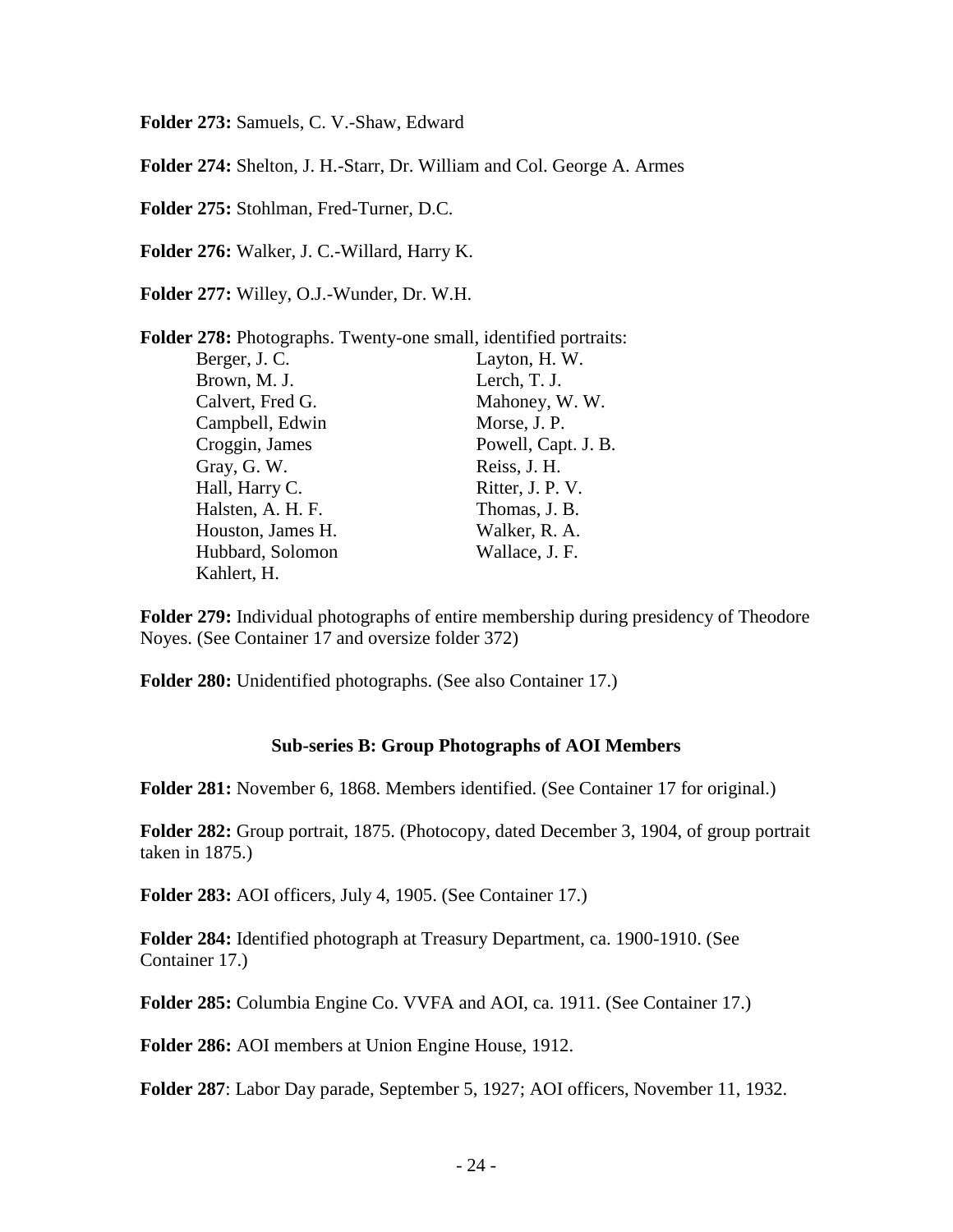**Folder 288**: AOI dance, April 4, 1934. Subjects identified as Mr. and Mrs. Proctor, Mrs. Leo F. Zwissler, B. F. McCauley, Elva C. Palmer.

**Folder 289**: Four nonagenarians honored, January 2, 1939 and June 4, 1941.

Folder 290: 75<sup>th</sup> birthday anniversary, John C. Proctor, December 2, 1942.

**Folder 291:** AOI members and officers, November 6, 1946; and AOI officers, Sunday *Star* gravure section, December 15, 1946. (See Container 17)

**Folder 292:** Group photograph, February 10, 1966, and 1968.

**Folder 293:** Group photograph, 1969.

## **Container 10**

**Folder 294:** Group photograph**s** of unidentified events, 1970.

**Folder 295:** Group photograph**s** of unidentified events, 1971**-**1972.

**Folder 296:** Group photograph**s** of unidentified events, 2000 (Color**)**. See John C. Proctor scrapbook for additional group photographs.

**Folder297:** Group photographs, unidentified . (See also Container 17.)

**Folder 298:** Carte de visites, Alling-Hancock.

**Folder 299:** Carte de visites, Hannah-Tace

**Folder 300:** Carte de visites, Taylor-unidentified.

**Folder 301:** Carte de visites, Asmedon (?)-Moore.

**Folder 302:** Carte de visites, Pilling-Wright.

### **Sub-series C: Special Events**

<span id="page-24-0"></span>**Folder 303:** New Year's Day meetings, 1910-1951. (See also Container 17 and Folder 372)

**Folder 304:** Washington's birthday celebrations, 1900-1966. (incomplete; photographs for 1929 and 1939 are newspaper clippings only. See also Folder 372)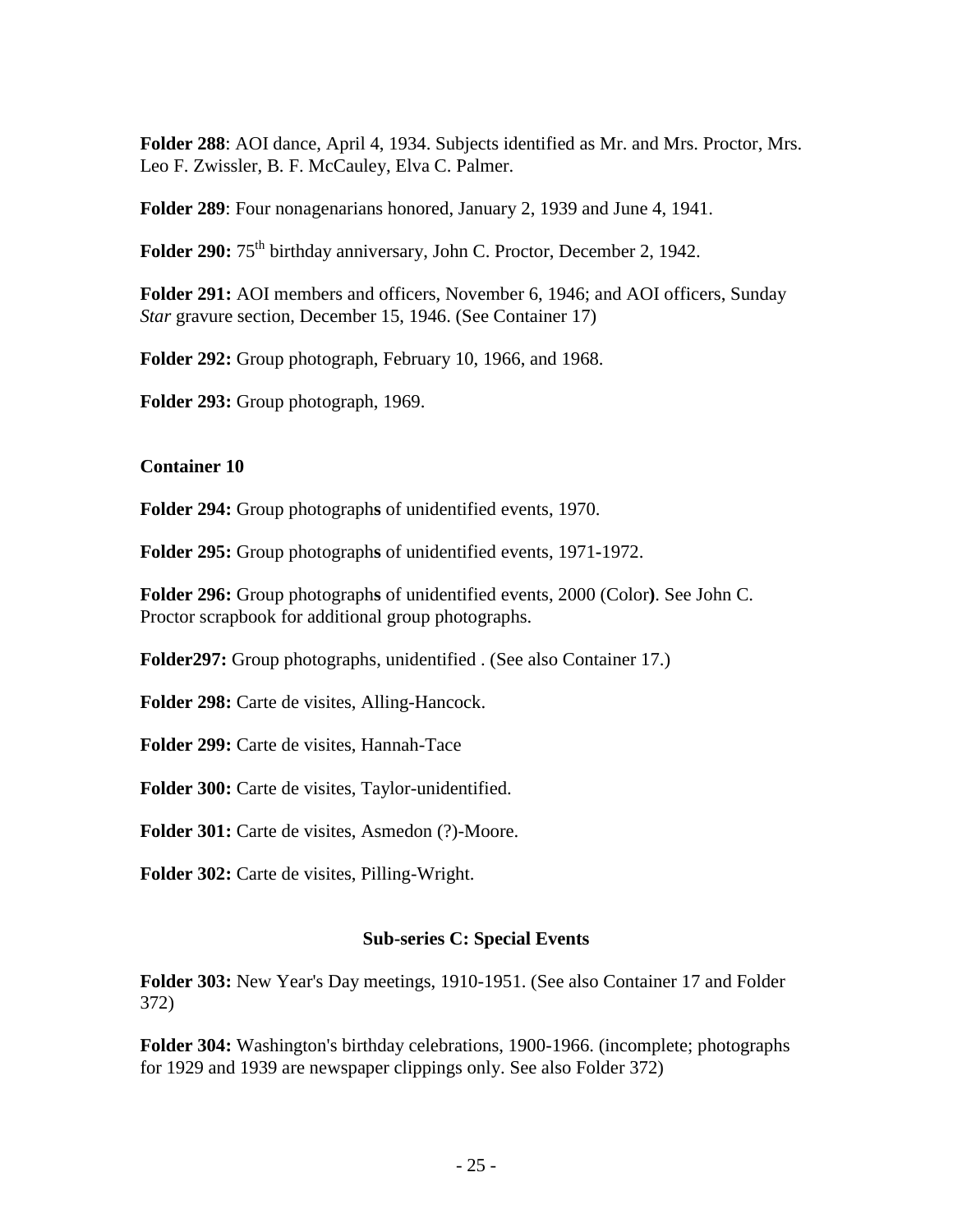**Folder 305:** Washington's birthday celebrations, February 22, 1967.

**Folder 306:** Washington's birthday celebrations, February 22, 1968.

**Folder 307:** Washington's birthday celebrations, February 22, 1969.

**Folder 308:** Fourth of July celebration, 1905. (See also Container 17, Alton Farm).

**Folder 309:** Fourth of July celebration at Louis P. Shoemaker's, ca. 1911.

**Folder 310:** Fourth of July celebration at Union Fire House, 1921. (See also Folder 372)

**Folder 311:** Fourth of July celebrations, 1928, 1938, 1940-1944, 1946-1949, 1973, 1994.

**Folder 312:** Labor Day parade, September 5, 1927.

**Folder 313:** Annual banquet, December 7, 1910. (See Container 17.)

**Folder 314:** 50th birthday dinner, 1915. (See Container 17.)

**Folder 315:** Annual banquet, 1936, 1944, 1947, 1965, 1966.

**Folder 316:** Annual banquet, 1967.

**Folder 317:** Annual banquet, 1968.

**Folder 318:** Annual banquet, 1969.

**Folder 319:** Anniversary dinner committee, 1970.

**Folder 320:** Annual banquet, 1970.

**Folder 321:** Annual banquet, 1971.

**Folder 322:** Annual banquet, 1972.

### **SERIES XV: SCRAPBOOKS AND GUEST BOOKS**

<span id="page-25-0"></span>**Folder 323:** Scrapbook, consisting of newspaper clippings, 1878-1914. Clippings focus on places and events of historic importance in the District of Columbia. Compiled by Benjamin W. Reiss.

**Folder 324:** Scrapbook, consisting of Manuscripts and Orations Relating to the History of the District of Columbia, circa 1887-1897.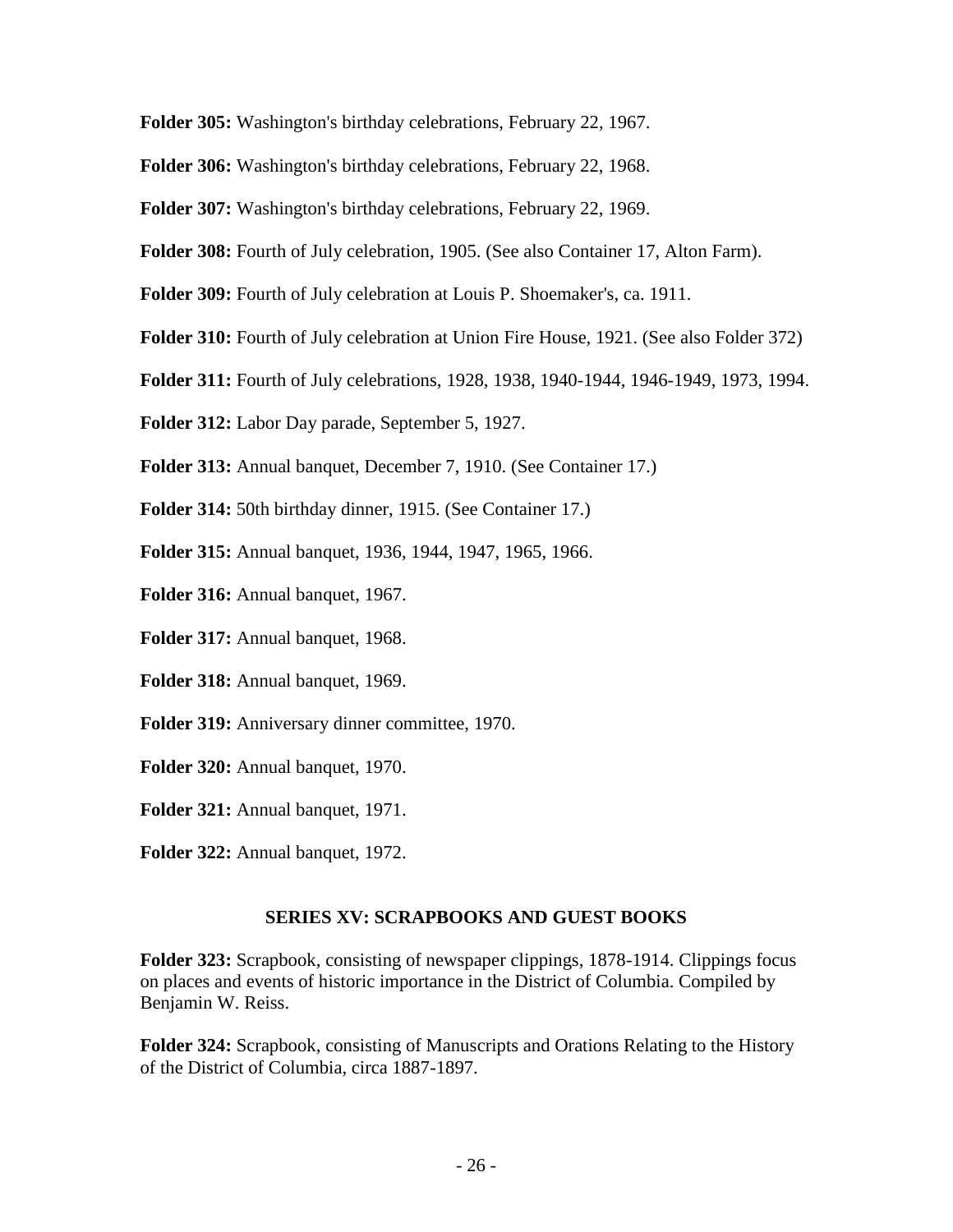**Folder 325:** John Clagett Proctor scrapbook of obituaries, ca. 1901-1958. Arranged alphabetically. Most clippings not dated. See container 13.

**Folder 326:** Scrapbook, consisting of the Journal of the Committee on Hall and Archives of the Association of the Oldest Inhabitants of the District of Columbia, October 11, 1908-October 18, 1909; newspaper clippings, July 4, 1911. Most of the volume is blank.

**Folder 327:** Scrapbook, consisting of newspaper clippings, ca. 1900s. Clippings focus on obituaries of AOI members, AOI celebrations, etc., in the early 1900s. Compiled by Benjamin W. Reiss.

## **Container 11**

**Folder 328:** Scrapbook consisting of newspaper clippings pertaining to the City of Washington, D.C. of interest to the Association of Oldest Inhabitants (See Container 14); and Scrapbook for the Association of the Oldest Inhabitants of the District of Columbia from June 1, 1919 to November 10, 1921 (See Container 15). Kept by George W. Evans, Historian and Chronicler.

**Folder 329:** John Clagett Proctor personal scrapbook, January 1, 1923-April 17, 1951. Photocopies.

**Folder 330:** John Clagett Proctor scrapbook, November 4, 1926-July 4, 1950. Scrapbook in container 13; folder contains over fifty photographs.

**Folder 331:** Fred A. Emery scrapbook, 1930-1946. (See Container 16)

**Folder 332:** Guest list. (Only date identified is March 3, 1869.)

**Folder 333:** Guest book, 1891-1907.

**Folder 334:** Guest book, 1900-1901.

## <span id="page-26-1"></span><span id="page-26-0"></span>**SERIES XVI: VETERAN VOLUNTEER FIREMEN'S ASSOCIATION AND OLD UNION ENGINE HOUSE RECORDS**

Sub-series A: Administrative Records

<span id="page-26-2"></span>**Folder 335:** Minutes of fire department meeting and membership list, 1837; report of the fire inspector to Mayor Peter Force concerning the condition of the city's fire apparatus, January 3, 1840, including references to the Navy Yard, Columbia, Perseverance, Franklin, and Union.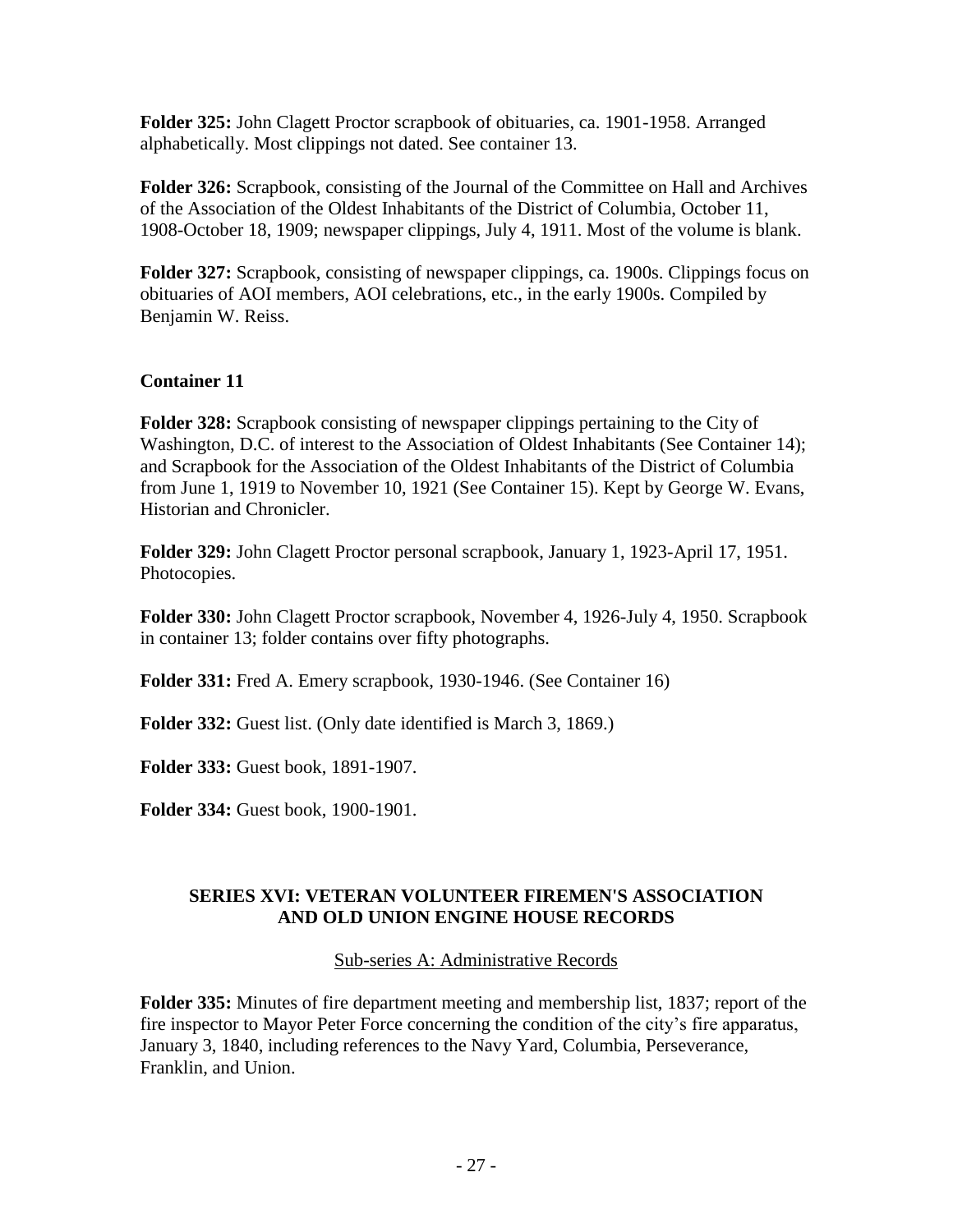**Folder 336:** Notebooks, ca. 1850s-1890s. Consists of small notebooks of volunteer rosters, addresses, and contribution records.

**Folder 337:** Correspondence regarding bell for Union Fire House, 1856, 1895; Correspondence on presentation of gavel, 1899.

**Folder 338:** Letter of thanks to John W. Thompson from the Columbia Fire Company, May 12, 1856.

**Folder 339:** Account book, 1858-1860.

**Folder 340:** Dues records, April 4, 1887-January 3, 1888.

**Folder 341:** Dues records, April 2, 1889-April 3, 1894. (Recorded chronologically.)

**Folder 342:** Dues records, January 7, 1890-January 1, 1894. (Individual records.)

**Folder 343:** Financial notebooks, ca. 1890s, and undated.

**Folder 344:** Attendance records, 1891-1895.

**Folder 345:** Dues records, March 1894-January 1900.

**Folder 346:** Dues records, January 1900-ca. 1913.

**Folder 347:** Copy of Congressional act, January 29, 1909. Amended act of March 2, 1891 to permit VVFA to use certain property.

**Folder 348:** Letters from Commissioners of D.C. to VVFA, March 9, 1909, giving permission to AOI and VVFA to use that part of Lot 11 in Square 141 approved by Congress January 29, 1909.

**Folder 349:** Committee on Permanent Home minutes, 1910-1911.

**Folder 350:** Committee on Permanent Home minutes, 1910-1911.

**Folder 351:** Specifications for additions, alterations and repairs to Old Engine House, April 19, 1911.

**Folder 352:** Heating system, Old Engine House, May 15, 1911

**Folder 353:** Letter from D. C. Commissioners regarding the erections of flagpole, November 22, 1912.

**Folder 354:** Home Fund Building Committee minutes, October 1, 1919- April 20, 1922.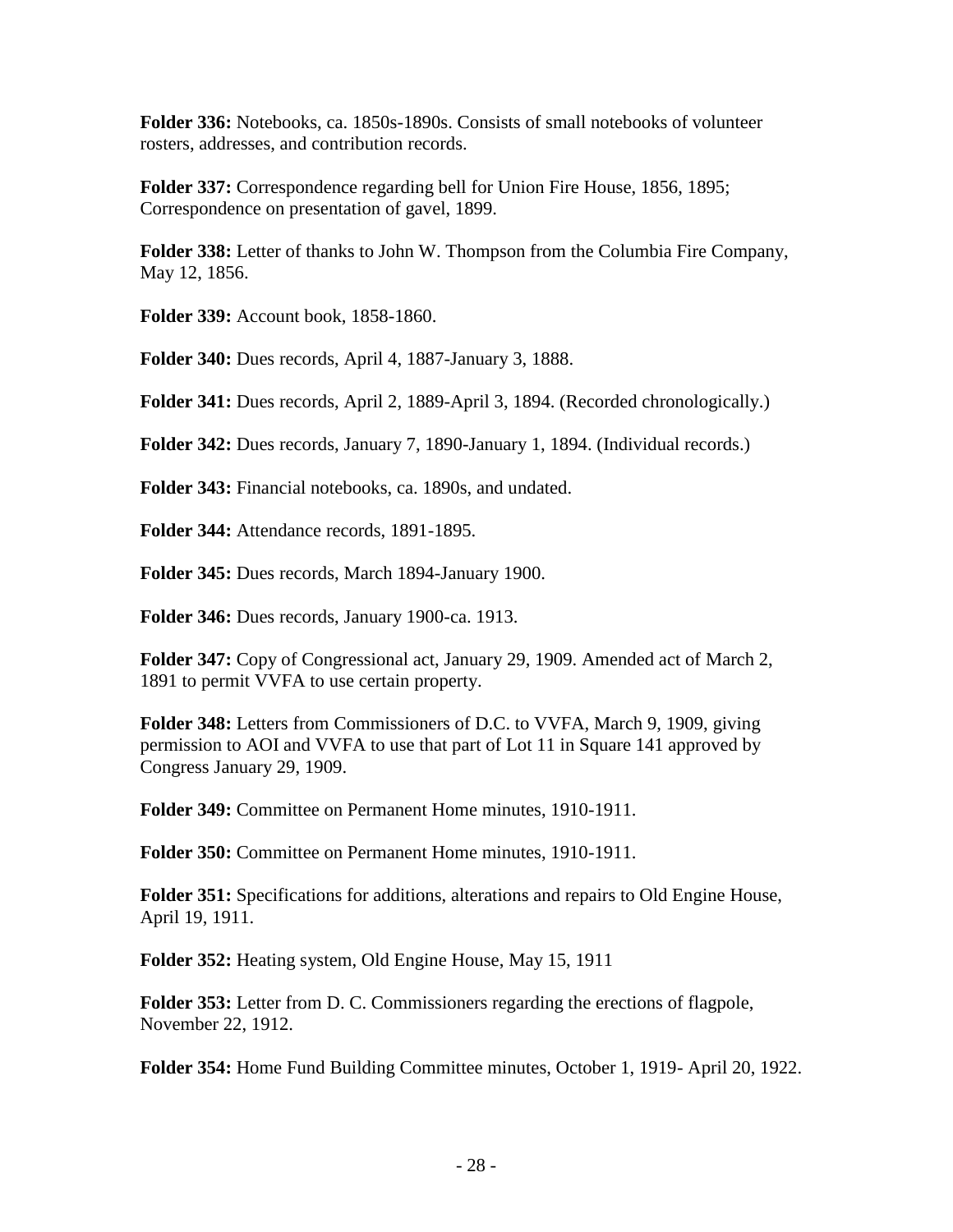**Folder 355:** Miscellaneous correspondence regarding repairs to Old Engine House, 1930-1937.

**Folder 356:** Complete report on installation of suitable heating system in Union Fire House, 1936-1937.

**Folder 357:** Public Law 86-216, 86th Congress, H.R. 303, September 1, 1959, transferring part of Lot 47 in Square 1200 to AOI.

**Folder 358:** Estimate for Renovations at 3209 M Street, May 25, 1960.

**Folder 359:** Building Trust Fund agreement, 1946-1976.

**Folder 360:** Clippings, Old Union Engine House, 1937-1958.

**Folder 361:** Letter to Chas. W. Tompkins Co., October 20, 1992, regarding Engine House bricks.

## Sub-series B: Photographs and Ephemera

<span id="page-28-0"></span>**Folder 362:** Photographs: Fire Company, 1867 Dr. Wm. Magruder, donated 1895 Old Engine Fire House, undated VVFA in front of Union Engine House Columbia Engine Company Group in front of Old Engine House, 1912 Union Engine House, 1936. Newspaper photograph. Remains of Union Engine House, August 6, 1956 Unidentified VVFA members Design of plaque of Union Engine House, 1997

**Folder 363:** Picture and drawing of antique fire engine, 1903.

**Folder 364:** Photographs of Columbia Engine Co.

**Folder 365:** Engine Co. ephemera, 1854-1869.

**Folder 366:** Listing of contributors in remodeling engine house, 1911. (See Container 17)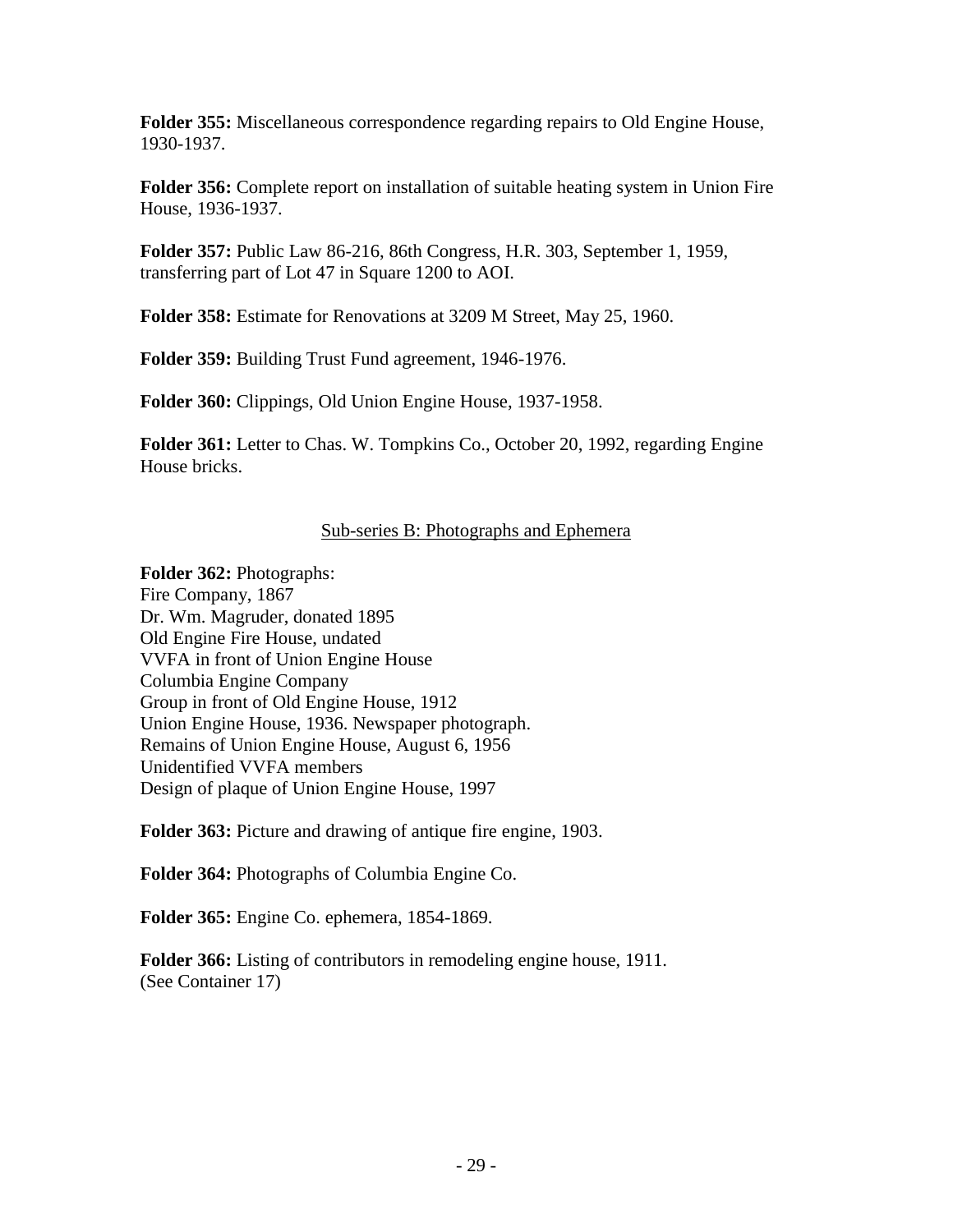## **OVERSIZE MATERIALS**

### <span id="page-29-0"></span>**Container 12**

Bound volume of the *Washington News*, August 19, 1851-August 11, 1855, Vol. IX, numbers 1-94. Presented to AOI by Allison Nailor, Jr., 1907.

### **Container 13**

**Folder 367:** *Washington's Farewell Address to the People of the United States* (Philadelphia: Devereux & Company, 1858), embossed with AOI name on the front cover.

**Folder 368:** John Clagett Proctor obituary scrapbook, ca. 1901-1958. Obituaries arranged alphabetically by name of deceased.

**Folder 369:** John Clagett Proctor scrapbook, 1926-1950.

### **Container 14**

George Evans scrapbook, 1915-1919.

## **Container 15**

George Evans scrapbook, 1919-1921

#### **Container 16**

**Folder 370:** Fred Emery scrapbook, 1929-1946.

**Folder 371:** Membership roll book, 1932-1944. Includes list of members, dates of application, and date of death of deceased members.

**Container 17:** Assorted oversize materials Assorted materials: Roster of officers and members of the Union Fire Company of Washington City, 1837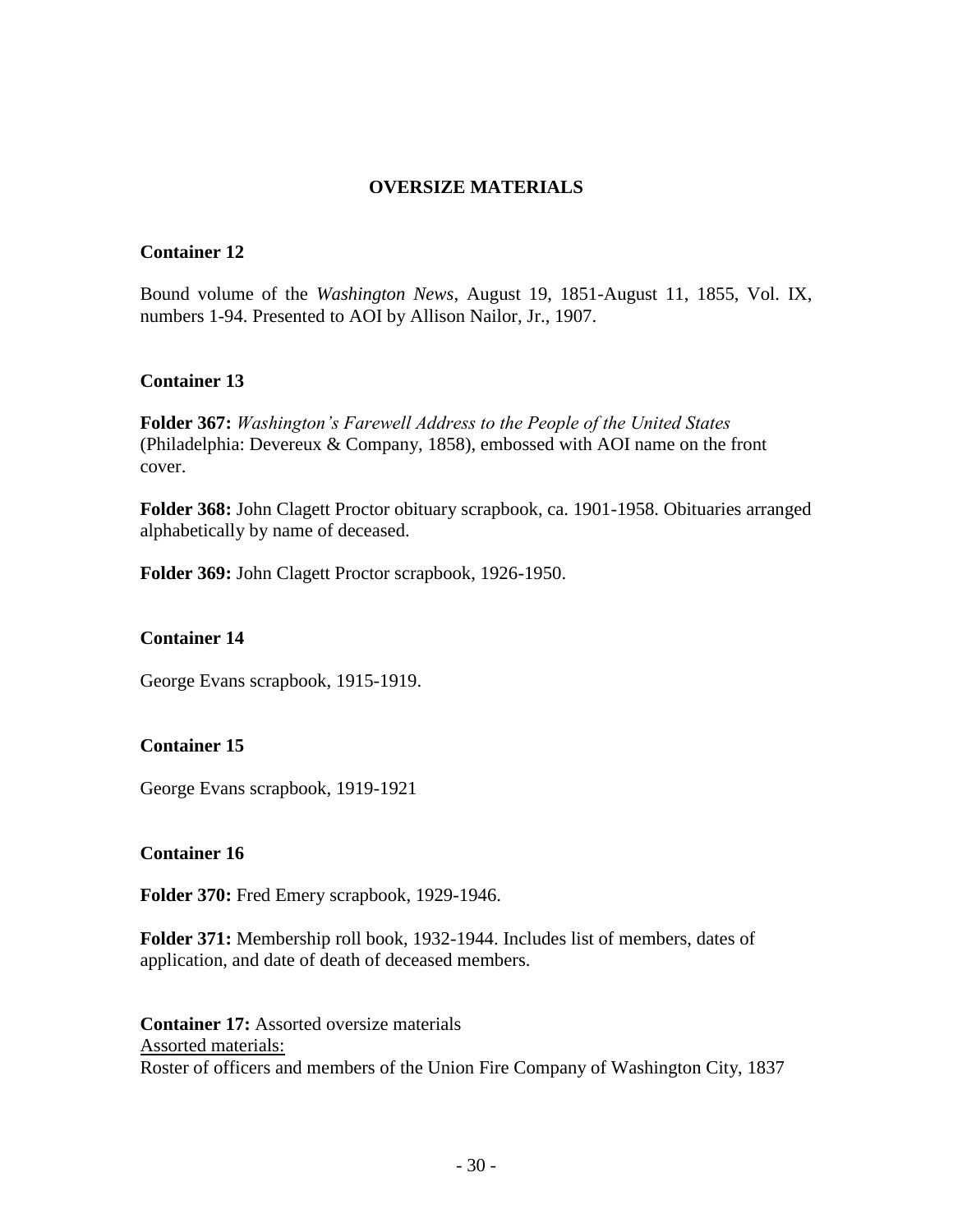Invitation to the unveiling ceremonies of the Francis Scott Key Monument in Frederick, Maryland, August 9, 1898. Invitation to the Veteran Volunteer Firemen's Association. George W. Evans membership certificate, 1908 Alphabetical list of contributors to the building fund, 1911 Charcoal drawing of Theodore Noyes, presented by the Washington Post, 1918 AOI greeting, read February 22, 1920 Bill of Rights poster, including the translations into three languages, 1944 Three blank AOI membership certificates, with sketches on reverse Sketch of Wakefield, Birthplace of Washington

### Photographs:

Photograph of General Winfield Scott and his staff, 1861 AOI members, November 6, 1868; 2 copies AOI members at Alton Farm, July 4, 1905 AOI officers at Alton Farm, July 4, 1905 AOI members in front of US Treasury, ca. 1905-1910. Photograph badly damaged AOI members in front of the US Treasury, January 1, 1910; 2 copies of different sizes Annual banquet, Carroll Hall, December 7, 1910 Volunteer Firemen's Association of the District of Columbia, and AOI , ca. 1910 (taken in front of the firehouse)  $50<sup>th</sup>$  birthday dinner (1915) AOI members, July 4, 1946; 2 copies Officers of AOI, November 6, 1946 Not identified; perhaps  $4<sup>th</sup>$  of July at Alton Farms? Photographs of entire membership of AOI during Theodore Noyes presidency Photographs, unidentified AOI group scenes, undated. (tall, thin gentleman standing in both photos) Unidentified man with striped tie Marion Van Noys [?]

## **Folder 372 (oversize):** Oversize and panoramic photographs:

AOI members during presidency of Theodore W. Noyes, ca. 1905 (228 2x3" oval photographs of individual members, mounted on three 25x31" panels.)

- AOI meeting, July 4, 1921 (2 copies); includes antique fire equipment on the left; panoramic
- George Washington Birthday meeting, February 22, 1923 (2 original copies; 3 photocopies); panoramic

New Year's Day at the White House, January 1, 1926; panoramic

 $80<sup>th</sup>$  birthday celebration in honor of John R. Mahoney, January 10, 1928 (2 copies); panoramic

Last meeting at Old Union Engine House, July 4, 1956; panoramic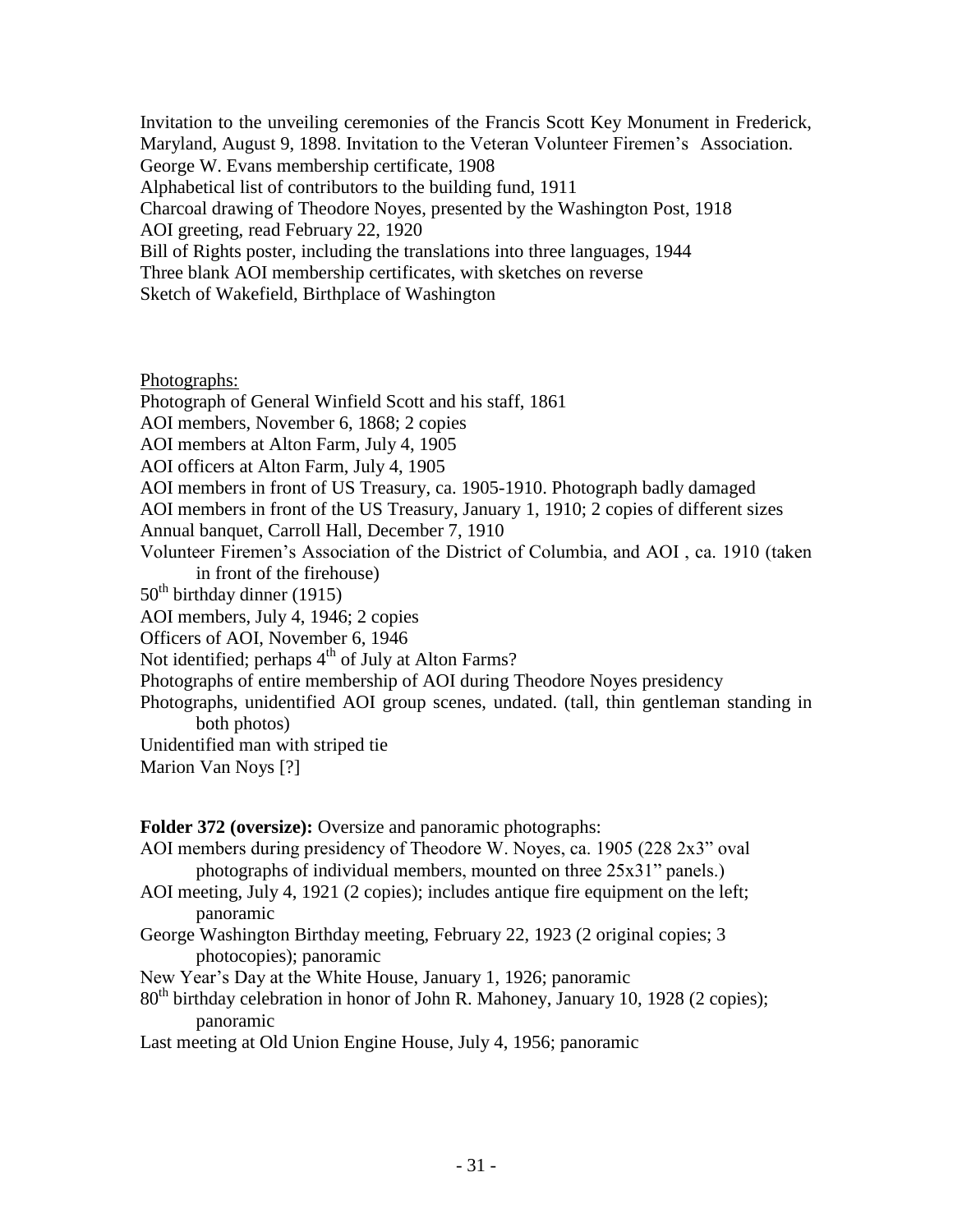<span id="page-31-0"></span>**SERIES XVII: RECORDS OF THE AOI, 2001-PRESENT** (Beginning with this Series, all AOI records are arranged by year and document type.) 2006 [see also Franklin School Coalition, 2006-2017, Container 22]

## **Container 18**

**Folder 373**: Incorporation, By-laws & Tax Exemption, 2001-Present

**Folder 374**: Governor Alexander Robey Shepherd Statue Initiative, 2001-Present (See also Container 1, Folders 16-18)

**Folder 374A:** Historian's Collections, Research, Contributions, 2001-Present. This folder contain contains research, recollections, articles and pamphlets prepared by Nelson Rimensnyder, AOI's Historian, on matters related to the history of D.C. selfdetermination, building heights, threats to the L'Enfant & McMillan Plans, portions/copies of his research into the records of the AOI (Colored), Inc., and articles/research related to District of Columbia historic preservation.

**Folder 374B:** This folder contains all materials related to the search for the records of the Oldest Inhabitants, Inc., also known as "The Association of the Oldest Inhabitants (Colored) of D.C." to include the quest for the records inspired by HSW Librarian Gail Redman McCormick, Dr. James Goode's serendipitous find in the basement of Delores Mounsey and the records of her grandfather William D. Nixon who presided over the organization from 1942 until 1962.

## **2001**

**Folder 375**: Meeting Announcements and Minutes, 2001

**Folder 376**: Financial Issues, 2001

**Folder 377**: Correspondence, 2001

**Folder 378**: Clippings, Press Coverage and Photographs, 2001

## **2002**

**Folder 379:** Meeting Announcements and Minutes, 2002

**Folder 380**: Financial Issues, 2002

**Folder 381**: Correspondence, 2002

**Folder 382**: Clippings, Press Coverage and Photographs, 2002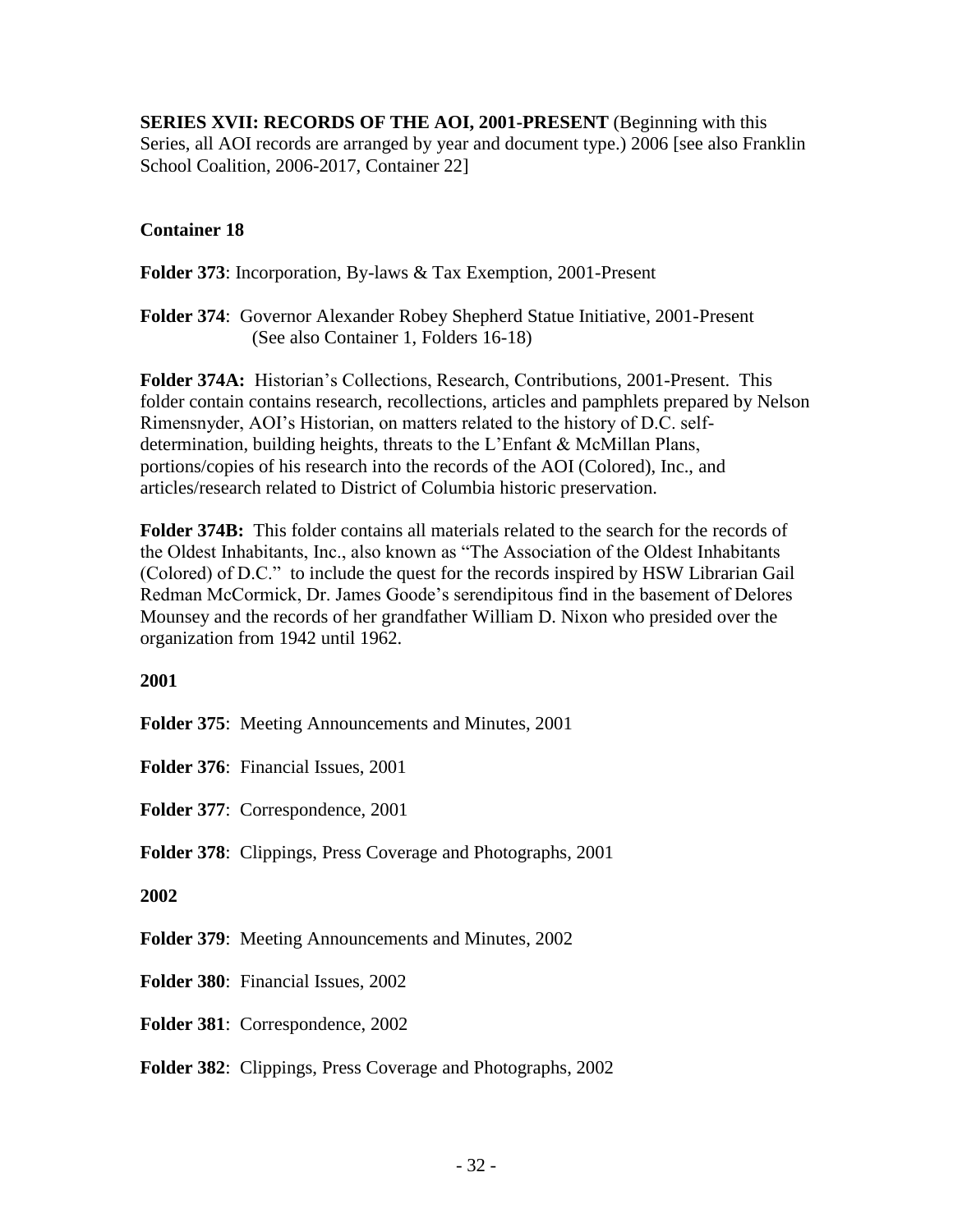#### **2003**

- **Folder 383**: Meeting Announcements and Minutes, 2003
- **Folder 384**: Financial Issues, 2003
- **Folder 385**: Correspondence, 2003
- **Folder 386**: Clippings, Press Coverage and Photographs, 2003

**2004**

- **Folder 387**: Meeting Announcements and Minutes, 2004
- **Folder 388**: Financial Issues, 2004
- **Folder 389**: Correspondence, 2004
- **Folder 390**: Clippings, Press Coverage and Photographs, 2004

**2005**

- **Folder 391**: Meeting Announcements and Minutes, 2005
- **Folder 392**: Financial Issues, 2005
- **Folder 393**: Correspondence, 2005
- **Folder 394**: Clippings, Press Coverage and Photographs, 2005

**2006**

- **Folder 395:** Meeting Announcements and Minutes, 2006
- **Folder 396:** Financial Issues, 2006
- **Folder 397:** Correspondence, 2006
- **Folder 398:** Clippings, Press Coverage and Photographs, 2006

#### **2007**

**Folder 399:** Meeting Announcements and Minutes, 2007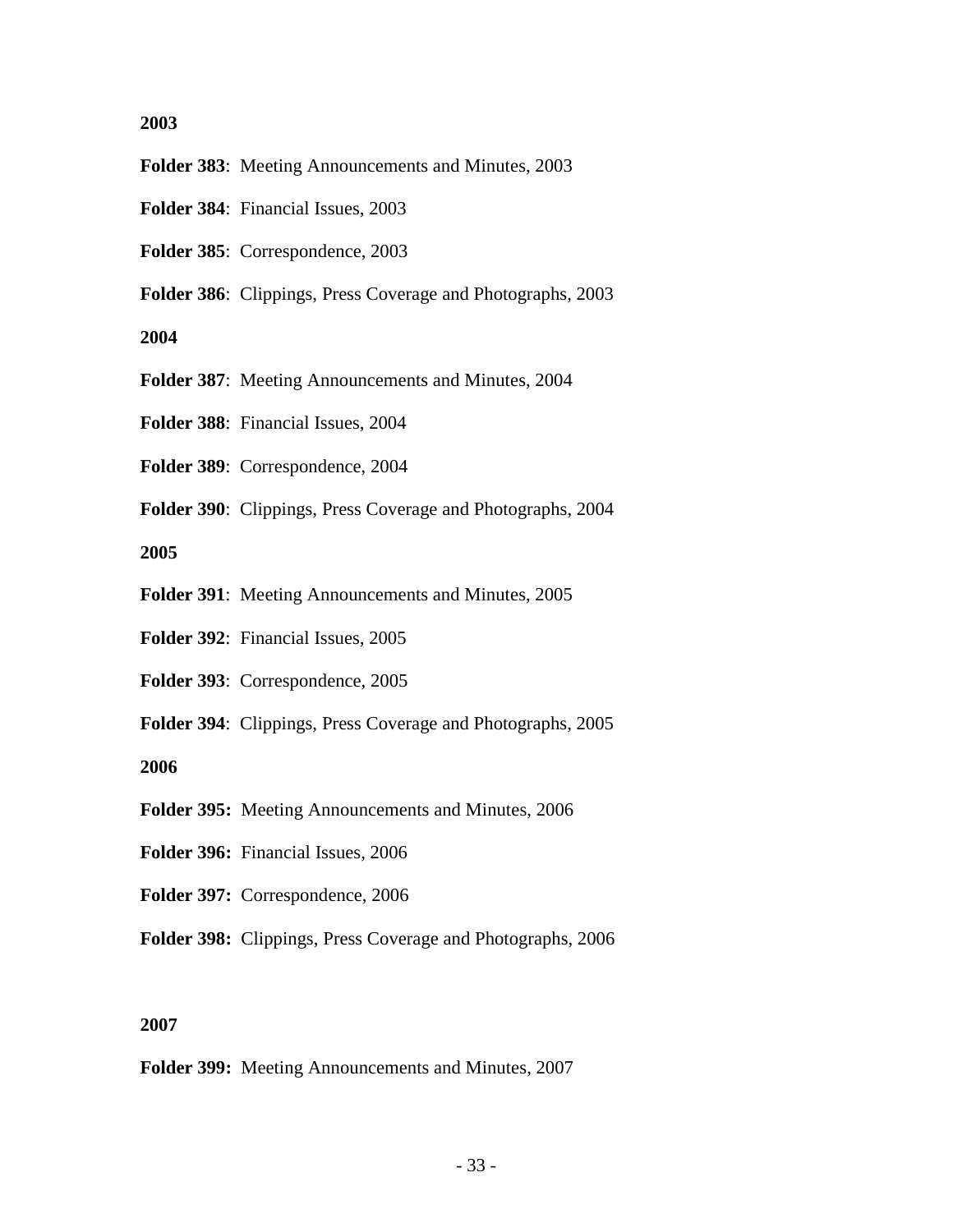**Folder 400:** Financial Issues, 2007

**Folder 401:** Correspondence, 2007

**Folder 402:** Clippings, Press Coverage and Photographs, 2007

**2008**

**Folder 403:** Meeting Announcements and Minutes, 2008

**Folder 404:** Financial Issues, 2008

**Folder 405:** Correspondence, 2008

**Folder 406:** Clippings, Press Coverage and Photographs, 2008

## <span id="page-33-0"></span>SERIES XVIII: AUDIOVISUAL MATERIALS, 2000-PRESENT

**Container 19:** Audio cassette tapes, 2000**-**2007. Cassette tapes document meetings of the Association and speakers who made presentations at those meetings. A cassette player and headphones are kept with the media archives for researcher use. The speed of the player is not accurate but permits review nonetheless.

| 3/17/2000  | Lt. Col. Marcus Ring, "Growing Up in D.C., 1920-1930," includes his<br>reminiscences of frolicking on the White House grounds                                                                                          |
|------------|------------------------------------------------------------------------------------------------------------------------------------------------------------------------------------------------------------------------|
| 4/14/2000  | Frances H. Flannigan, Exec. Dir., Alliance for the Chesapeake Bay on<br>"The Growing Economy and the Health of Natural Resources."                                                                                     |
| 5/18/2000  | Dr. Mark Weiss, "The Economic Resurgence of Washington, D.C."                                                                                                                                                          |
| 6/16/2000  | Gail Redmann, Lib. Dir., Kiplinger Library, Historical Society of<br>Washington, D.C., "Preserving Family Records" and A Tribute to<br>Past AOI President Harold Gray on the Occasion on his 92 <sup>nd</sup> Birthday |
| 9/15/2000  | AOI Members Reminisce inspired by memories of Mr. Joseph "Captain<br>Mac) McGahey of Asbury-Solomons Retirement Community provided by<br>member Willard Entwisle on May 12, 2000. Filed in Folder 378.                 |
| 10/20/2000 | History of D.C. Public Safety with Chief Charles Ramsey, MPDC;<br>Chief Robert Langston, United States Park Police                                                                                                     |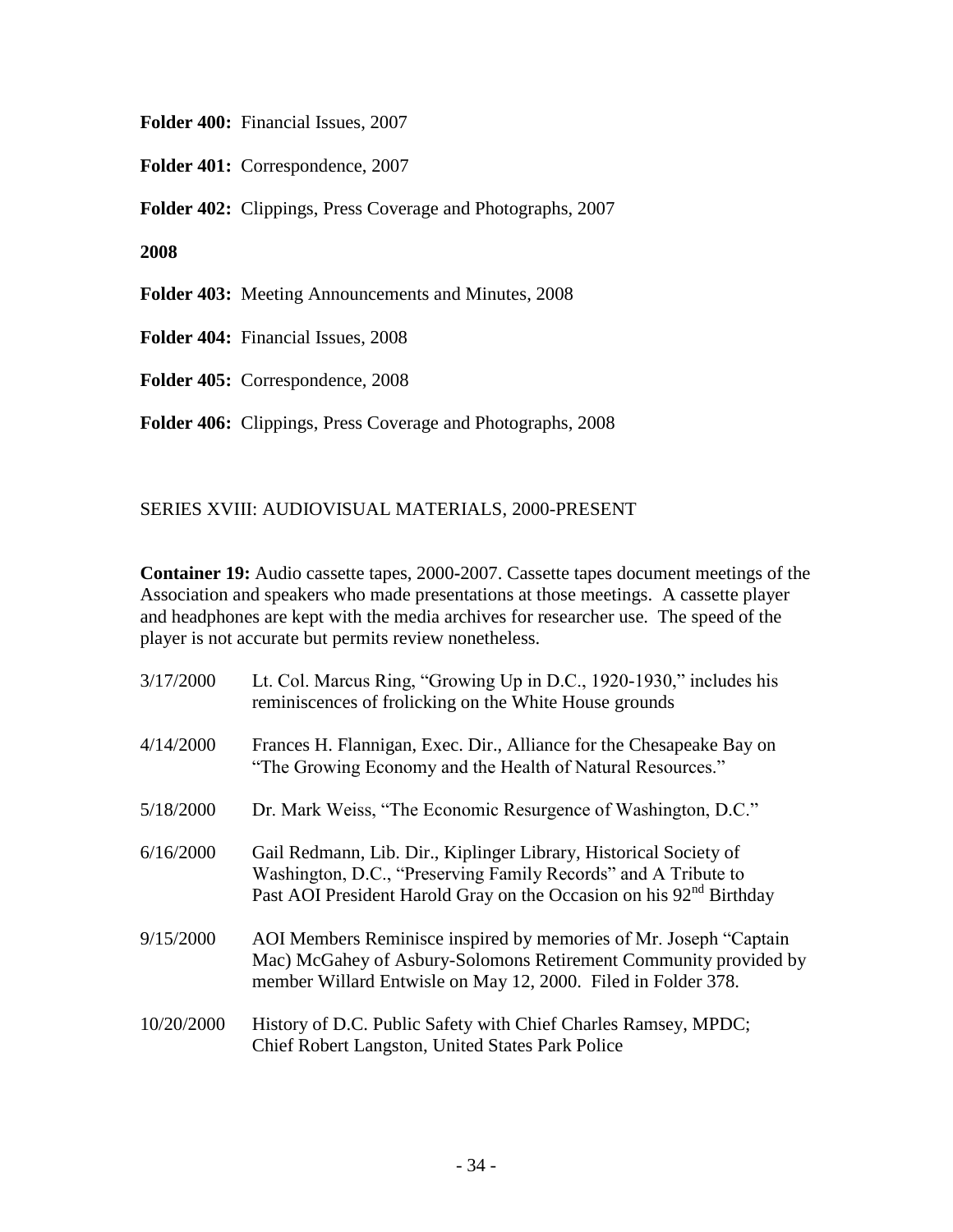11/17/2000 Annual Business Legends Award – Scholl's Cafeteria. Also, Steve Coleman on "Meridian Hill Park." 2/16/2001 AOI Members Reminisce 3/16/2001 Jeanne Fogel, Owner/Operator A Tour de Force on "Houses and Families of Lafayette Square." 4/20/2001 Paul K. Williams, "Preserving DC's Historic Police & Fire Call Boxes." 5/18/2001 Sally Berk, "Preserving DC's Historic Fire Houses." 6/15/2001 Rebecca Kingsley on her "DC – Last Colony" video project 9/21/2001 AOI Members Reminisce 10/19/2001 Eugene D. Kinlow, "Preserving DC's Civil War Ring Forts." 11/16/2001 Annual Business Legends Award – Riggs Bank with remarks by Timothy Coughlin, Pres.; Austin Kiplinger and Frank Rich 2/15/200 AOI Members Reminisce 3/22/2002 Gail Redmann, Lib. Dir., Kiplinger Library, Historical Society of Washington, "A Case Study on Family History Search." 4/19/2002 John Jay Daly, "Whacky, Wondrous World of Washington."  $5/17/2002$  Peter Waddell, Artist – "Inside the Temple of Liberty: 19<sup>th</sup> Century Interiors of the U.S. Capitol." 6/21/2002 Judy Capurso, Archivist/Librarian, The Sumner Museum/Archives of the D.C. Public Schools on "The Charles Sumner School & Museum." Also, Dr. Phillip W. Ogilvie, Past AOI President on "Preserving the D.C. Flag." 9/20/2002 AOI Members Reminisce and A Tribute to Dr. Phillip W. Ogilvie 10/18/2002 Col. Marcus Ring, "General Daniel Sickles." 11/15/2002 Annual Business Legends Award – Hecht Company. Gilbert Hahn, Jr., keynote speaker Feb. 2003 Luncheon Meeting Cancelled Due to Inclement Weather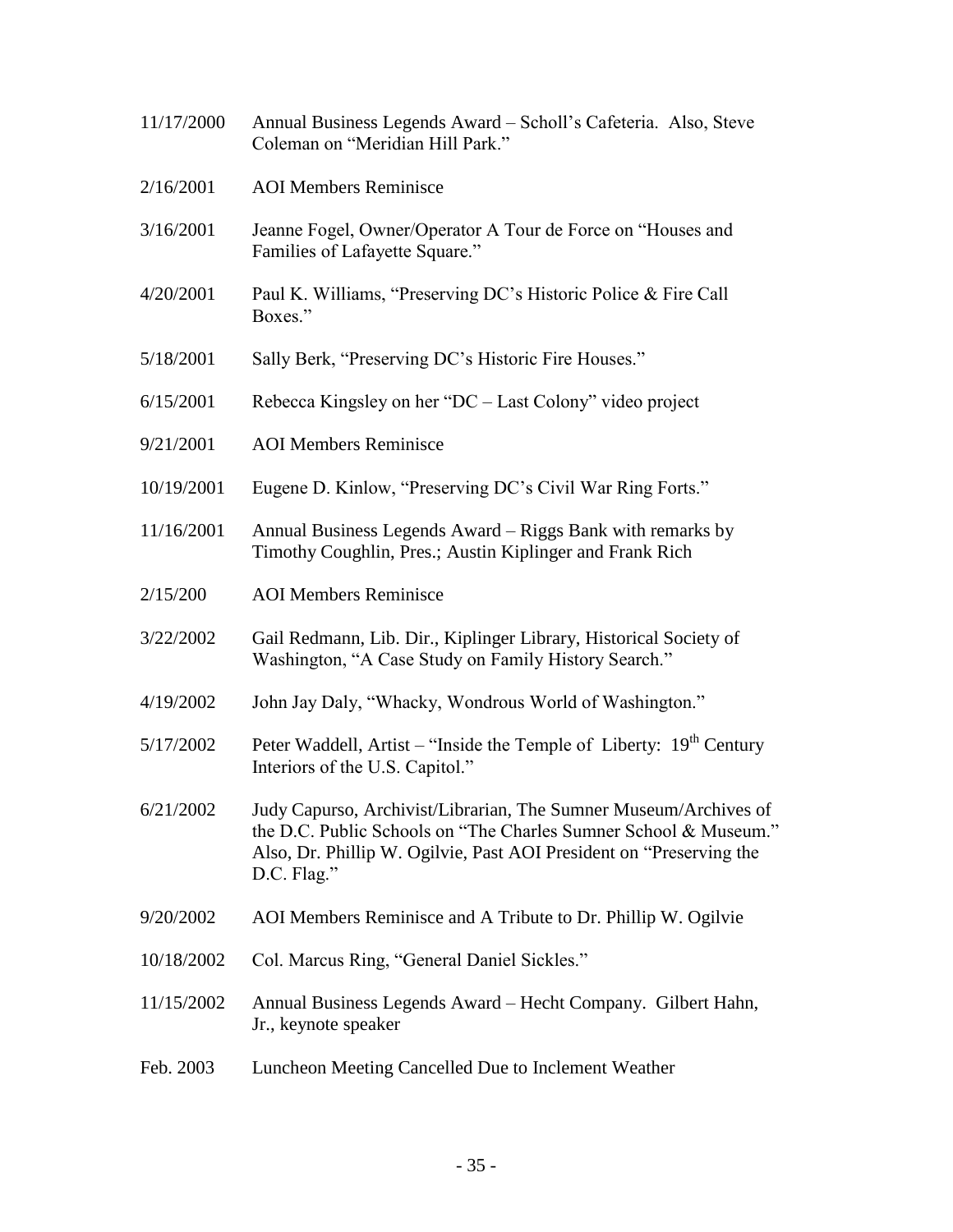3/21/2003 Paul Dickson & Tom Allen, "1932 Bonus Army March." 4/18/2003 Harry Ways, Dir. Washington Aqueduct (Retired), "General Montgomery Meigs and the Washington Aqueduct." 5/16/2003 Lee H. Rogers, "Washington's Railroads Prior to 1955." 6/30/2003 Anthony Pitch, "The Burning of Washington – 1813." Sept. 2003 Luncheon Meeting Cancelled Due to Hurricane Isabelle 10/17/2003 Dr. Barbara Wolanin, Curator to the Architect of the Capitol, "Constantino Brumidi's Art." 11/21/2003 Annual Business Legends Award – Austin Kiplinger 2/20/2004 AOI Members Reminisce 3/19/2004 Lee H. Rogers, "Washington's Streetcars." 4/16/2004 Jack Ihrie, Artist, "A Bicentennial Sketchbook" featuring his sketches of the Smithsonian Institution's Festival of American Folk life, 1974- 1976 5/21/2004 Jerry McCoy, Archivist/Librarian, The Peabody Room of the Georgetown Branch of the D.C. Public Library and The Washingtoniana Collection of the Martin Luther King Memorial Library, "Greetings From Washington, D.C. – Historic Postcards 6/18/2004 C. Dudley Brown, "Who Slept Where and for How Much: Housing Washington in World War II." Presented in coordination with America Celebrates the Greatest Generation's 100-day tribute to WWII during the dedication of the new World War II Memorial 9/17/2004 AOI Members Reminisce led with "Oral Histories: What Our Parents Told Us" by Donald Press; and, A Tribute to Lt. Col. Marcus Ring 10/15/2004 Laura Cohen Apelbaum, Dir., Jewish Historical Society of Greater Washington, "Celebrate 350: Jewish Life in America, 1679-2004." 11/19/2004 Nelson Rimensnyder, AOI Historian, "Governor Alexander Robey Shepherd: Civic Leader and Builder of Washington." (see folder 374)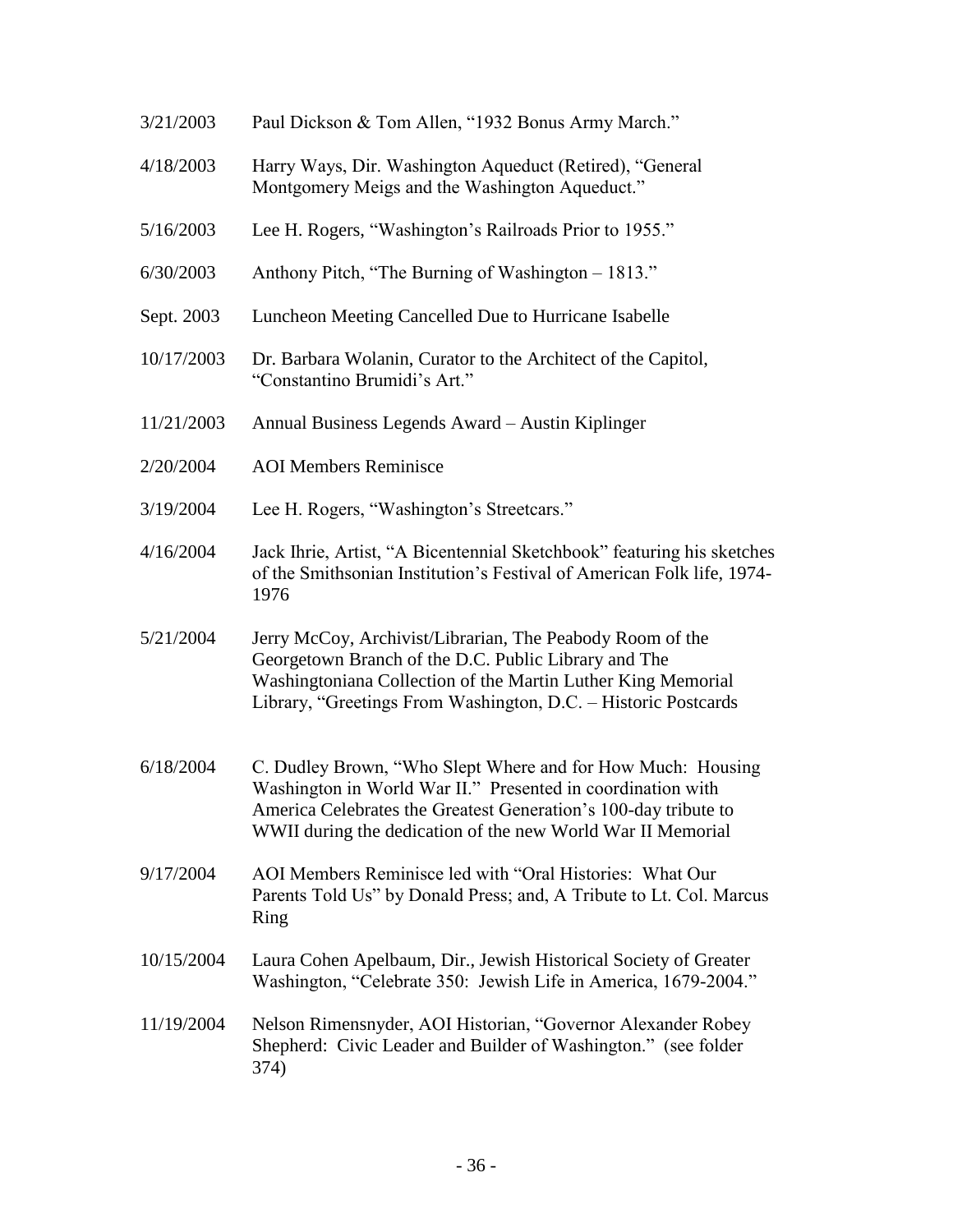| 02/18/2005 | AOI Members Reminisce began with a <i>Washington Post</i> -inspired article<br>on the 80th anniversary of the Mayflower Hotel and was followed by<br>numerous reminiscences by members of their memories of the Willard,<br>Hotel Washington, Statler (Statler-Hilton), and Alexander Shepherd Hotel<br>among others |
|------------|----------------------------------------------------------------------------------------------------------------------------------------------------------------------------------------------------------------------------------------------------------------------------------------------------------------------|
| 03/18/2005 | Marshall Kiker, Archivist for the Curator's Project of the Corcoran<br>Gallery of Art on the journals of Corcoran's first curator William Macleod<br>which provided a unique 'window' into Washington life and personalities<br>of the mid- $19th$ Century                                                           |

- 04/15/2005 Lee Rogers on "Memorable D.C. Snowstorms" a narrated slide presentation comparing historic snowstorms to the blizzard of 1996 in which Lee photographed the same locations for comparison
- 05/20/20015 "Clara Barton's Civil War Apartment" with National Park Service Historian Gary Scott and the site's finder Richard Lyons of the General Services Administration
- 06/17/2005 "Washington's Wonderful Art Deco Architecture" presented by Dr. Linda Lyons, Education Chair of the Art Deco Society of Washington
- 09/16/2005 AOI Members Reminisce began with a discussion on historic floods and hurricanes that affected Washington, D.C.
- 10/21/2005 DC's Department of Transportation Director Dan Tangherlini speaks on "The Transportation Vision for the District of Columbia"
- 11/18/2005 AOI's 140th Anniversary Celebration with an oral of history of the Association of the Oldest Inhabitants presented by William N. Brown, President of AOI
- 2/17/2006 Washington Radio Personality Bill Mayhugh recalls the golden days of radio in Washington. Mayhugh, best known as WMAL Radio's overnight personality for 30-years  $-1963$ -1992 – kicks off AOI's 141<sup>st</sup> year encouraging members to reminisce about radio and music clubs in Washington.
- 3/17/2006 AOI Member Lee Rogers presents a narrative slide presentation on "Washington's Bridges."
- 4/21/2006 Linda Harper presents a narrative slide presentation on "Historic Congressional Cemetery."
- 4/27/2006 AOI Historian Nelson Rimensnyder appears on WAMU-FM's Kojo Nnamdi program to discuss the District of Columbia Commission on the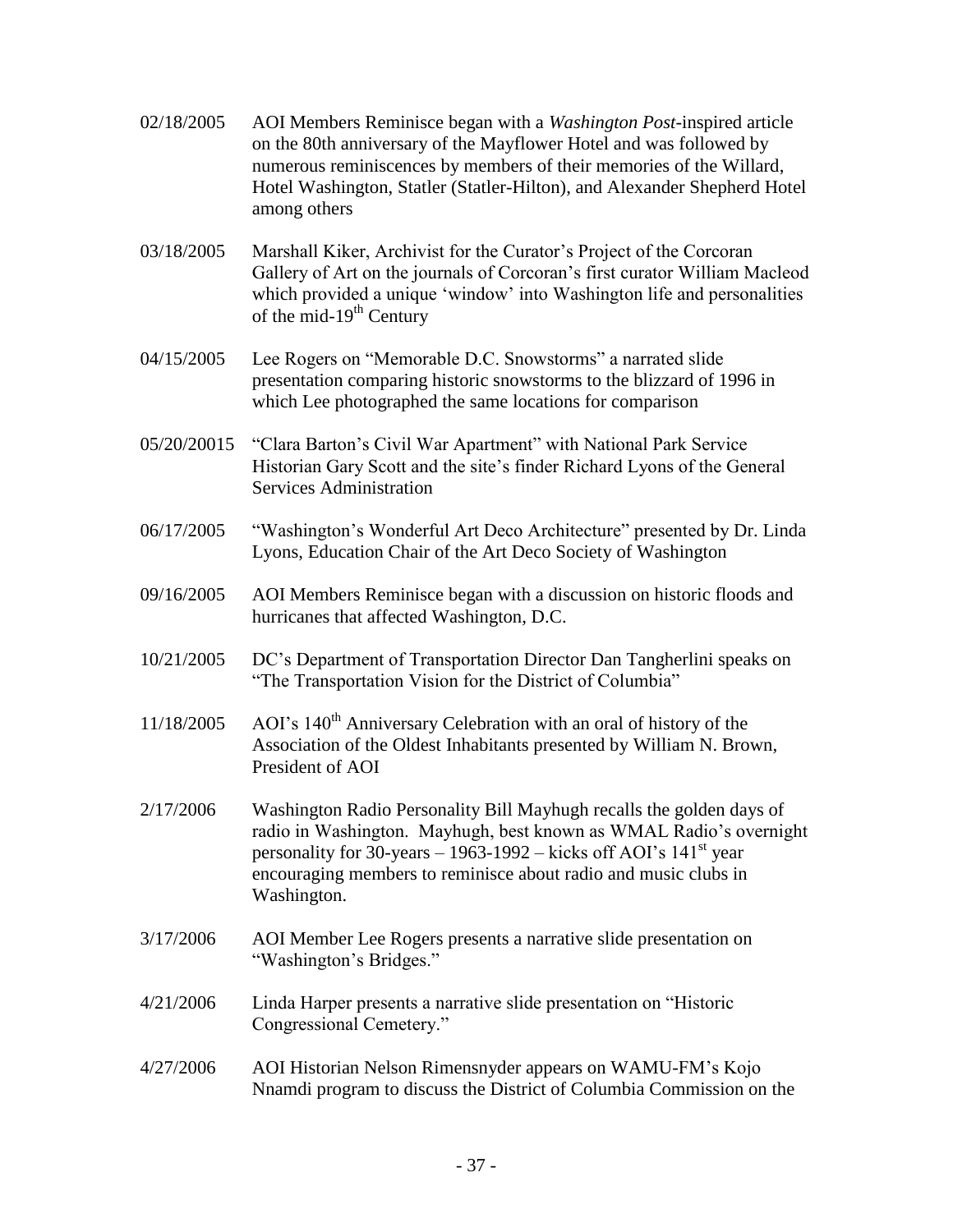Arts and Humanities efforts to select two prominent Washingtonians to be sculpted and placed in the U.S. Capitol's Statuary Hall. (also on CD-Rom in both .WAV and .mp3 format)

- 5/19/2006 Dr. Joseph L. Browne presents a narrated slide presentation on "Adolf Cluss: Building a Capital Worthy of a Republic."
- 6/16/2006 Dr. Jeffrey Reznick, Senior Curator National Museum of Health & Medicine, presents a narrated slide program on the museum's Civil Warera Collections and his research into the letters and writings of Walt Whitman as they relate to four soldiers whose cases are documented in the collection.
- 9/15/2006 AOI Members Reminisce began with a discussion on past election campaigns.
- 10/20/2006 Dr. Judy Scott Feldman, Director, National Coalition to Save the Mall, presents a narrated slide program on history, plight, threats and future of the National Mall
- 11/17/2006 The AOI honors Mayor Anthony A. Williams with its first "Governor Shepherd Award for Civic Improvements." After its monthly business meeting and annual election of officers and directors, the podium was turned over to Mayor Williams who reminisced about his 8 years in office, the challenges he faced, his accomplishments and his 'regrets.'
- 11/17/2006 WAMU-FM's "Metro Connection" correspondent Stephanie Kay interviews AOI President Bill Brown and Historian Nelson Rimensnyder on this history of the AOI, its initiatives (past and present) and its first Governor Shepherd Award for Civic Improvement which it presented to Mayor Anthony A. Williams (11/17/2006) drawing parallels between his accomplishments and those of second territorial governor Alexander Robey Shepherd for whom the award is named.
- 02/16/2007 AOI Members Reminisce began with a discussion of "What I Like About D.C." and "Remembering the 'Old' George Washington Birthday Sales."
- 03/16/2007 Elizabeth Smith Brownstein speaks on "Lincoln's Other White House: The Untold Story of the Man and His Presidency."
- 04/20/2007 Jazz Appreciation Month is celebrated at AOI's monthly luncheon meeting with a performance by the Washington Jazz Arts Institute Ensemble featuring: Eric Wheeler on Bass, Terrance Arnett on Drums, Joel Holmes on Keyboards and Stan Killian on Tenor Saxophone. Former WMAL radio music program host, Bill Mayhugh, provides some remarks on the importance of jazz to the Washington music 'scene.'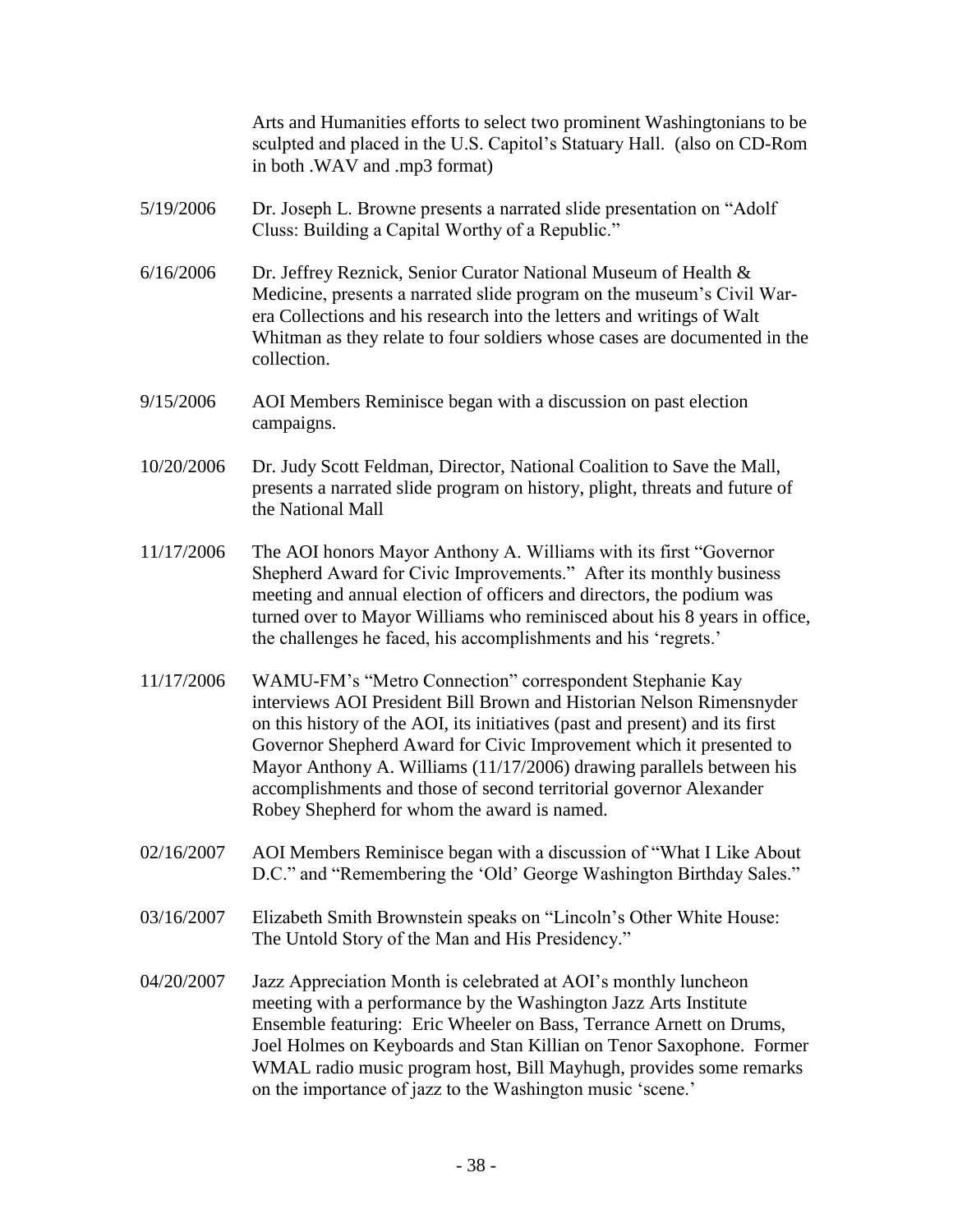| 05/18/2007 | "History of Georgetown Visitation" with Sister Mada-Ann Gell. (Note:<br>25 minutes of presentation is an Emmy Award-winning documentary on<br>the 200 <sup>th</sup> Anniversary of Visitation aired in 1999.)                                                                       |
|------------|-------------------------------------------------------------------------------------------------------------------------------------------------------------------------------------------------------------------------------------------------------------------------------------|
| 06/15/2007 | "The Plight of the District's Civil War Forts & Batteries" presented by Dr.<br>Benjamin F. (Frank) Cooling III, Walton Owen II and Loretta Neumann-<br>Smith. Cooling and Owen are co-authors of "Mr. Lincoln's Forts."<br>(Note: tape expires 5-minutes before Owen's conclusion.) |
| 09/21/2007 | "Celebrating AOI Past-president Harold Gray's 100 <sup>th</sup> Birthday" with guest<br>speaker Mark Plotkin.                                                                                                                                                                       |
| 10/19/2007 | "The National Capital Planning Commission" with guest Acting Executive<br>Director of the NCPC Marcel Acosta.                                                                                                                                                                       |
| 11/16/2007 | "Nineteenth & Twentieth Century D.C. Nostalgia" with Lee Rogers<br>presenting a narrated slide program. Also, Annual Elections and Business<br>Meeting.                                                                                                                             |

NOTE: A cassette player and headphones are kept with the media archives for researcher use. The speed of the player is not accurate but permits review nonetheless. HSW also maintains a cassette player for use.

## <span id="page-38-0"></span>**VIDEO TAPES**

- $6/16/2000$  AOI Salutes Past President Harold Gray on his  $92<sup>nd</sup>$  Birthday (VHS)
- 3/21/2001 Congressional Testimony on the Re-opening of Pennsylvania Avenue (VHS)
- 11/17/2006 AOI presents its first "Governor Shepherd Award for Civic Improvements" to Mayor Anthony A. Williams. This one-hour long production of the District's Office of Cable Television, includes the presentation to Mayor Williams and his remarks, recounting the successes and failures of his 8-years as the District's mayor. (VHS)

## <span id="page-38-1"></span>**DATA DISKETTES**

AOI Photos & Documents, 10/30/99 – 11/5/2004 (CD-ROM: jpeg, MS Word and Corel Word Perfect documents)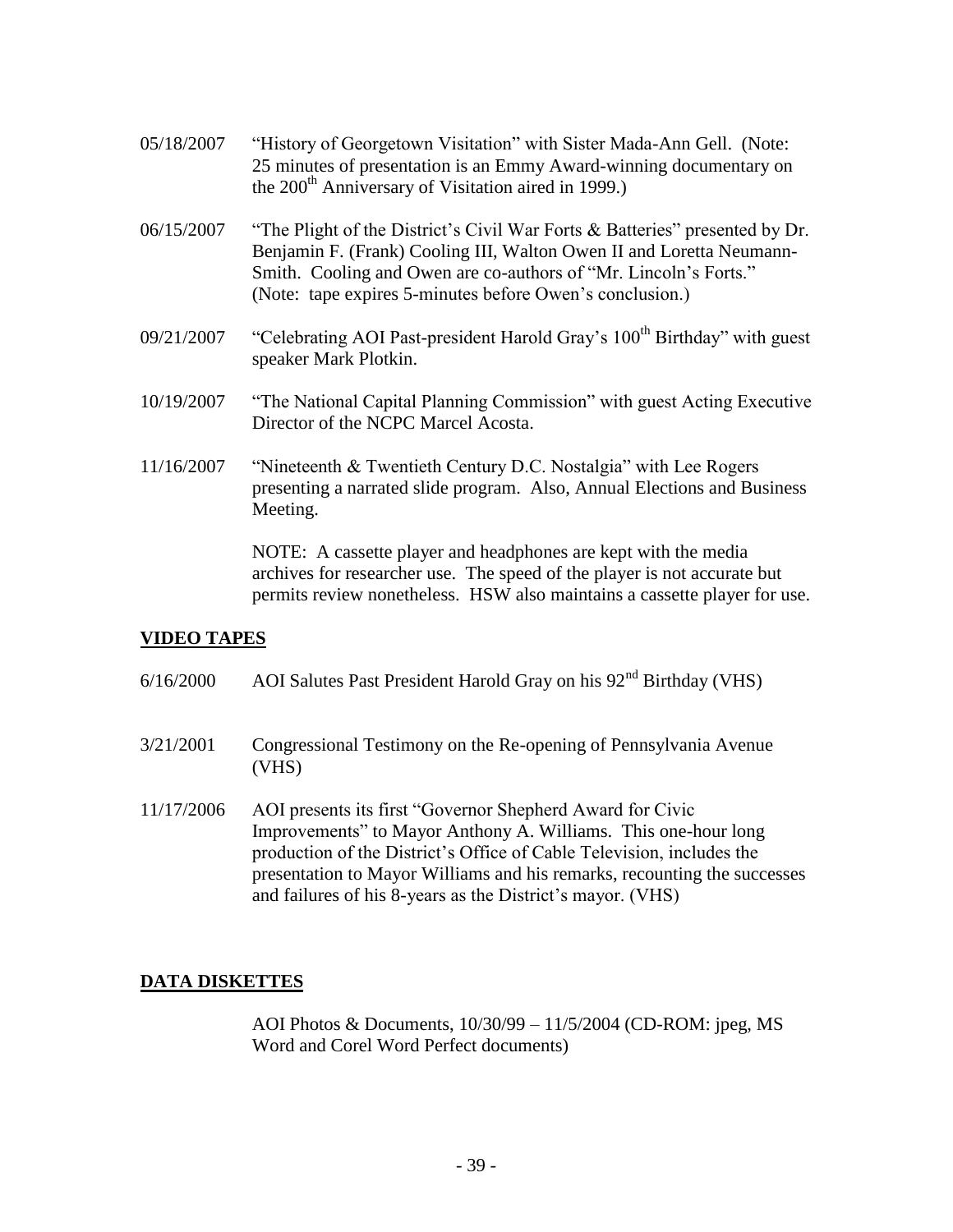## <span id="page-39-0"></span>**MISC. RECORDED MATERIAL**

"The District of Columbia is My Home Town." Written by James L. Dixon and performed by the composer accompanied by the United States Air Force Band, Conducted by Colonel George S. Howard. A copy of the sheet music is filed in folder 394.

AOI Historian Nelson Rimensnyder appears on WAMU-FM's Kojo Nnamdi program, April 27, 2006, discussing the District of Columbia Commission on the Arts and Humanities efforts to select two prominent Washingtonians to be sculpted and placed in the U.S. Capitol's Statuary Hall. On CD-Rom in both .WAV and .mp3 format.

**Container 19A:** Audio cassette tapes, 2008**-**Present. Cassette tapes document meetings of the Association and speakers who made presentations at those meetings. A cassette player and headphones are kept with the media archives for researcher use. The speed of the player is not accurate but permits review nonetheless.

| 2/15/2008  | "Tom Sherwood's Washington" with WRC-TV correspondent and<br>journalist Tom Sherwood                                                                                                                                                                                                                                   |
|------------|------------------------------------------------------------------------------------------------------------------------------------------------------------------------------------------------------------------------------------------------------------------------------------------------------------------------|
| 3/21/2008  | "100 Years of the National Press Club" celebrating the centennial of the<br>NPC with Don Larrabee, Austin Kiplinger, John Cosgrove, John Jay Daly<br>and others                                                                                                                                                        |
| 4/18/2008  | "African-American Dress Designers, 1860-1960" with Rosemary Reed<br>Miller, Cindy Williams and Sahara Peerzada.                                                                                                                                                                                                        |
| 5/15/2008  | "Jewish Washington: A Neighborhood Scrapbook" with Laura Cohen<br>Apelbaum, Executive Director of the Jewish Historical Society of<br>Washington, DC.                                                                                                                                                                  |
| 6/20/2008  | District of Columbia State Historic Preservation Officer David Maloney<br>discusses the District's historic preservation challenges and processes.                                                                                                                                                                     |
| 9/21/2008  | AOI Members reminisce with an update on the Historical Society of<br>Washington by Executive Director Sandy Bellamy. Also includes<br>excellent biographical abstract by member Lee Rogers on Belva Ann<br>Lockwood. Full details of the meeting are available via the meeting<br>minutes in Container 18, Folder 403. |
| 10/17/2008 | National Park Service Historian Emeritus Edward C. Bearss discusses<br>some of the lesser-known, behind-the-scenes efforts to establish Park<br>Service President Sites and other anecdotes from his storied career. (audio                                                                                            |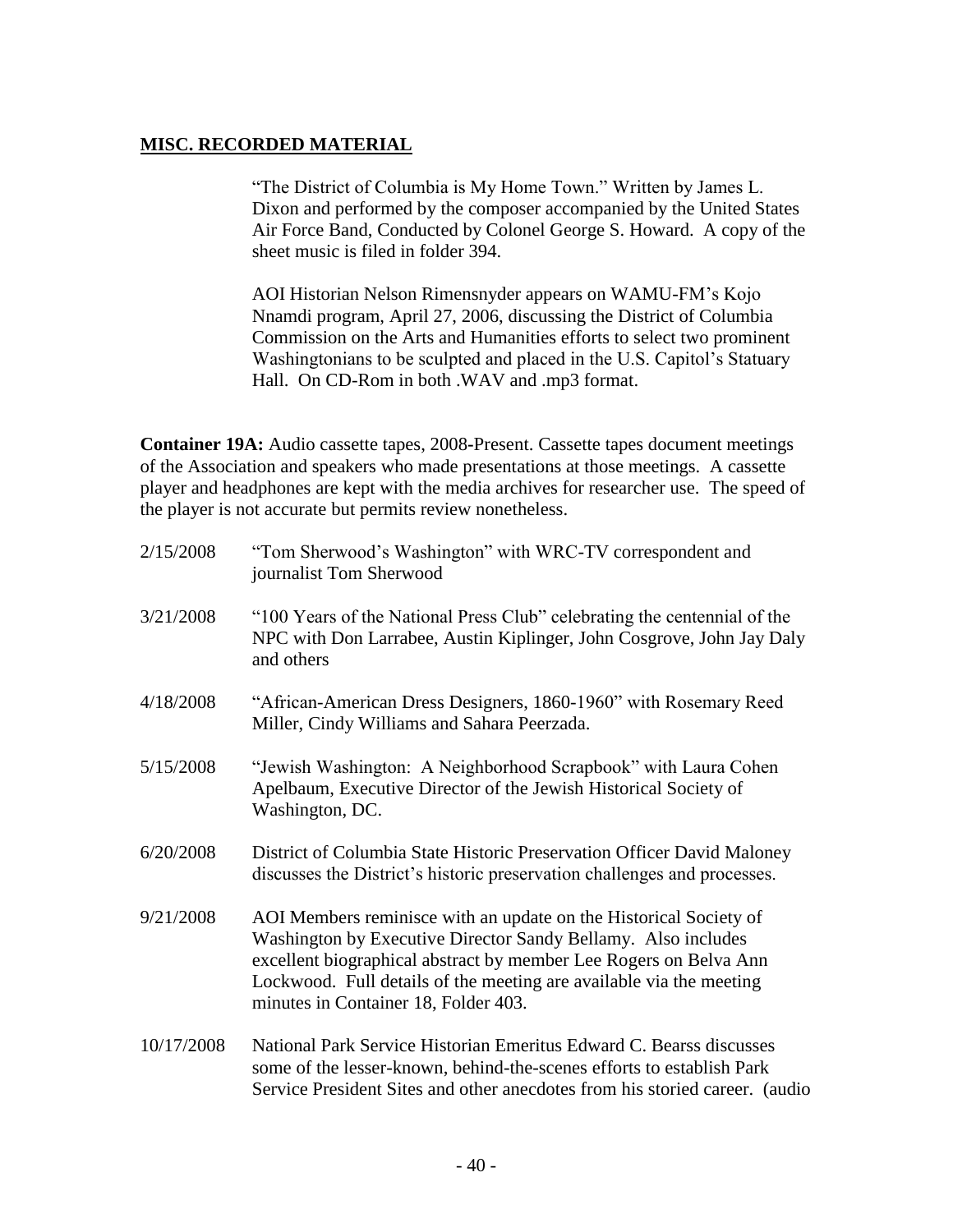|            | tape incomplete as of 11/25/2008; an updated, complete version of Bearss'<br>talk was included 9/29/2009)                                                                                                                                                                                                                                                                                                                                                                                                                                                                                |
|------------|------------------------------------------------------------------------------------------------------------------------------------------------------------------------------------------------------------------------------------------------------------------------------------------------------------------------------------------------------------------------------------------------------------------------------------------------------------------------------------------------------------------------------------------------------------------------------------------|
| 11/21/2008 | Dr. Carroll R. Gibbs provides a narrated slide presentation on "Black"<br>Explorers" through the ages. Also, annual election of Officers and<br><b>Directors</b>                                                                                                                                                                                                                                                                                                                                                                                                                         |
|            | Photographs of 2008 Membership Meetings (by Carl & Rise Cole) on<br><b>Kodak Picture CD</b>                                                                                                                                                                                                                                                                                                                                                                                                                                                                                              |
| 2/20/2009  | Dr. James M. Goode presents highlights of his new book, "The Outdoor"<br>Sculpture of Washington, DC"                                                                                                                                                                                                                                                                                                                                                                                                                                                                                    |
| 3/20/2009  | Kenneth R. Bowling presents, "Peter Charles L'Enfant: The Man Behind<br>the Plan" on the occasion of the centennial of L'Enfant's re-interment at<br>Arlington National Cemetery. (First of two programs commemorating the<br>centennial.)                                                                                                                                                                                                                                                                                                                                               |
| 4/17/2009  | Don Alexander Hawkins presents, "Peter Charles L'Enfant: The Plan."<br>This is the second of two presentations on L'Enfant on the occasion of the<br>centennial of L'Enfant's re-interment at Arlington National Cemetery.                                                                                                                                                                                                                                                                                                                                                               |
| 5/15/2009  | Candace Shireman, Curator of Blair House presents, "Serving History:<br>Stewardship at Blair House, The President's Guest House." This narrated<br>slide presentation ran over by 15 minutes and the final 10 minutes of the<br>presentation are not on the tape.                                                                                                                                                                                                                                                                                                                        |
| 6/19/2009  | Bill Brown AOI President and DC-licensed tour guide presents, "Ernest"<br>Brown's Washington." A first-person narrated Power Point presentation<br>on the life and times of DC Police Officer (1896-1941) and eventually<br>Superintendent of Police Ernest Willis Brown (1874-1966). The program<br>includes not only biographical information about Chief Brown but<br>provides excerpts of Bill Brown's Georgetown walking tour, "Scandals,<br>Scoundrels and Scallywags: The Seamier Side of Georgetown."<br>Recounting crime, injuries and disorder in Georgetown during the 1870s. |
| 9/13/2009  | An audio recording of an Historical Society of Washington DC lecture on<br>Governor Alexander R. Shepherd. Panelists include: John P. Richardson,<br>moderator and biographer; Nelson Rimensnyder on DC Governance<br>during the Shepherd years; Joseph N. Grano on Shepherd as a civic<br>activist; and, Bernie Heiler on Shepherd's years in Batopilas, Mexico.                                                                                                                                                                                                                        |
| 9/18/2009  | Author Anthony Pitch talks about his research and provides excerpts and<br>insights into his novel, "The Have Killed Papa Dead!" about the events<br>surrounding the Lincoln assassination. $(112$ members $\&$ guests attending)                                                                                                                                                                                                                                                                                                                                                        |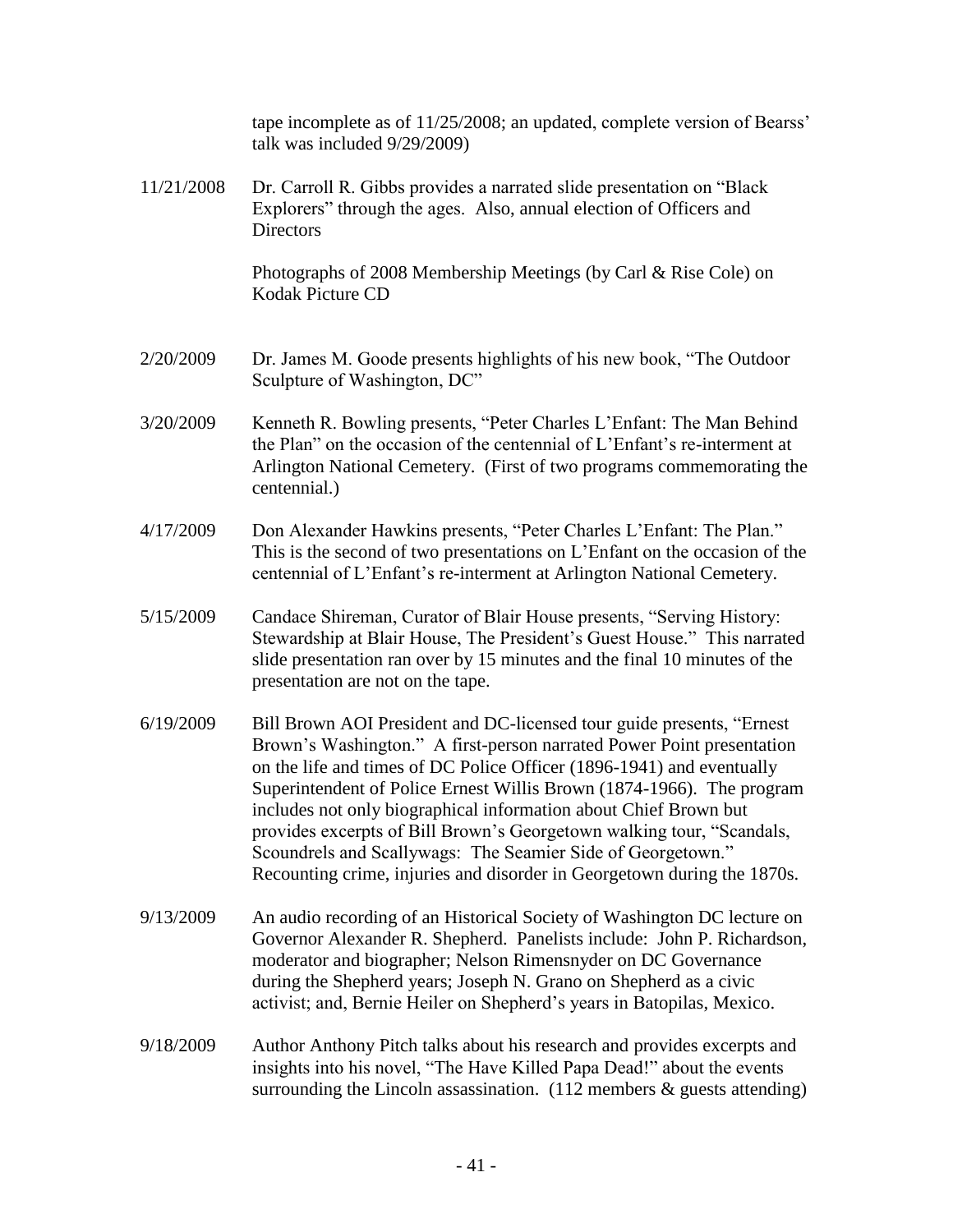- 10/18/2009 Historian Carroll R. Gibbs presents, "Forgotten Soldiers: The District of Columbia's Black Dough Boys of World War I."
- 11/17/2009 A DVD of past president Al (Asher L.) Wheeler's reminiscences of his career as a lawyer and businessman in Georgetown and his recollections of efforts over the years for DC voting representation. This DVD was made possible through a grant from the Humanities Council of Washington, DC.
- 11/20/2009 Former Washington Post columnist Bob Levey recounts his early days at the Post, his 36 year career there and his 23 years writing "Bob Levey's Washington." The annual election of Officers and Board members was conducted during the business portion of the meeting. (130 members & guests attending)
- 1/1/2010 Annual New Year's Day Reception: Welcome and Opening Remarks only (appx. 12 mins.)
- 2/19/2010 Washington Post columnist John Kelly speaks on the challenges of writing a daily column, the many, varied sources he relies upon and gathers from AOI members some story ideas for future columns. (102 members & guests attending)
- 3/19/2010 Ann McClellan: The Cherry Blossom Festival and Trees, Celebrating Courage and Friendship. Just in time for the 2010 Cherry Blossom season, Ann McClellan presents a narrated slide presentation on the history and personalities surrounding Washington's favorite spring time attraction.
- $4/16/2010$  Dr. Mark Ozer speaks on his book, "Washington, DC Politics & Place"
- 5/21/2010 Female Reenactors of Distinction AOI members Patricia Tyson and Joyce Bailey together with Theresa Saxton and others portray historic African-American historical women through an interpretive program with an emphasis on the Civil War era.
- 6/18/2010 Adolf Cluss and the U.S. Arsenal (Ft. McNair) AOI member Dr. Joseph Browne and associate Dr. William Gilcher present a narrated slide presentation on the architecture of Adolf Cluss with an emphasis on the remaining Cluss structures at Ft. McNair. Also included are Q&A's on other remaining Cluss structures in Washington, D.C. (Included in Container 19A is a CD produced by the Goethe Institute of Washington which features 'sounds' of Adolf Cluss' home town of Helbronn, Germany and events at Cluss-designed sites in Washington, D.C.)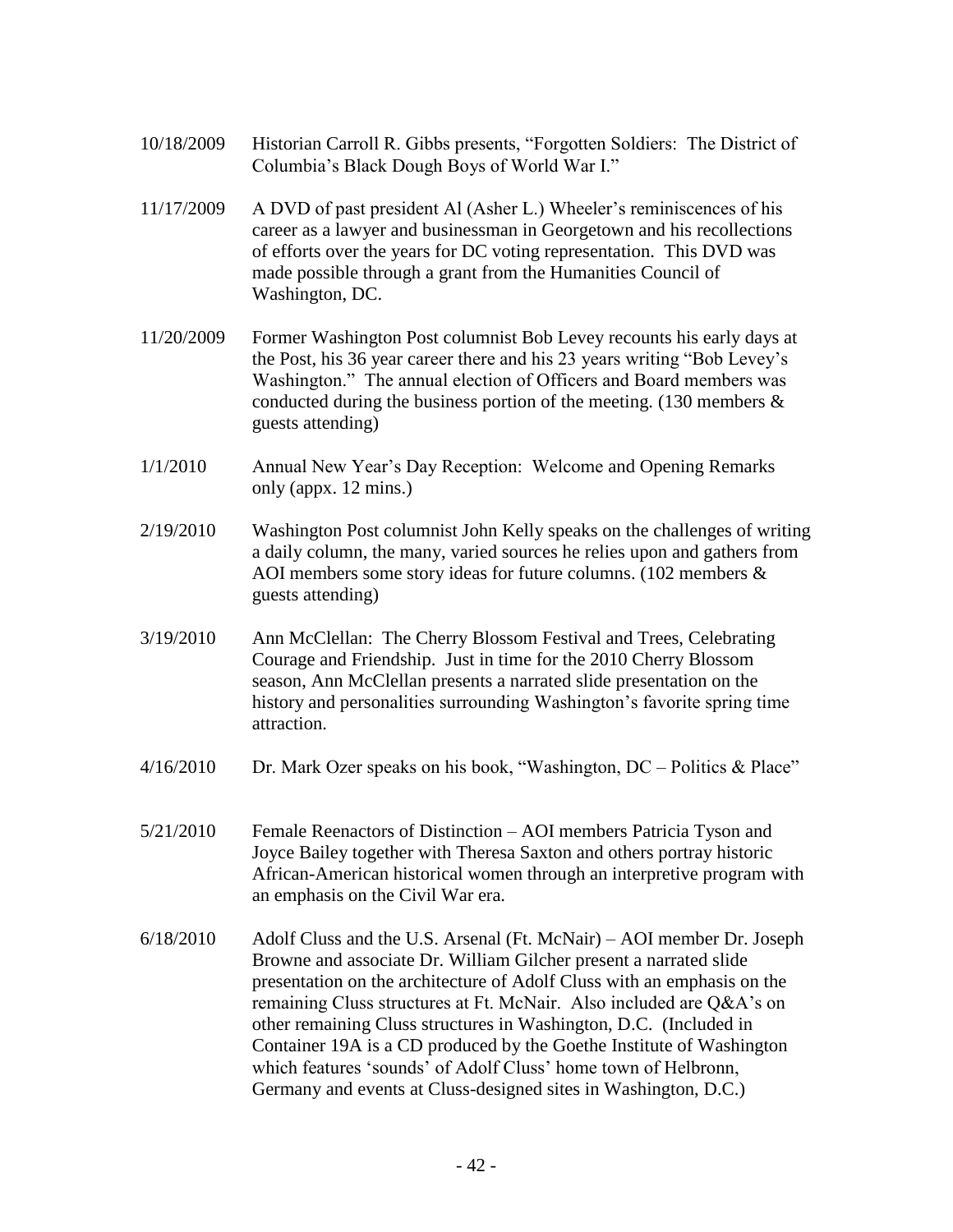| 9/17/2010  | AOI Director John P. Richardson presents, "Alexander Shepherd:<br>Unresolved Issues."                                                                                                                                         |
|------------|-------------------------------------------------------------------------------------------------------------------------------------------------------------------------------------------------------------------------------|
| 10/15/2010 | U.S. Commission of Fine Arts Secretary Thomas Luebke talks about the<br>Commission on the centennial of its establishment.                                                                                                    |
| 11/19/2010 | AOI Member Lee Rogers presents a narrated slide presentation on, "The<br>Best of The Robert Truax Photo Collection."                                                                                                          |
| 2/18/2011  | AOI Member Ambassador Gordon Brown presents, "Incidental Architect:<br>William Thornton and the Social Life of Washington, DC, 1794-1829."                                                                                    |
| 3/18/2011  | AOI Members Douglas Evelyn and Paul Dickson present, "On This Spot."<br>They discuss the highlights of the $4th$ edition of their acclaimed book on<br>Washington, D.C. historic locales and engage AOI members to reminisce. |
| 4/15/2011  | Elizabeth Smith Brownstein presents "Lincoln's Life in Music" a<br>lecture/music performance program.                                                                                                                         |
| 5/20/2011  | Jim Johnston presents "Margaret Cabell Brown Loughborough: A<br>Southern Woman's Memories of Richmond, VA & Washington, D.C. in<br>the Civil War."                                                                            |
| 6/17/2011  | National Park Service Ranger Alexa Viets presents a program on the<br>recent improvements and preservation efforts for "The Civil War Defenses"<br>of Washington"                                                             |
| 9/16/2011  | Author Garrett Peck presents "Prohibition in Washington: How Dry We<br>Weren't"                                                                                                                                               |
| 10/16/2011 | Mark Levitch, "Colossal Failure: The World War I Memorial That<br>Almost Was"                                                                                                                                                 |
| 11/18/2011 | Mark Ozer, "Massachusetts Avenue in the Gilded Age"                                                                                                                                                                           |
| 2/17/2012  | Gordon Brown, "The Captain Who Burned His Ships: Commodore<br>Tingey"                                                                                                                                                         |
| 3/16/2012  | Elaine Flynn presents, "Alice Roosevelt Longworth Channels the First<br>Ladies"                                                                                                                                               |
| 4/20/2012  | John DeFerrari presents, "Lost Washington, D.C." and highlights of his<br>book concentrating on "George Washington's Capitol Hill Townhouses"<br>and "Central Market" facts.                                                  |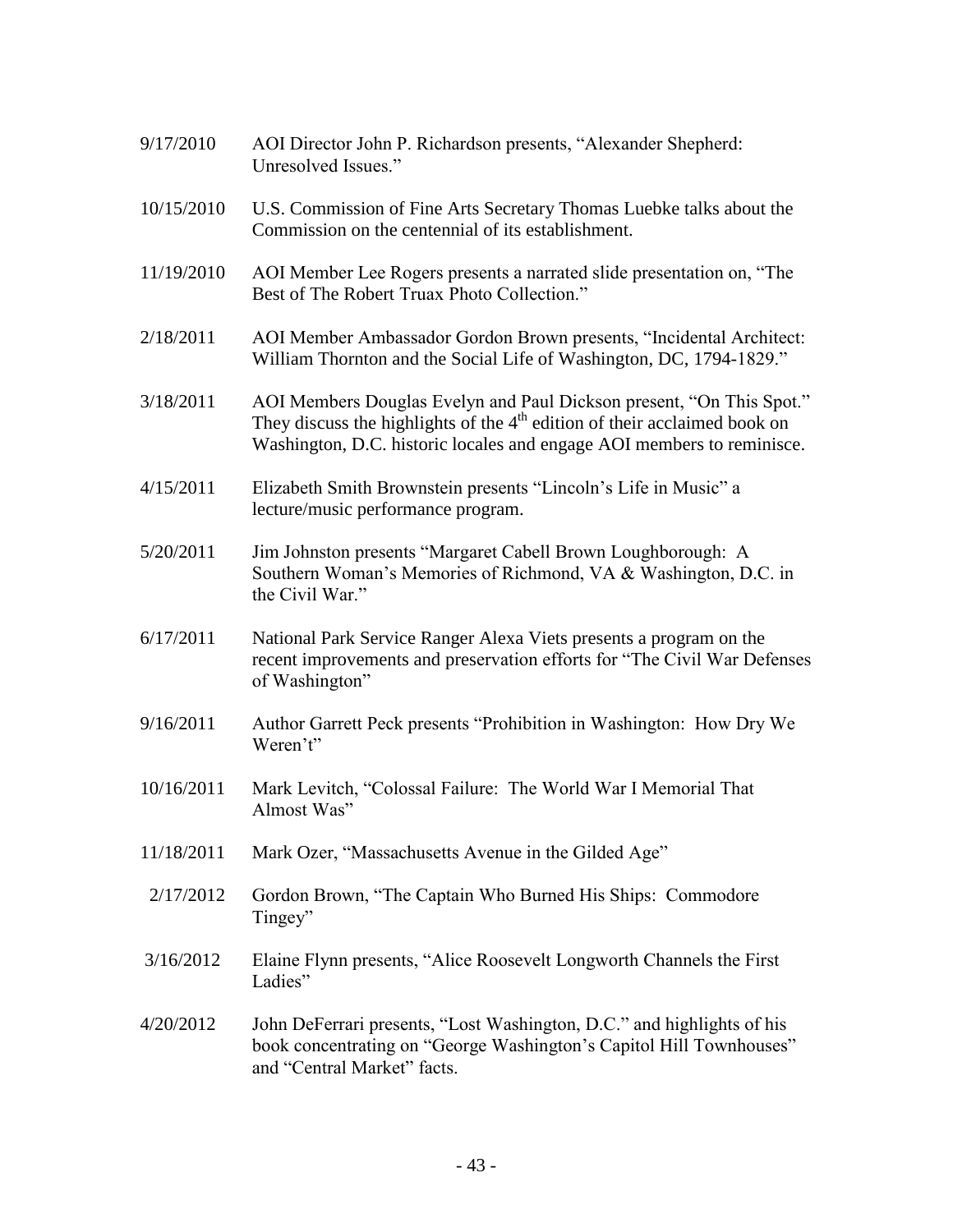- 5/18/2012 James Johnston present, "From Slave Ship to Harvard: Yarrow Mamout and the History of an African American Family."
- 6/15/2012 Michael Lee Pope presents "The Hidden History of Alexandria, D.C."
- 9/21/2012 Carol Highsmith & Ted Landphair, "Union Station's First Century"
- 10/19/2012 Architect Davis Buckley discusses his firms' contributions to GSA's Clara Barton's Office of Missing Soldiers, the Japanese-American Memorial, the Law Enforcement Officers Memorial and other memorials and concepts.
- 11/16 2012 Garret Peck, following in the tradition of AOI's past President Phil Ogilvie, provides an update on the history and features of the Potomac River from its origins at the Jefferson Stone to the Chesapeake Bay.
- 02/15/2013 Mark Ozer discusses his book, "North West Washington, D.C.: Tales West of the Park"
- 03/15/2013 Dr. James Goode discusses portions of his recent book, "Capital Views."
- 04/19/2013 Conrad Reid, AOI member and retired Security Storage executive reminisces about his first-hand experience "Moving the First Families."
- 05/17/2013 Diane Dale discusses her family's long history in Anacostia and discusses her book, "Anacostia: The Village That Shaped Us."
- 06/20/2013 Sgt. Paul Leeper (Metropolitan Police Dept., Retired) recalls his personal involvement in the arrest of the Watergate burglars. Note: audio of Sgt. Leeper's presentation is available on AOI's website at: [www.aoidc.org](http://www.aoidc.org/)
- 09/20/2013 Dr. Mark Ozer, "Washington, DC Streets & Statues"
- 10/18/2013 Lucinda (Cindy) Prout Janke, "A Guide to Civil War Washington, DC: Capital of the Union."
- 11/15/2013 Paul K. Williams, President of Historic Congressional Cemetery updates the AOI membership and their guests on developments at Congressional since our last presentation on the cemetery by Linda Harper in 2006.
- 02/21/2014 John DeFerrari, "Historic Restaurants of Washington, D.C." John tailors his talk to the historic restaurants of the S.W., appropriate as a second round of redevelopment is about to occur.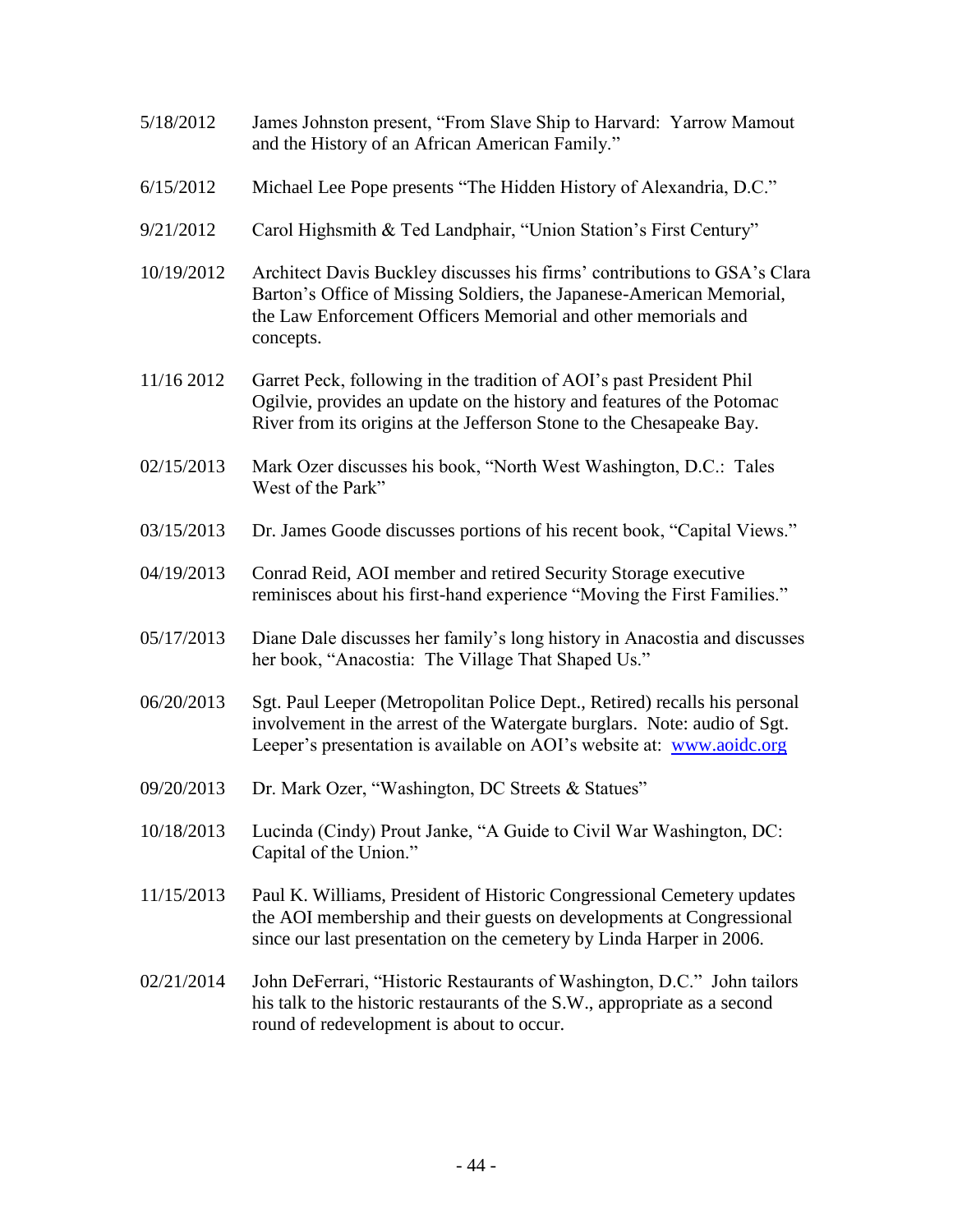03/21/2014 Erin Bergin Voorheis, "The Washington Arsenal Explosion." Erin presents her father's unfulfilled dream to writing about this little known tragedy that occurred at what is today Ft. McNair. 04/18/2014 Michael Lisicky, "Woodward & Lothrop: A Store Worthy of the Nation's Capital" 05/16/2014 Benjamin Franklin Cooling, III, "The Battle of Fort Stevens 150 Years Later" - Audio unavailable, see meeting minutes in June 2014 newsletter 06/20/2014 Mike Canning, "Hollywood on the Potomac" 09/19/2014 Patricia Daly-Lipe, "William Hemmick: Patriot Priest of WWI" 10/17/2014 Garrett Peck, "Washington Brewery at the Navy Yard" 11/21/2014 Matthew Green & Maria Mazzenga of Catholic University, "Catholic University's 'DC 101' Freshman Curriculum" 2/20/2015 Not Recorded (Haydn Wetzel: DC Animal Control) See March 2015 Newsletter for meeting minutes and program summary. 3/20/2015 Gail Spilsbury, "The Potomac River & Environs" DVD premier featuring Gail's book, "A Washington Sketchbook" 4/17/2015 Rear Admiral Mark Rich, "History of the Washington Navy Yard and the Naval District of Washington" 5/15/2015 Jerry McCoy, "The Peabody Room**/**Rebirth of a Special Collection: Georgetown Neighborhood Library Fire" 6/19/2015 Rex Passion: "The Lost Sketchbooks: A Young Artist in the Great War" the World War I sketches of Edward Shenton 9/18/2015 Rohulamin Quander, "The Quander Family: Since the 1670's an Enduring African American Legacy" 10/16/2015 "Georgetown's Oak Hill Cemetery" presented by George Hill, President and Dave Jackson, Superintendent (Note: this presentation is also available on the AOI web site at: [http://www.aoidc.org/aoi-luncheon](http://www.aoidc.org/aoi-luncheon-audio.html)[audio.html\)](http://www.aoidc.org/aoi-luncheon-audio.html) 11/20/2015 Carole Ottesen, "The Smithsonian's Gardens" (Note: this presentation is also available on the AOI web site at: [http://www.aoidc.org/aoi-luncheon](http://www.aoidc.org/aoi-luncheon-audio.html)[audio.html\)](http://www.aoidc.org/aoi-luncheon-audio.html)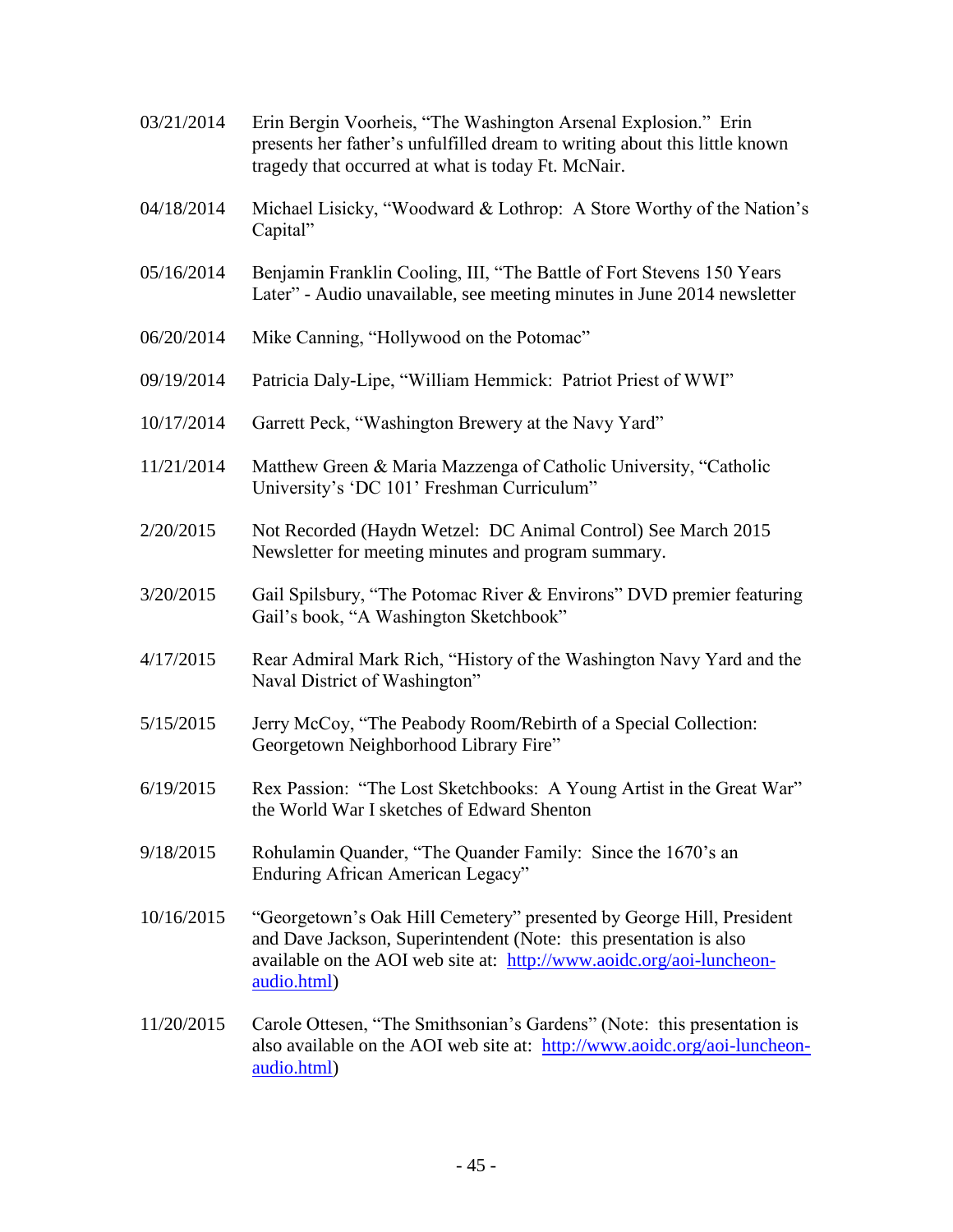12/5/2015 AOI's 150<sup>th</sup> Anniversary Gala (Note: Effective with this event, the audio portion of AOI's monthly luncheon meetings are available on the AOI web site at: [http://www.aoidc.org/aoi-luncheon-audio.html.](http://www.aoidc.org/aoi-luncheon-audio.html) After approximately 6 months of meetings are gathered, the audio will be available in digital form in this collection/folder. The audio portion of AOI's Sesquicentennial Gala is available at: <http://www.aoidc.org/aois-sesquicentennial.html> and the audio-visual history presentation

which was presented at the event is available on YouTube at: [https://youtu.be/m6F6H-](https://youtu.be/m6F6H-_E_68) [\\_E\\_68.](https://youtu.be/m6F6H-_E_68) The video of the AOI Sesquicentennial Gala is available on YouTube at: [https://youtu.be/l8KAgO\\_Nhx4](https://youtu.be/l8KAgO_Nhx4)

2/19/2016 "William D. Nixon: The Oldest Inhabitants, Inc. and Civic Activism" with granddaughters Delores Mounsey and Mera Mounsey Archambeau discussing the life of a renaissance man who taught art for 43 years at Dunbar High School, was a civic activist, architect of their art deco home on University Terrace in the Palisades (featured in James Goode's book, "Capital Houses," and one of the last Presidents of the AOI (Colored), Incorporated. (Note: this presentation is available on the AOI web site at: [http://www.aoidc.org/aoi-luncheon-audio.html\)](http://www.aoidc.org/aoi-luncheon-audio.html)

3/18/2016 "The Lipstick Brigade: The Untold True Story of Washington's World War II Government Girls" presented by Dr. Cindy Gueli. . (Note: this presentation is available on the AOI web site at: [http://www.aoidc.org/aoi-luncheon-audio.html\)](http://www.aoidc.org/aoi-luncheon-audio.html)

4/15/2016 "Collecting Shakespeare: The Story of Henry & Emily Folger" with Stephen Grant. (Note: this presentation is available on the AOI web site at: [http://www.aoidc.org/aoi-luncheon-audio.html\)](http://www.aoidc.org/aoi-luncheon-audio.html)

5/20/2016 "The Library of Congress' Veterans History Project" with Robert Patrick. (Note: this presentation is available on the AOI web site at: [http://www.aoidc.org/aoi](http://www.aoidc.org/aoi-luncheon-audio.html)[luncheon-audio.html\)](http://www.aoidc.org/aoi-luncheon-audio.html)

6/17/2016 "A Civil Servant Designed Our National Banner: The Unsung Story of Francis Hopkinson" by Earl P. Williams, Jr. (Note: this presentation is available on the AOI web site at: [http://www.aoidc.org/aoi-luncheon-audio.html\)](http://www.aoidc.org/aoi-luncheon-audio.html)

9/16/2016 "The History of Ft. Leslie J. McNair" by John Michael (Note: this presentation is available on the AOI web site at: [http://www.aoidc.org/aoi-luncheon](http://www.aoidc.org/aoi-luncheon-audio.html)[audio.html\)](http://www.aoidc.org/aoi-luncheon-audio.html)

10/21/2016 "Memorials in Washington, DC: Controversies & Considerations" with Retired National Capital Planning Commission staff member David Hamilton. (Note: this presentation is available on the AOI web site at: [http://www.aoidc.org/aoi-luncheon](http://www.aoidc.org/aoi-luncheon-audio.html)[audio.html\)](http://www.aoidc.org/aoi-luncheon-audio.html)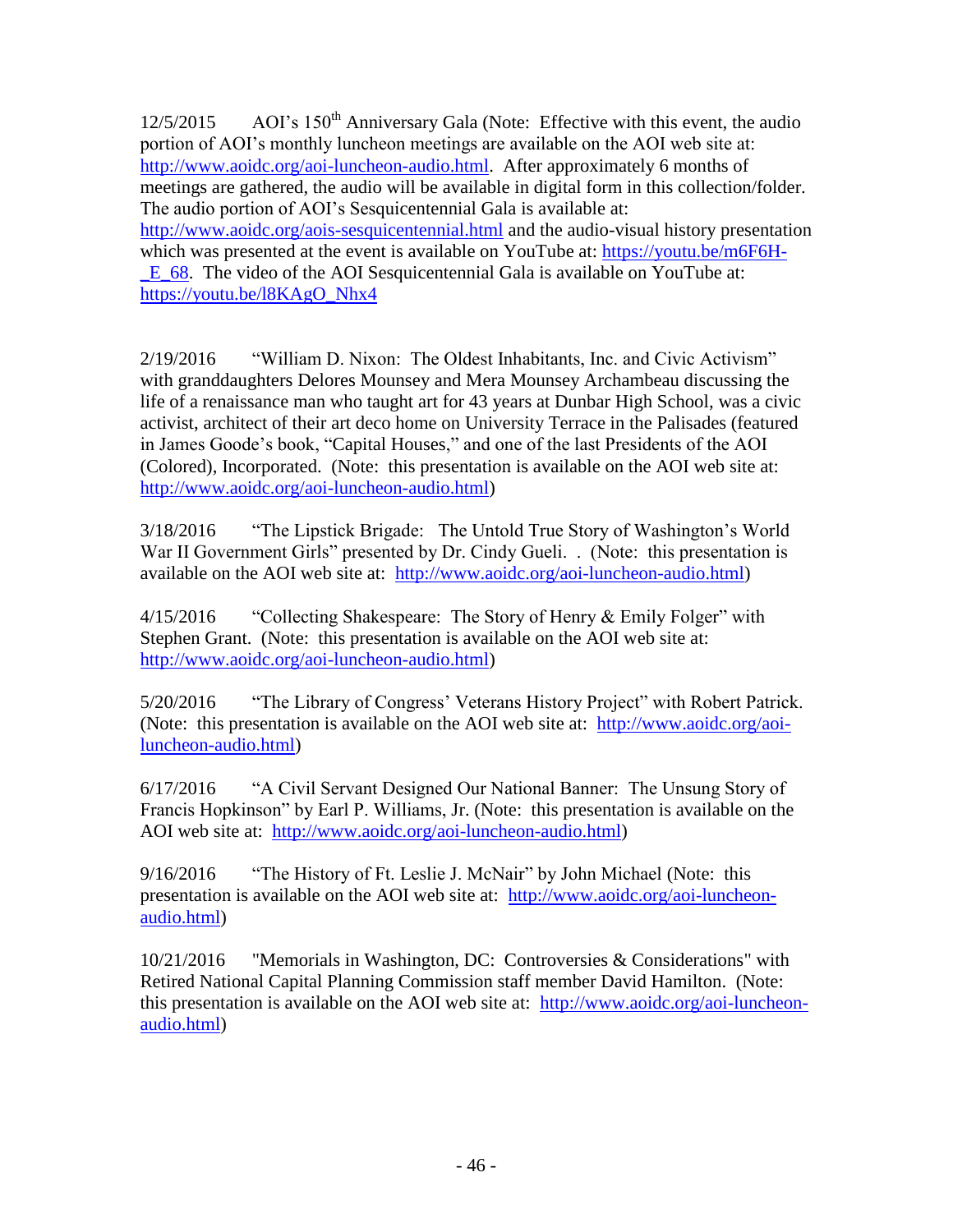11/19/2016 "The History & Natural History of Rock Creek Park" presented by Melanie Choukas-Bradley. . (Note: this presentation is available on the AOI web site at: [http://www.aoidc.org/aoi-luncheon-audio.html\)](http://www.aoidc.org/aoi-luncheon-audio.html)

NOTE: All of the AOI's 2016 luncheon meetings and lectures are also contained on one DVD labeled "HSW MS422 AOI, Container 19A, 2016 Luncheon Talks") located with previous years' cassettes and other media.

2/17/2017 "Alexander Robey Shepherd: The Man Who Built the Nation's Capital" presented by AOI Secretary and Shepherd Biographer John P. Richardson. (Note: this presentation is available on the AOI web site at: [http://www.aoidc.org/aoi-luncheon](http://www.aoidc.org/aoi-luncheon-audio.html)[audio.html\)](http://www.aoidc.org/aoi-luncheon-audio.html)

3/17/2017 "Bonsai: Stories, Inspiration, Art" with a panel led by Ann McClellan with Sandra Moore and Steven Voss. (Note: this presentation is available on the AOI web site at: [http://www.aoidc.org/aoi-luncheon-audio.html\)](http://www.aoidc.org/aoi-luncheon-audio.html) 4/21/2017 "King of the Lobby: The Life & Times of Sam Ward, man about Washington" with Kathryn Allamong Jacob. (Note: this presentation is available on the AOI web site at: [http://www.aoidc.org/aoi-luncheon-audio.html\)](http://www.aoidc.org/aoi-luncheon-audio.html)

5/18/2017 "Larz & Isabel Anderson: Wealth & Celebrity in the Gilded Age" presented by AOI member Skip Moskey. (Note: this presentation is available on the AOI web site at: [http://www.aoidc.org/aoi-luncheon-audio.html\)](http://www.aoidc.org/aoi-luncheon-audio.html)

6/16/2017 "The Smithsonian's First Collection" by AOI member and National Museum of American History photo curator Helena Wright. (Note: this presentation is available on the AOI web site at: [http://www.aoidc.org/aoi-luncheon-audio.html\)](http://www.aoidc.org/aoi-luncheon-audio.html)

9/15/2017 "A Thread Runs Through Herstory" with AOI member and author Anita Lynn Lee. (Note: this presentation is available on the AOI web site at: [http://www.aoidc.org/aoi-luncheon-audio.html\)](http://www.aoidc.org/aoi-luncheon-audio.html)

10/20/2017 Kenneth Burke, site manager for "Clara Barton's Office of Missing Soldiers" historic site in Washington, DC discusses the life of American Red Cross founder Clara Barton. (Note: this presentation is available on the AOI web site at: [http://www.aoidc.org/aoi-luncheon-audio.html\)](http://www.aoidc.org/aoi-luncheon-audio.html)

11/17/2017 Janet McFarland presents "Boundary Stones - Birthstones of our Nation's Capital" about the efforts, mostly lead by the District of Columbia Chapter of the DAR to locate, protect and where possible restore the original boundary stones lain by Andrew Ellicott and Benjamin Banneker. (Note: this presentation is available on the AOI web site at: [http://www.aoidc.org/aoi-luncheon-audio.html\)](http://www.aoidc.org/aoi-luncheon-audio.html)

NOTE: All of the AOI's 2017 luncheon meetings and lectures are also contained on one DVD labeled "HSW MS422 AOI, Container 19A, 2017 Luncheon Talks") located with previous years' cassettes and other media.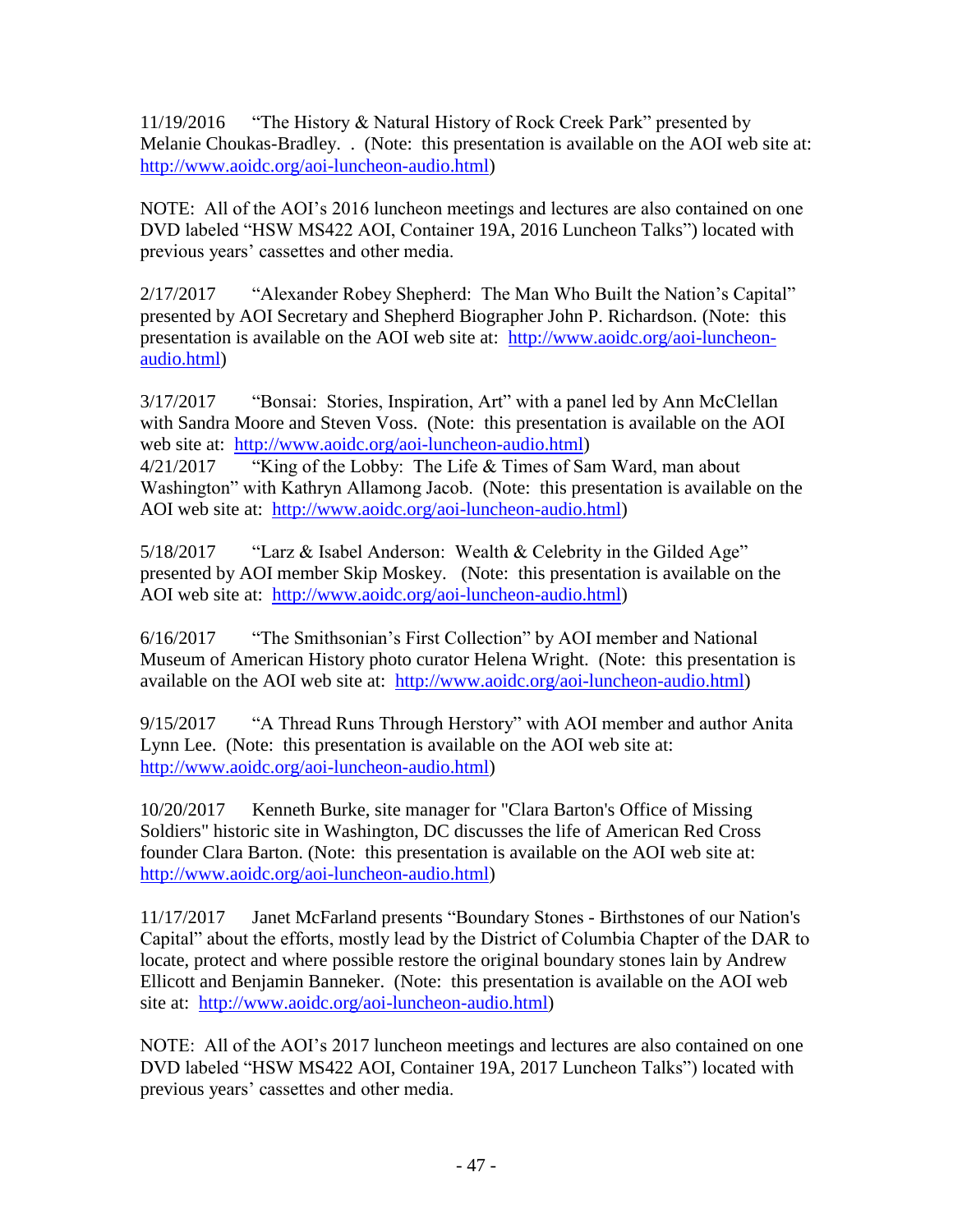1/1/2018 Annual New Year's Day Brunch – No formal program. Photos of the event are on-line at: <http://www.aoidc.org/upcoming-events.html> and on the annual photo compilation.

2/16/2018 Dr. Matthew Margis presents AOI's first of its 4 2018 talks dedicated to the centennial of World War One. Dr. Margis' talk on "African Americans In World War I" focused on the National Guard Units that were some of the first to see combat overseas. In AOI's audience for the talk was the Commanding General of the DC National Guard, Brig. Gen. William Walker.(Note: this presentation is available on the AOI web site at: [http://www.aoidc.org/aoi-luncheon-audio.html\)](http://www.aoidc.org/aoi-luncheon-audio.html)

3/16/2018 Elizabeth Foxwell continued AOI's commitment to commemorating the centennial of World War I by speaking on, "In Their Own Words: American Women in World War I." She tailored her talk to emphasize the role of District of Columbia women in the war. (Note: this presentation is available on the AOI web site at: [http://www.aoidc.org/aoi-luncheon-audio.html\)](http://www.aoidc.org/aoi-luncheon-audio.html)

4/20/2018 John DiFerrari kicks off a session of AOI member reminiscences by sharing a series of images on "Bygone Industrial DC" which he put together as a special favor to the AOI. The session captured a number of first hand memories of DC's industrial past. (Note: this presentation is available on the AOI web site at: [http://www.aoidc.org/aoi-luncheon-audio.html\)](http://www.aoidc.org/aoi-luncheon-audio.html)

5/18/2018 W. Douglas Fisher presented AOI's third series focusing on WWI with his talk, "African American Doctors in World War I: The Lives of 104 Volunteers." Mr. Fisher had with him as a guest and speaker Urbane Bass, the grandson of one of those doctors who, in fact, perished in the war. (Note: this presentation is available on the AOI web site at: [http://www.aoidc.org/aoi-luncheon-audio.html\)](http://www.aoidc.org/aoi-luncheon-audio.html)

6/15/2018 Loretta Neuman Smith discusses "The Battle of Ft. Stevens and the Civil War Circle Fort Parks" providing an up-date on the progress that has been made over the years to preserve the District's Civil War forts and batteries. (Note: this presentation is available on the AOI web site at: [http://www.aoidc.org/aoi-luncheon-audio.html\)](http://www.aoidc.org/aoi-luncheon-audio.html)

9/21/2018 The District of Columbia's Archeologist Ruth Trocolli discusses the "District's Archaeology," underground/unseen treasures, initiatives such as the excavation of Yarrow Mamout's property in Georgetown and the need for volunteers to help catalog and accession items the District's Historic Preservation Office has in storage. (Note: this presentation is available on the AOI web site at: [http://www.aoidc.org/aoi-luncheon-audio.html\)](http://www.aoidc.org/aoi-luncheon-audio.html)

10/19/2018 Historian and National Archives Forensic Investigator Mitchell Yockelson wraps up AOI's 4 program dedicated to the centennial of World War I with a talk on, "Pershing's Warriors Came of Age to Defeat the German Army." (Note: this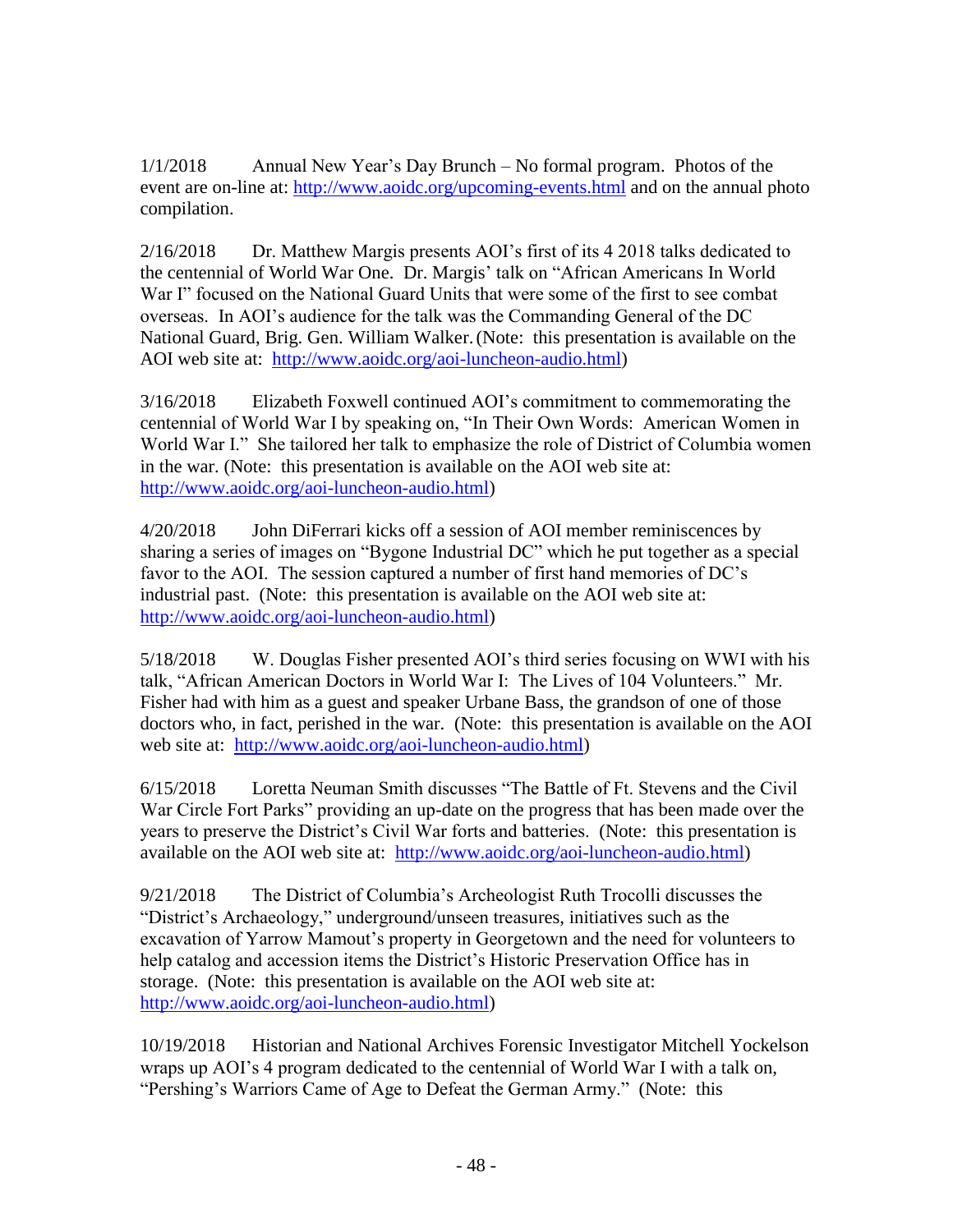presentation is available on the AOI web site at: [http://www.aoidc.org/aoi-luncheon](http://www.aoidc.org/aoi-luncheon-audio.html)[audio.html\)](http://www.aoidc.org/aoi-luncheon-audio.html)

11/16/2018 The *Washington Post's* John Kelly intrigues everyone with his talk and research on "DC's 'Lost Laws' and their effect on restaurant goers…" (Note: this presentation is available on the AOI web site at: [http://www.aoidc.org/aoi-luncheon](http://www.aoidc.org/aoi-luncheon-audio.html)[audio.html\)](http://www.aoidc.org/aoi-luncheon-audio.html)

NOTE: All of the AOI's 2018 luncheon meetings and lectures are also contained on one DVD labeled "HSW MS422 AOI, Container 19A, 2018 Luncheon Talks") located with previous years' cassettes and other media.

1/1/2019 Annual New Year's Day Brunch – No formal program. Photos of the event are on-line at:<http://www.aoidc.org/upcoming-events.html> and on the annual photo compilation.

2/15/2019 "The White House Chandeliers" with Stewart Stevens and his daughter Lynetta Stevens. Mr. Stevens worked for decades as the chandelier cleaner and window washer in the White House while 7 presidents and their families came and went. (Note: this presentation is available on the AOI web site at: [http://www.aoidc.org/aoi-luncheon](http://www.aoidc.org/aoi-luncheon-audio.html)[audio.html\)](http://www.aoidc.org/aoi-luncheon-audio.html)

3/15/2019 "Suffragists in Washington, D.C." with Rebecca Boggs Roberts. Rebecca describes in great detail the effort for a huge march on Washington (reminiscent of January 2017…) that should have gone flawlessly, yet, was ruined by obstructionists and men objecting to their goal of voting rights for women. . (Note: this presentation is available on the AOI web site at: [http://www.aoidc.org/aoi-luncheon-audio.html\)](http://www.aoidc.org/aoi-luncheon-audio.html)

4/19/2019 "Lost Farms and Estates of Washington, D.C." Kim Prothro Williams of the District's Historic Preservation Office presents a program on some of the lesserknown farms and estates that existed before there was a "District of Columbia" and some that have survived to this day. (Note: this presentation is available on the AOI web site at: [http://www.aoidc.org/aoi-luncheon-audio.html\)](http://www.aoidc.org/aoi-luncheon-audio.html)

5/17/2019 "The Great War in America." AOI member and author Garrett Peck describes various aspects of the build up to WWI, the forces at work behind the scenes and its aftermath on the American public. (Note: this presentation is available on the AOI web site at: [http://www.aoidc.org/aoi-luncheon-audio.html\)](http://www.aoidc.org/aoi-luncheon-audio.html)

6/21/2019 "Myrtilla Miner's Normal School for Colored Girls." Heurich House Executive Director Kimberly Bender presents a program based upon her research into Myrtilla Miner's first school which she established on the property later occupied by the Heurich House. Her "Normal School" went on to become the District of Columbia Teachers College, then the Federal City College and now the University of the District of Columbia. (Note: this presentation is available on the AOI web site at: [http://www.aoidc.org/aoi-luncheon-audio.html\)](http://www.aoidc.org/aoi-luncheon-audio.html)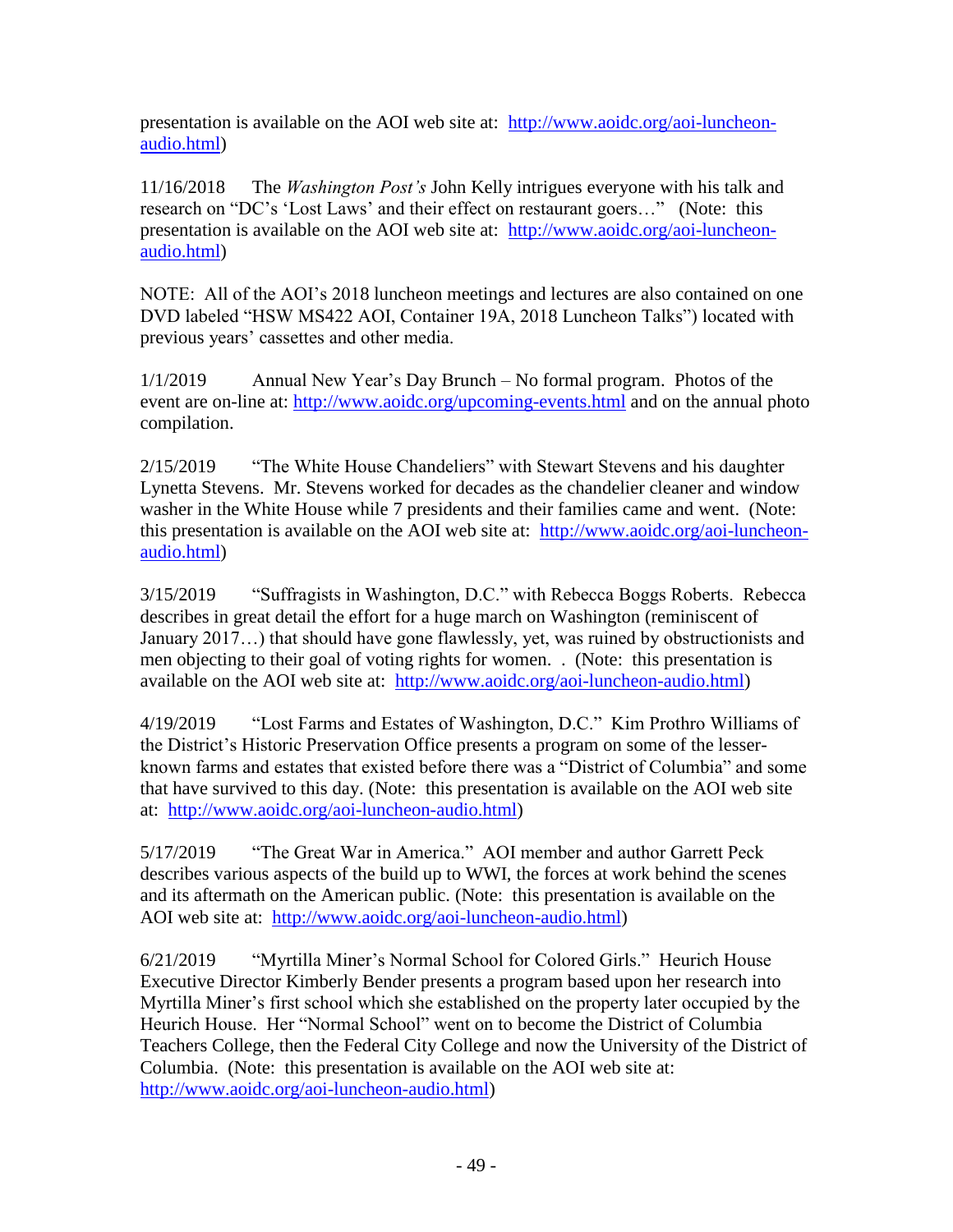9/20/2019 "Bygone D.C. Transportation." "Capital Streetcars" author and AOI member John DeFerrari kicks off a session of AOI member reminiscences about streetcars, buses, ferries and other modes of transportation that members recall from earlier days. (Note: this presentation is available on the AOI web site at: [http://www.aoidc.org/aoi-luncheon-audio.html\)](http://www.aoidc.org/aoi-luncheon-audio.html)

10/18/2019 "Was There an Underground Railroad in Washington, D.C.?" with Jenny Masur. Jenny worked for seventeen years for the National Park Service as the National Capital Region's manager for the National Underground Railroad Network to Freedom. (Note: this presentation is available on the AOI web site at: [http://www.aoidc.org/aoi](http://www.aoidc.org/aoi-luncheon-audio.html)[luncheon-audio.html\)](http://www.aoidc.org/aoi-luncheon-audio.html)

11/15/2019 "The History of Motion Picture Exhibition in the Washington Metropolitan Area" with Robert Headley and Pat Padua presenting a program on the evolution of motion pictures and movie houses in the District…many of which no longer exist today. (Note: this presentation is available on the AOI web site at: [http://www.aoidc.org/aoi-luncheon-audio.html\)](http://www.aoidc.org/aoi-luncheon-audio.html)

NOTE: All of the AOI's 2019 luncheon meetings and lectures are also contained on one DVD labeled "HSW MS422 AOI, Container 19A, 2019 Luncheon Talks") located with previous years' cassettes and other media.

2/21/2020 "Casey Trees: To restore, enhance and protect the tree canopy of the nation's capital," with Gabrielle Rovigno, Community Education Coordinator for Casey Trees discussing how Betty Brown Casey came to form the foundation that provides the District of Columbia more than 10,000 tree plantings a year. (Note: this presentation is available on the AOI web site at: [http://www.aoidc.org/aoi-luncheon-audio.html\)](http://www.aoidc.org/aoi-luncheon-audio.html)

3/26/2021 "AOI Membership Zoom Meeting: Emerging from the Pandemic and Moving Forward," with 75 members participating. This was the first virtual meeting that the organization had ever undertaken. Discussed were the results of the membership survey, issues regarding the future of the organization, its direction and leadership. (Note: this presentation is available on the AOI web site at: [http://www.aoidc.org/aoi-luncheon](http://www.aoidc.org/aoi-luncheon-audio.html)[audio.html\)](http://www.aoidc.org/aoi-luncheon-audio.html)

9/2/2021 "AOI Membership Zoom Meeting: Election of Officers and Directors and membership approval for AOI's Legacy Endowment plan. Sixty-two members participated (with another 10 weighing in via email) to overwhelmingly approve a new slate of new and returning Officers and Directors (100% approval) and 96% approved the resolution to create two Donor Directed Funds from AOI's holding to grant \$10,000 per year each to the Committee of 100 on the Federal City (for advocacy) and to the D.C. History Center (aka The Historical Society of Washington, D.C.) (for legacy preservation and continue AOI's century and one-half history of advocating for the history of the District of Columbia). (Note: this presentation is available on the AOI web site at: http://www.aoidc.org/) but may later be moved to the "Luncheon Audio" tab, see above.)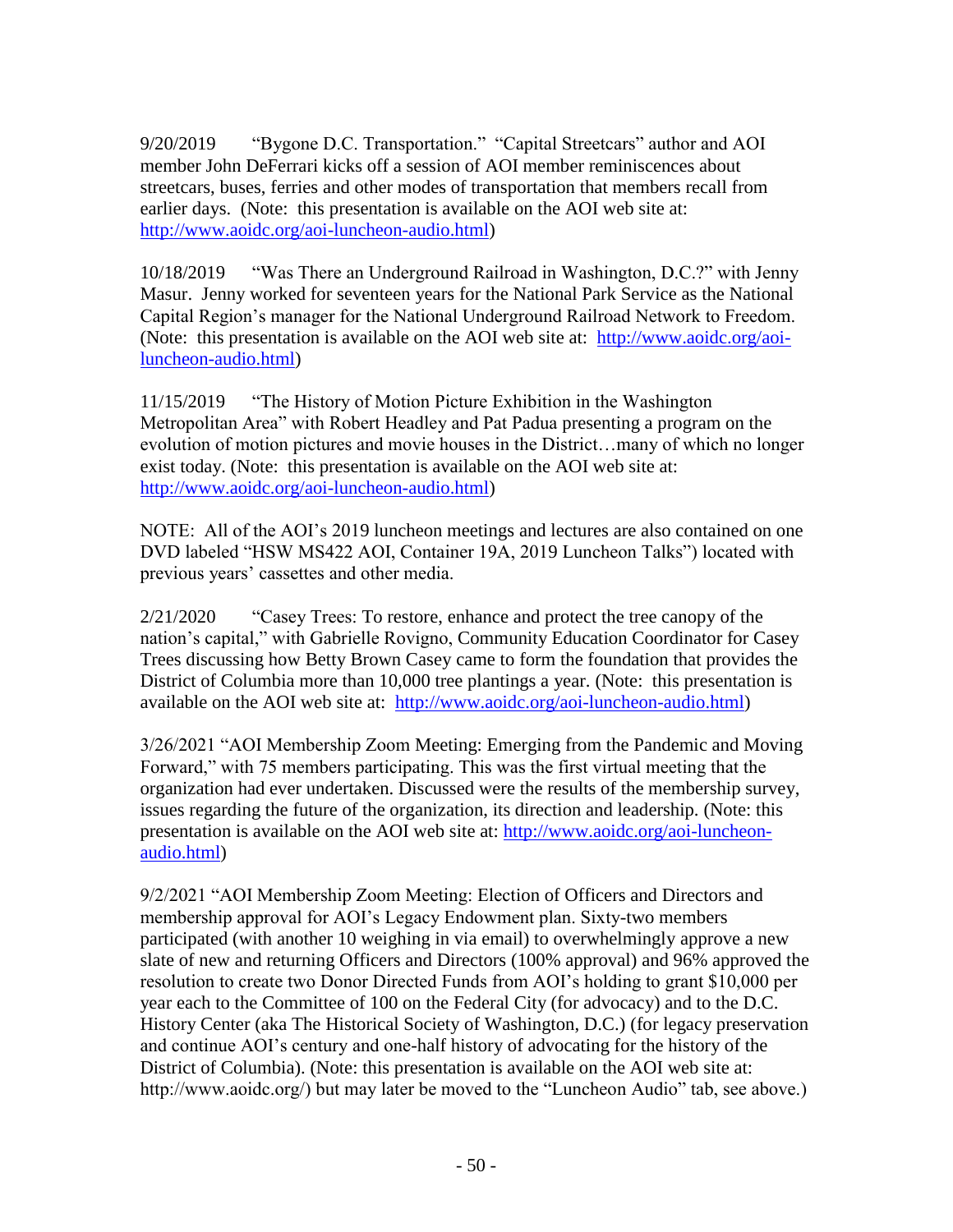**Container 20:** Oversized – International Association of Fire Fighters Local 36 Special Citation to AOI on November 7, 2004 (Certificate, Photo & Plaque)

Council of the District of Columbia Ceremonial Resolution recognizing the 90<sup>th</sup> Anniversary of the District of Columbia World War I  $16<sup>th</sup>$  Street Tree Memorial. (May 4, 2010, sponsored by D.C. Councilman Phil Mendelson, At-large)

Council of the "District of Columbia Ceremonial Memorial Day Resolution of 2012" recognizing the District of Columbia War Memorial and calling attention to Pershing Park to be designated a National World War I Memorial. (May 30, 2012, sponsored by D.C. Council Chair Kwame Brown)

Council of the District of Columbia Ceremonial Resolution "100<sup>th</sup> Anniversary of the World War I Armistice Recognition Resolution" recognizing the Centennial of the World War I Armistice and presented on November 11, 2018 at the DC War Memorial observance. (October 16, 2018, sponsored by D.C. Council Chair Phil Mendelson)

## **Container 21:**

**2009**

**Folder 407:** Meeting Announcements and Minutes, 2009

**Folder 408:** Financial Issues, 2009

**Folder 409:** Correspondence, 2009

**Folder 410:** Clippings, Press Coverage and Photographs, 2009

## **2010**

**Folder 411:** Meeting Announcements and Minutes, 2010

**Folder 412:** Financial Issues, 2010 (including 2010 membership Applications and Optin/Out forms for 2010 Member Directory)

**Folder 413:** Correspondence, 2010

**Folder 414:** Clippings, Press Coverage and Photographs, 2010

**Folder 414A:** Plaque (boxed) honoring the AOI for Sustained Civic Activism by the Federation of Citizens' Associations, May 12, 2010 including printed citation.

**2011**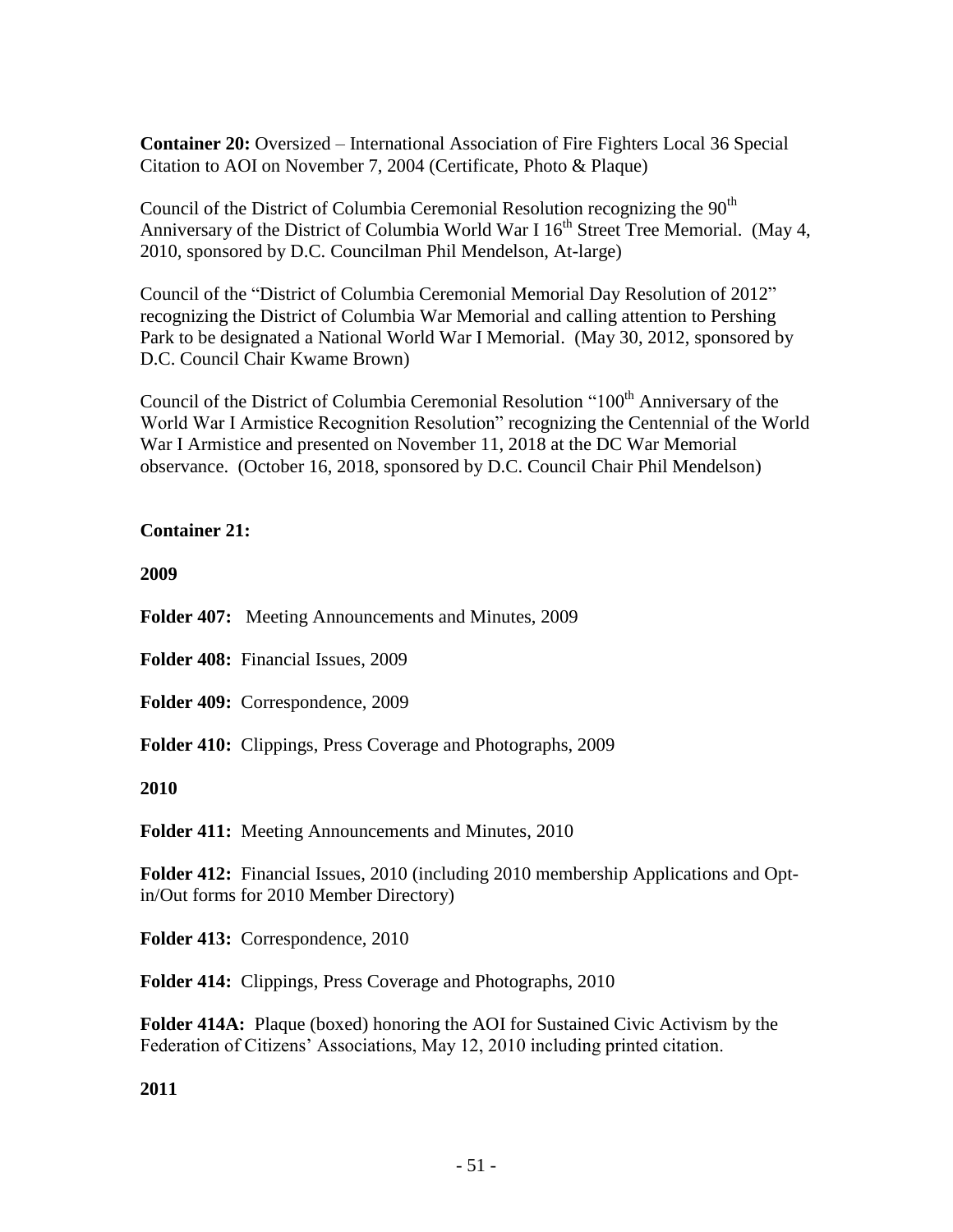**Folder 415:** Meeting Announcements and Minutes, 2011

- **Folder 416:** Financial Issues, 2011
- **Folder 417:** Correspondence, 2011
- **Folder 418:** Clippings, Press Coverage and Photographs, 2011

### **2012**

- **Folder 419:** Meeting Announcements and Minutes, 2012
- **Folder 420:** Financial Issues, 2012
- **Folder 421:** Correspondence, 2012
- **Folder 422:** Clippings, Press Coverage and Photographs, 2012

#### **2013**

- **Folder 423:** Meeting Announcements and Minutes, 2013
- **Folder 424:** Financial Issues, 2013
- **Folder 425:** Correspondence, 2013
- **Folder 426:** Clippings, Press Coverage and Photographs, 2013

#### **2014**

- **Folder 427:** Meeting Announcements and Minutes, 2014
- **Folder 428:** Financial Issues, 2014
- **Folder 429:** Correspondence, 2014
- **Folder 430:** Clippings, Press Coverage and Photographs, 2014

## **2015**

- **Folder 431:** Meeting Announcements and Minutes, 2015
- **Folder 432:** Financial Issues, 2015
- **Folder 433:** Correspondence, 2015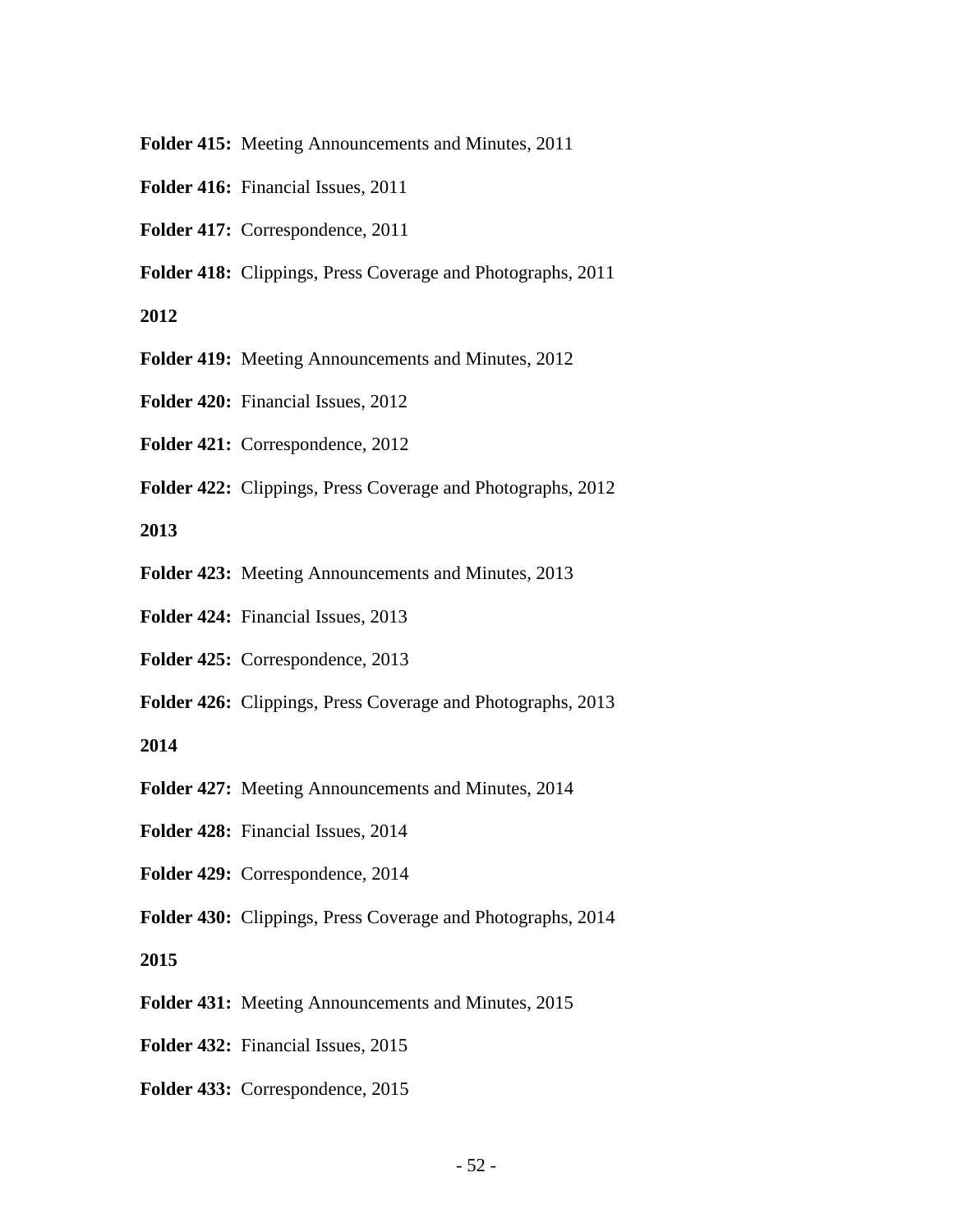**Folder 434:** Clippings, Press Coverage and Photographs, 2015

**Folder 435:** AOI's Sesquicentennial Gala (includes planning documents, drafts, checklists, press releases, presentation scripts, Gala Award recipients' signed Deeds of Gift, Resolution to Disburse Funds, etc.)

## **2016**

**Folder 436:** Meeting Announcements and Minutes, 2016

**Folder 437:** Financial Issues, 2016

**Folder 438:** Correspondence, 2016

**Folder 439:** Clippings, Press Coverage and Photographs, 2016

**Container 22:**

**2017**

**Folder 440:** Meeting Announcements and Minutes, 2017

**Folder 441:** Financial Issues, 2017

**Folder 442:** Correspondence, 2017

**Folder 443:** Clippings, Press Coverage and Photographs, 2017. Note: includes a March 2017 essay provided to students of Bayreuth University on seizing an opportunity to influence the vote of a mayoral appointee's vote on preserving the Height of Buildings Act.

# **2018**

**Folder 444:** Meeting Announcements and Minutes, 2018

**Folder 445:** Financial Issues, 2018

**Folder 446:** Correspondence, 2018

**Folder 447:** Clippings, Press Coverage and Photographs, 2018.